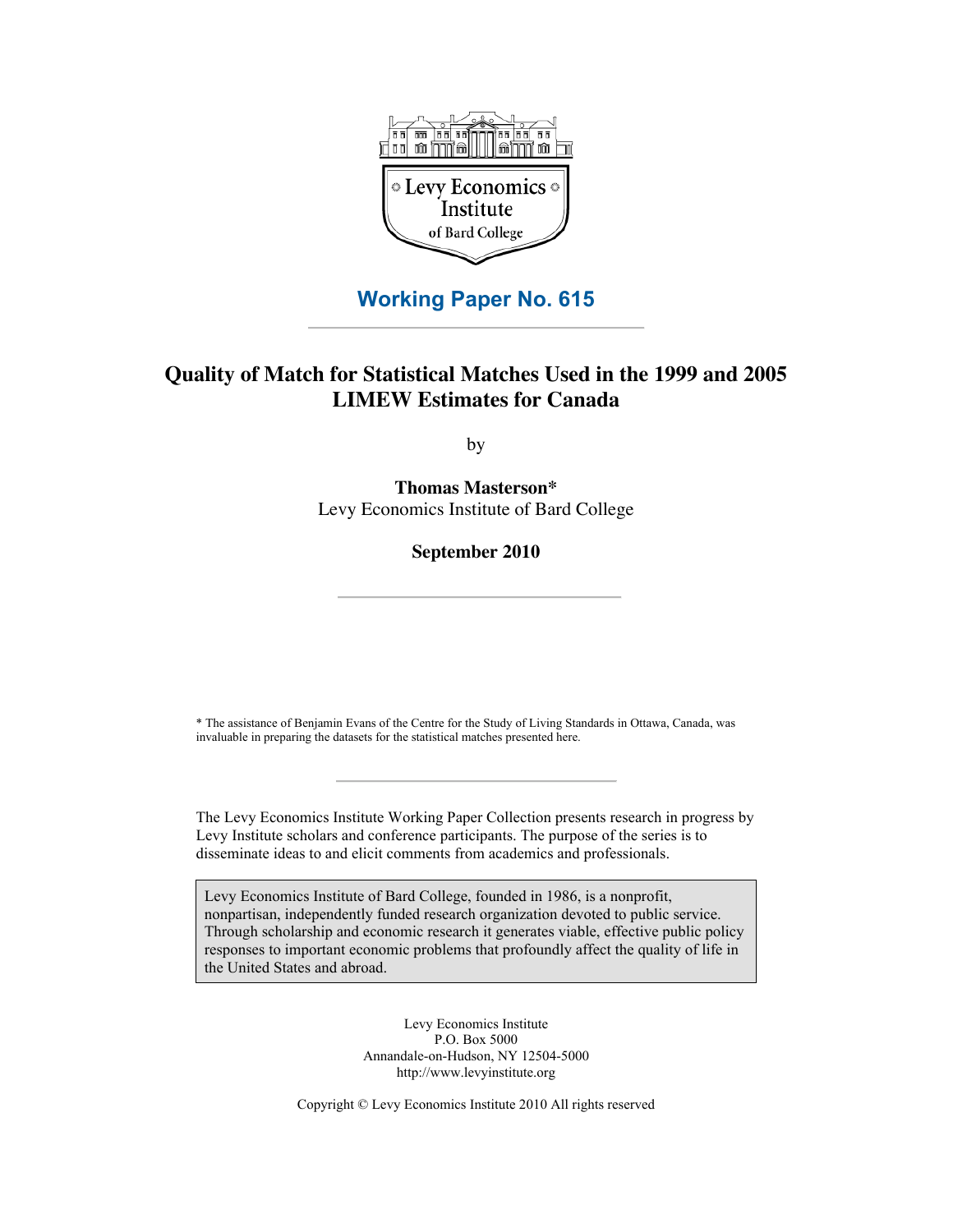### **ABSTRACT**

The quality of match of four statistical matches used in the LIMEW estimates for Canada for 1999 and 2005 is described. The first match combines the 1999 Survey of Financial Security (SFS) with the 1999 Survey of Labour and Income Dynamics (SLID). The second match combines the 1998 General Social Survey (GSS) with the 1999 SLID. The third match combines the 2005 SFS with the 2005 SLID. The fourth match combines the 2005 GSS with the 2005 SLID. In each case, the alignment of the two datasets is examined, after which various aspects of the match quality are described. Also in each case, the matches are of high quality, given the nature of the source datasets.

**Keywords:** Statistical Matching; Wealth Distribution; Time Use; Household Production; Canada; LIMEW

**JEL Classifications:** C14, C40, D31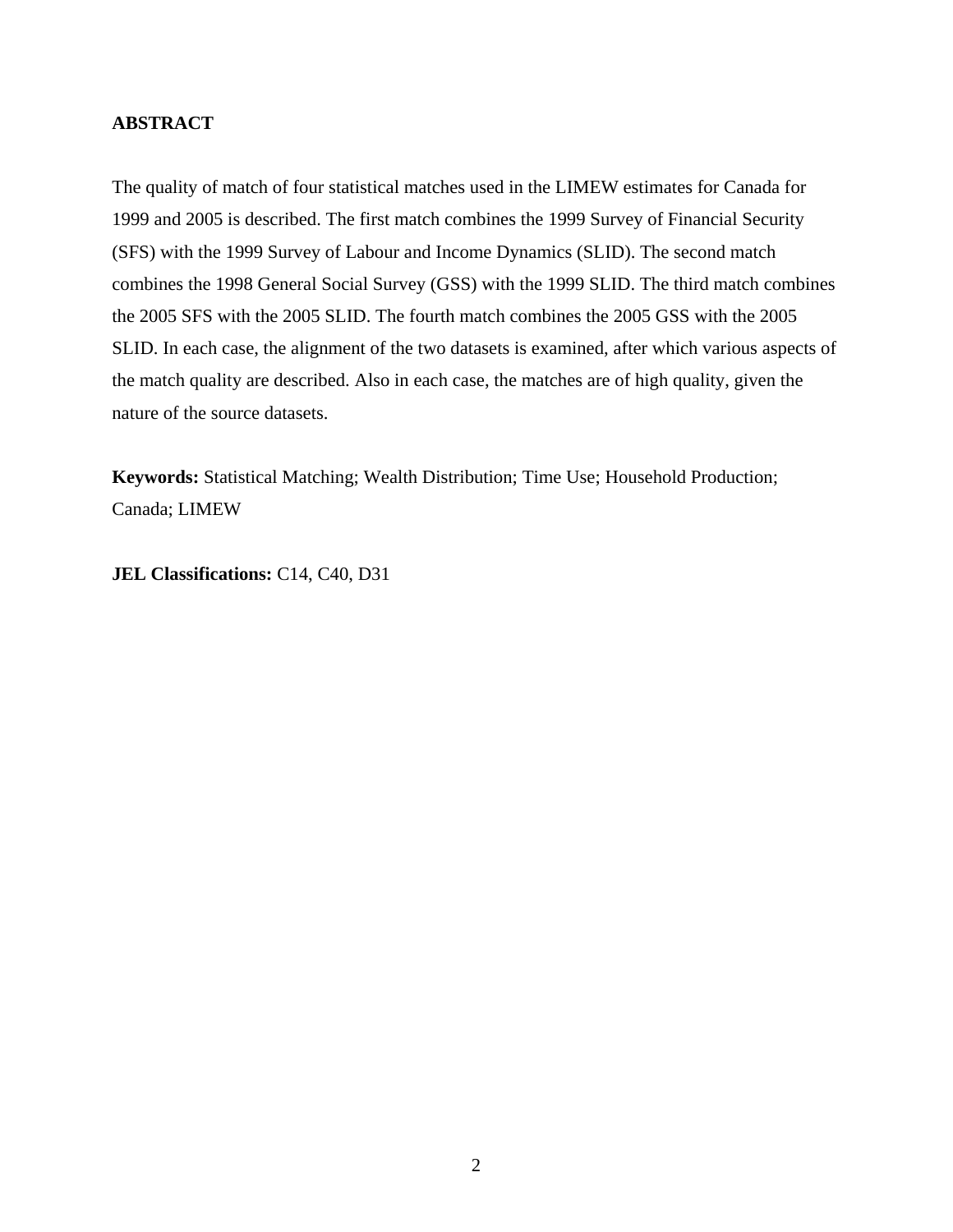### **INTRODUCTION**

This paper describes the construction of synthetic datasets created for use in estimation of the LIMEW for Canada for the years 1999 and 2005. This work was carried out for a project supported by the Sloan Foundation to produce international comparisons of economic wellbeing. Construction of LIMEW estimates requires a variety of information for households. In addition to basic demographics, the estimation process requires information about income, transfers, taxes, time use, and wealth. No single data set has all the required data for Canada. Thus, in order to produce LIMEW estimates, a synthetic data file is created from various source data sets with statistical matching.<sup>1</sup> We use Statistics Canada's Survey of Income and Labour Dynamics  $(SLID)^2$  as the base data set, since it contains good information on demographics, income, transfers, and taxes for a regionally representative sample of Canadian households. Wealth data comes from the Survey of Consumer Finances (SFS) carried out by Statistics Canada. Time use data comes from the General Social Survey (GSS) also carried out by Statistics Canada.

This paper is organized as follows. Each section of the paper details four statistical matches in turn: wealth and time use matches for 1999 and 2005 for Canada. The source datasets are described and their demographic characteristics are compared. Then the quality of the match is reviewed for each.

#### **1999 WEALTH MATCH**

### **Data and Alignment**

 $\overline{a}$ 

The matching unit for the wealth match (and the unit of analysis for the LIMEW) is the household. The source data sets for the wealth match for the 1999 Canadian LIMEW estimates are the 1999 SLID and the 1999 SFS.<sup>3</sup> The 1999 SLID is used since it has income data for 1999.

<sup>&</sup>lt;sup>1</sup> For details of the LIMEW and its construction, see Wolff and Zacharias  $(2003)$ . See Kum and Masterson  $(2008)$ for details of the statistical matching procedure that we use.

<sup>&</sup>lt;sup>2</sup> This analysis is based on Statistics Canada's Survey of Labour and Income Dynamics Public Use Microdata, which contains anonymized data collected in the Survey of Labour and Income Dynamics. All computations on these microdata were prepared by Thomas Masterson. The responsibility for the use and interpretation of these data is entirely that of the author.

<sup>3</sup> This analysis is based on Statistics Canada's *Survey of Financial Security Public Use Microdata*, 1999, which contains anonymized data collected in the Survey of Financial Security. All computations on these microdata were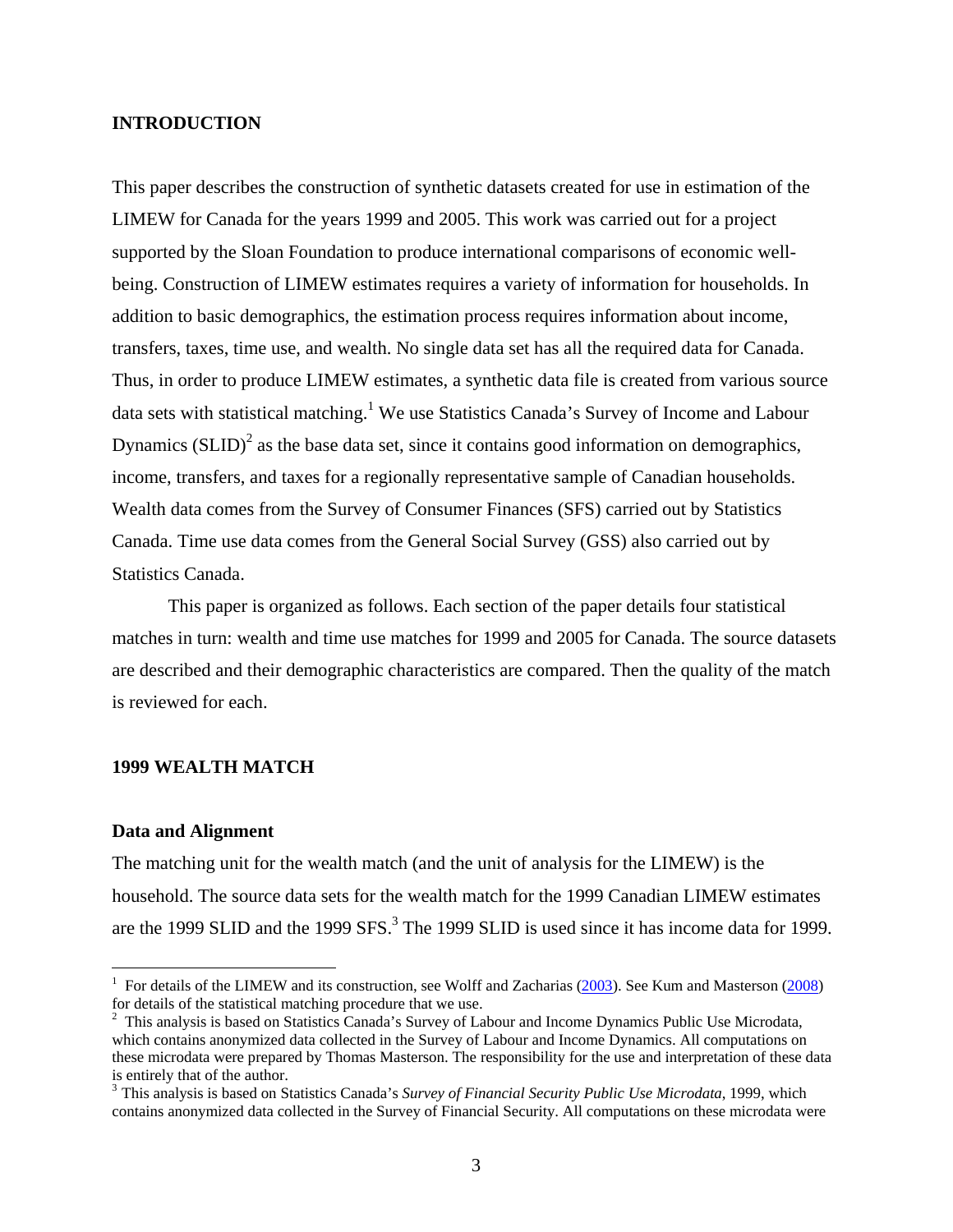The 1999 SLID file has records for 58,096 individuals in 29,266 households. These records represent 11,651,500 Canadian households after weighting. We dealt with the problem of missing values<sup>4</sup> in the data by using multiple imputation with hot-decking. This method produced five replicates for each record in the individual and economic family files. The 1999 SFS contains 15,933 records for economic families. We dealt with the missing values<sup>5</sup> in the data with the method of multiple imputation with chained equations. We created five implicates for each record for a total of 79,665 records. This translates to 12,215,618 households when weighted. In order to perform a successful match, the candidate data sets must be well aligned in the strata variables used in the match procedure.<sup>6</sup> For the wealth match, strata variables are homeownership, age of the household head, educational achievement of the household head, family type, and household income. Table 1 compares the distribution of households by these five variables in the two data sets. Since both surveys are regionally representative samples carried out a year apart, we can expect them to be well aligned. However, the SFS is drawn from a more complicated sampling frame. Since the SFS is a wealth survey and wealth is highly concentrated, the top of the income distribution is over-sampled in an attempt to capture the top of the wealth distribution. We expect some misalignment as a result of this important (and necessary for our purposes) difference in sampling frame between the two surveys.

We see that the distribution of family types is slightly different in the two surveys, with couples without children being less common in the SFS than in the SLID, the largest difference of the strata variables. Large differences exist in terms of income category, with those at the lower and higher ends of the household income distribution making up a larger and smaller proportion, respectively, of the SFS sample than of the SLID. These misalignments can make matching a challenge, because it ensures that, for example, some households with less than  $$20K<sup>7</sup>$  annual income in the SFS will be matched with households in the middle income categories in the SLID, thereby slightly depressing the wealth profile of the lower middle of the

prepared by Thomas Masterson. The responsibility for the use and interpretation of these data is entirely that of the author.

<sup>&</sup>lt;sup>4</sup> Variables with missing values were: region, total paid hours, immigration status, marital status, dwelling type, tenure, full/part time employment, disability status, and educational attainment.

<sup>&</sup>lt;sup>5</sup> Variables with missing values were: educational attainment, presence of children under 5, and presence of children aged 5 to 17.

<sup>&</sup>lt;sup>6</sup> Statistical matching is done first within subsets of the two data sets defined by key variables, which are referred to as strata variables.

 $<sup>7</sup>$  All dollar values are in nominal Canadian dollars.</sup>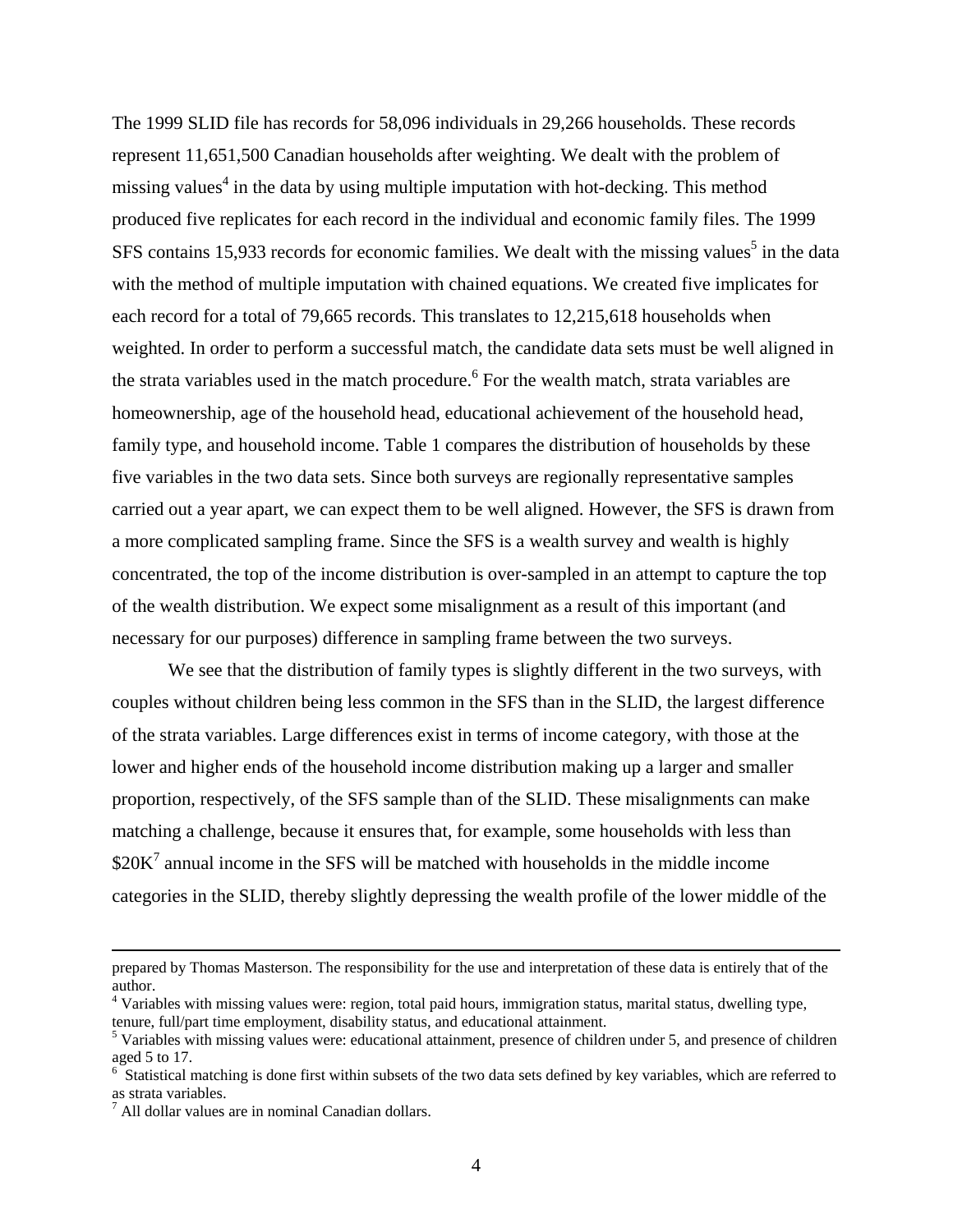income distribution (corresponding effects can be expected at the upper middle end of the income distribution).

Table 2 shows a more detailed breakdown of the alignment of the two surveys, using four of the five strata variables (and replacing more detailed age categories with elder/nonelder indicator variable). Here we can see that the higher prevalence of nonparent married couples in the SLID is concentrated among younger homeowners, while young renters make up the bulk of the difference in unattached individuals, which are much more prevalent in the SFS than in the SLID. Based on these observations of the alignment, we can expect that the worst misallocation of wealth variables will be by family type.

### **Match QC**

 $\overline{a}$ 

Turning to the results of the match, we first look to the distribution of matched records by matching round in table 3. Earlier rounds occur in the most detailed cells (round 1 occurs within cells that incorporate all five strata variables). The majority of the matches usually happen in the earliest rounds, but generally a much greater percentage than in this case. Only 92% of the records are matched in the first five rounds. This demonstrates the effect of the misalignment noted above. This fact means that although most of the wealth records will be assigned to records that are similar in age, race, family type, homeownership, and income to their donor records, a great many will be mismatched in one or more of these dimensions. Nevertheless, we can see in figure 1 that the overall distribution of net worth is well carried over into the match file. In fact, it is impossible to see differences at all at this level of detail. Table 4 provides a closer comparison of the distribution of net worth in the SFS and the matched file. The p75/p50 and  $p90/p50$  ratios are quite close, but the others are not as good. It appears that the bottom tail of the wealth distribution in the matched file is somewhat thinner than in the SFS. For example, p10 in the matched file is \$275, while it is \$375 in the SFS. In the end \$100 is not a large difference, though. The Gini coefficient is quite close, 0.673 in the matched file, compared to 0.671 in the SFS. Table 5 breaks down the mean and median of the five asset and two debt classes that make up net worth in the wealth match.<sup>8</sup> We can see that for all eight variables the difference in the

 $8$  The five asset classes are primary residence, other real estate net of debt and business equity, liquid assets, financial and other assets, and retirement assets. The two debt classes are mortgages and equity loans and lines of credit on the primary residence and other debt (exclusive of mortgages on other property, which are subtracted from the value of that property in asset 2).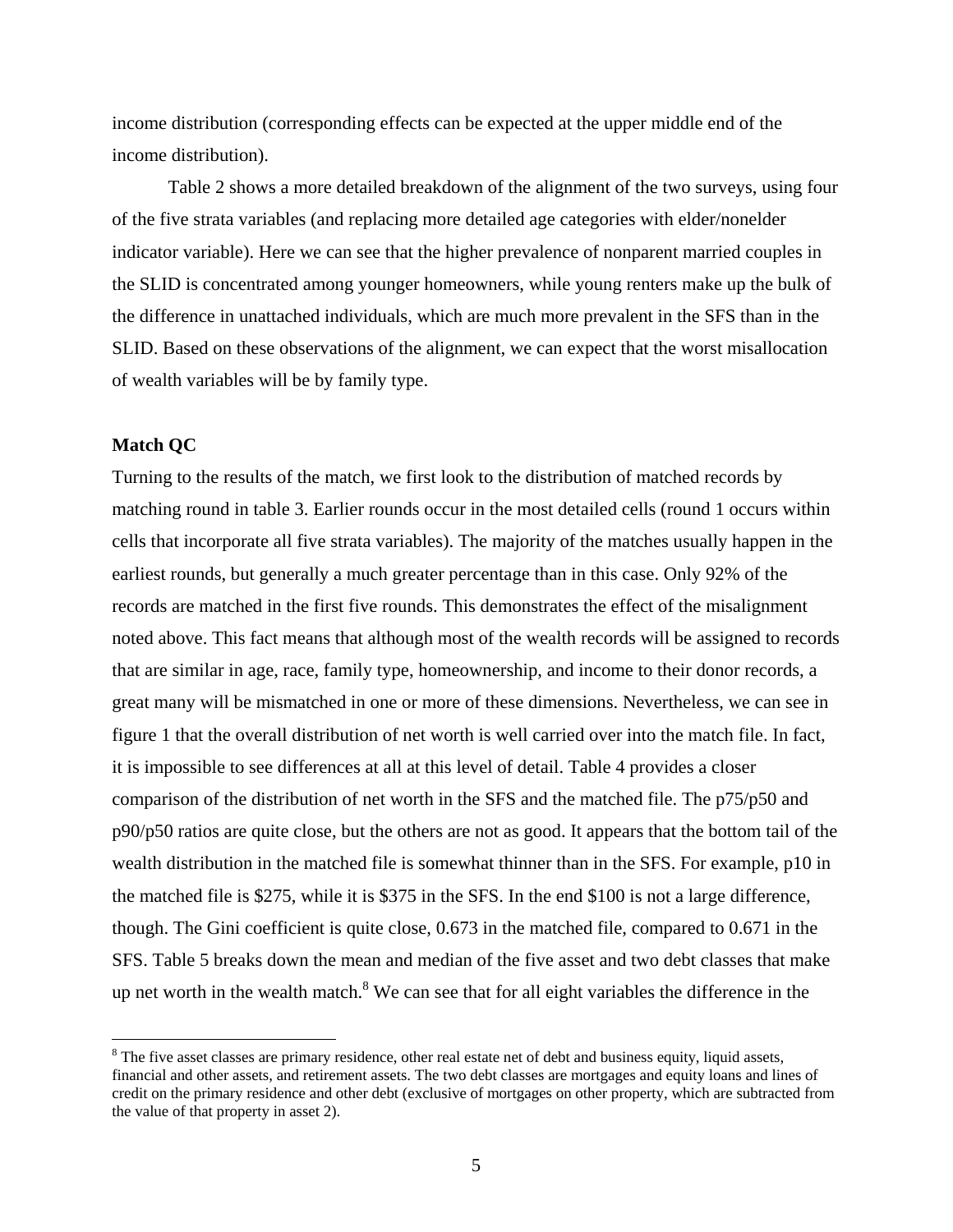matched and the source file's mean is small, less than 3% in all cases. For median values, most asset and debt classes are small. There are larger percentage differences for asset 3 and debt 2 than we saw for average values, but these are small in absolute terms (\$100 in both cases). The most important asset, asset 1, is precisely matched, and the median net worth is off by 2.4%, but again, this represents a small absolute difference of just \$2,450.

Examination of the quality of the match within population subgroups shows generally good results. Figure 2 displays ratios of mean net worth between the matched file and the SFS for the five strata variables, as well as geographical region. With some exceptions, the ratios of mean net worth within subcategories of the five strata variables are all within 10% of unity. The lowest income group (less than \$20,000 in household income) has 21% higher net worth in the matched file than in the SFS. Table 6 has the actual numbers, and we can see that this represents a substantial difference of \$17,700. The median net worth for this group in the matched file is 77% larger than that of the SFS, though this difference is less than \$9,000. The second group in the homeowner panel of figure 2 is homeowners. We can see that they have 10% smaller net worth in the matched file than in the SFS. We see in table 6 that this translates to \$36,000 less average net worth for homeowners in the matched file. The difference in medians is roughly the same, though this translates to a \$30,000 difference in median net worth. Those households with elderly heads have 9.6% lower mean net worth in the matched file than in the SFS. Consulting table 6, we see that this means \$30,000 smaller net worth, while their median net worth is 11% lower than in the SFS (a \$22,000 difference). For judging the accuracy of the match in preserving the distribution of wealth by subgroups, table 6 displays the ratios of mean and median values for the strata variables' categories. The renter-owner ratios of mean and median values are well-carried over, while the ratios for the elder/nonelder ratio are as well. The ratios by family type are surprisingly well reproduced in the match file, considering the misalignment in this variable. The rest of the ratios' values in the SFS are reasonably well represented in the match file. The extent to which the match file reproduces the distribution of net worth within matching cells is demonstrated in figure  $3.9$  We can see that, although the tails are attenuated somewhat, the distribution is well preserved in the matching process, even at this level of detail.

 $\overline{a}$ 

<sup>&</sup>lt;sup>9</sup> Family type is simplified and household income and educational achievement are excluded for the sake of clarity of the plot.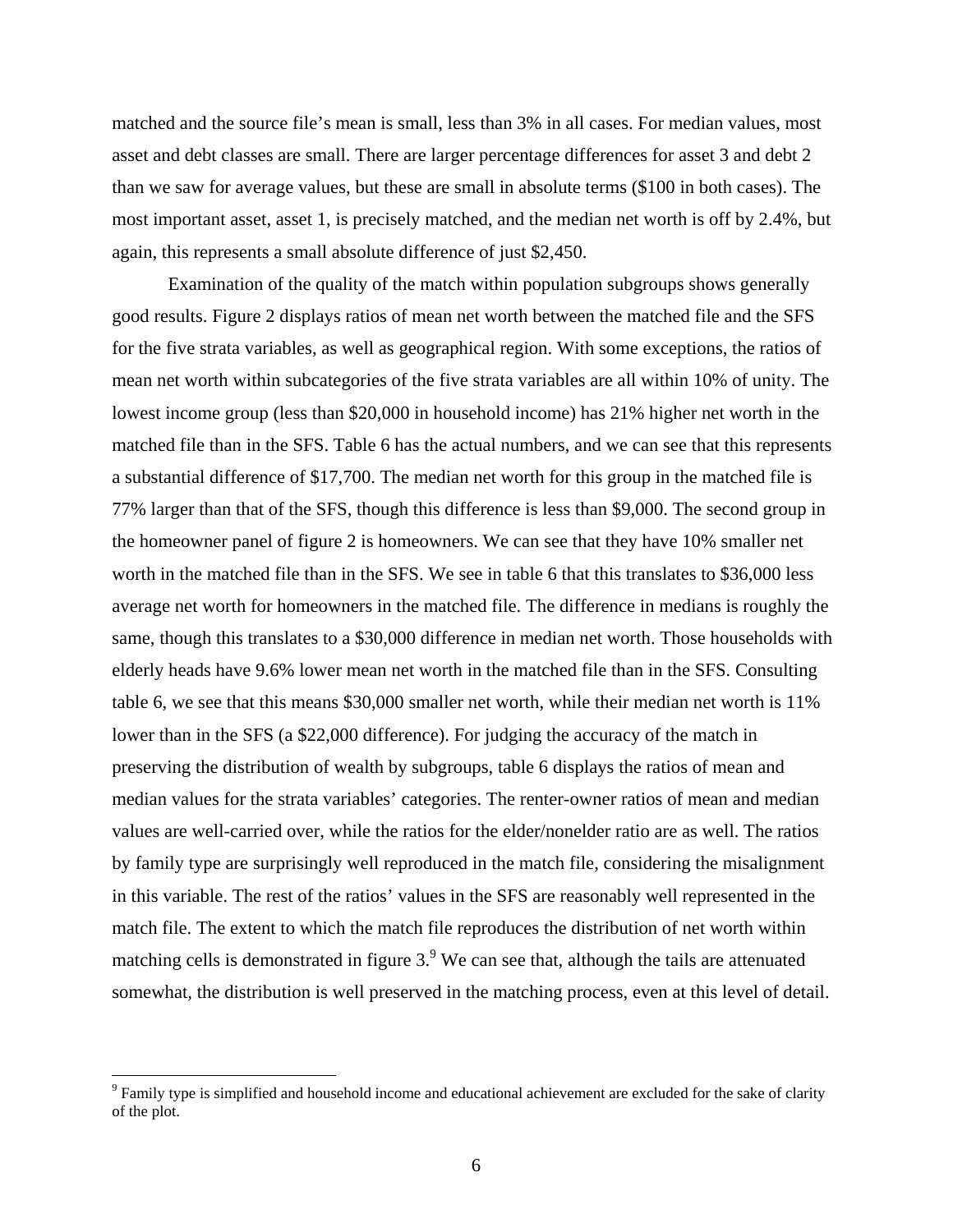Overall, the quality of the match is good. It has its limitations, especially in terms of household income, but the overall distribution is transferred with remarkable accuracy, and the distribution within even small subgroups is transferred with good precision.

### **1999 TIME USE MATCH**

### **Data and Alignment**

1

The source data sets for the time use match for the 1999 LIMEW estimates are the 1999 SLID and the 1998 GSS. We use individual records from the 1999 SLID file, excluding those living in group quarters or in the Armed Forces. Since the GSS covers individuals 15 years old and above, we discard younger individuals from the SLID file. This leaves 295,685 records, which represents 23,900,315 individuals when weighted. The GSS file includes time use data for 10,749 individuals, representing 24,260,035 individuals when weighted. To deal with missing values<sup>10</sup> we used multiple imputation with hot-decking producing five replicates for each original record. For the time use match, the strata variables are sex, parental status, employment status, marital status, and spouse's employment status. While for the wealth match the matching unit is the household, for the time use match we use individuals. Table 7 compares the distribution of individuals by these variables, region, and household income in the two data sets. We see that the distribution of individuals by sex is very closely aligned in the two surveys. The next closest match is by parental status, with more parents in the GSS. The portion of married individuals is also higher in the SLID. The employed are over-represented in the GSS relative to the SLID. These patterns are magnified when considering spouse's labor force status. The differences by income category are large, with those at the lower and higher ends of the household income distribution making up a significantly smaller and larger proportion of the GSS sample than of the SLID, respectively. The distribution of individuals by region, at least, is quite closely aligned.

<sup>&</sup>lt;sup>10</sup> Variables with missing values were: spouse's age, retirement status, labor force status, educational attainment, immigrant status, and household income.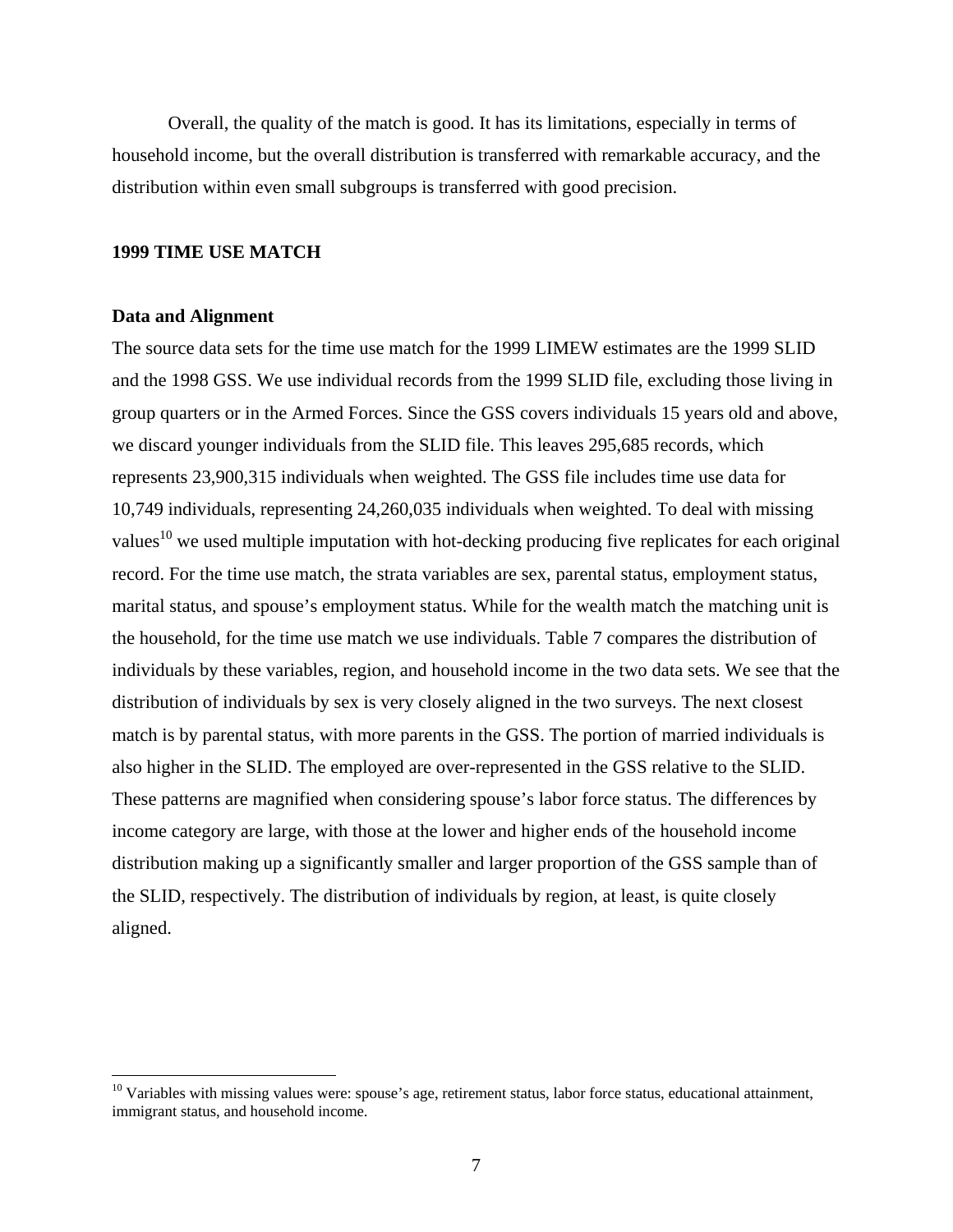### **Match QC**

 $\overline{a}$ 

Turning to the results of the match, we first look to the distribution of matched records by matching round in table 8. The bulk of the matches, 92%, occur in the first round, ensuring as high-quality a match as possible. Table 9 provides a closer comparison of the distribution of weekly hours of household production in the GSS and the matched file. The percentile ratios are all virtually equivalent. The Gini coefficient is extremely close, 0.5019 in the matched file, compared to 0.5020 in the GSS. Table 10 breaks down the mean and median of the three classes that make up total household production in the time use match.<sup>11</sup> We can see that for all four variables the matched and the source file's mean and median are equal with the exception of mean procurement, which is off by approximately six minutes.

Examination of the quality of the match within population subgroups shows generally good results. Figure 4 displays ratios of mean weekly hours of household production between the matched file and the GSS for the five strata variables, as well as for household income categories. When not equal, the ratios of mean weekly hours of household production within subcategories of the strata variables are mostly within 5% of unity. Female and unmarried individuals have both have 6% higher weekly hours in the matched file than in the GSS. The largest difference by income group is 10% higher weekly hours of household production in the matched file than in the GSS for households with \$100,000 or more in household income. Table 11 has the actual numbers, and we can see that this represents a difference of less than an hour a week. However, notice that the median weekly hours of household production for this group in the matched file is 9% smaller than that of the GSS, for a difference of 1.75 hours. The larger percentage differences in average weekly hours of household production for unmarried and employed individuals amount to slightly more than one hour per week. The difference in medians for these two groups is smaller, at only 5%, which translates to a less than one-hour difference in median weekly hours of household production. For judging the accuracy of the match in preserving the distribution of household production by subgroups, table 11 displays the ratios of mean and median values for the strata variables' and household income categories. The larger deviations in ratios are for the categories already mentioned, but they are small. The rest of the ratios' values in the GSS are very well represented in the match file. The extent to which the

 $11$  The three classes are care (child care, education, etc.), procurement (shopping, etc.), and core (cooking, cleaning, laundry, etc.).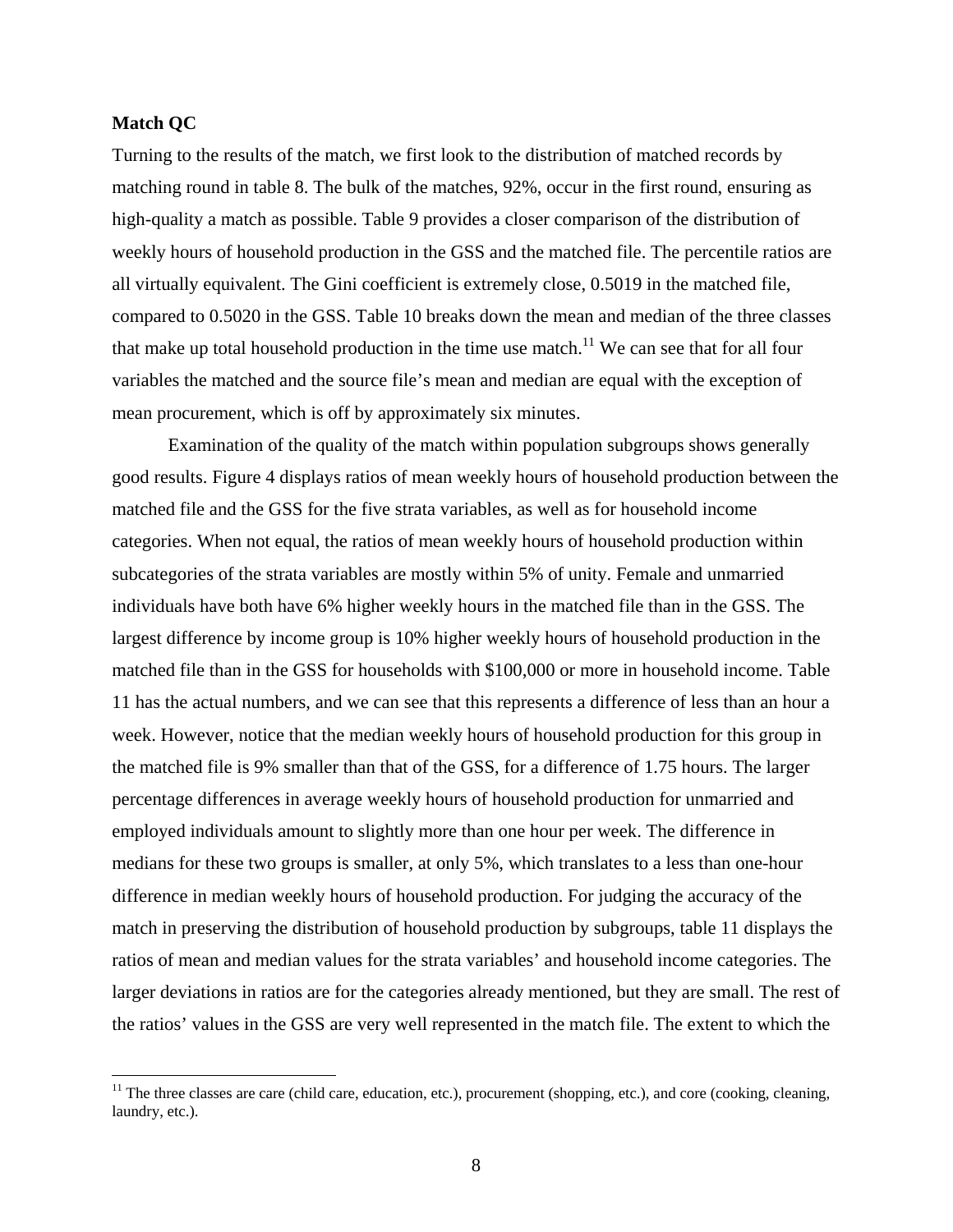match file reproduces the distribution of weekly hours of household production within collapsed matching cells is demonstrated in figure  $5<sup>12</sup>$  We can see very little difference between the matched file and the GSS. Thus the distribution of household production is well preserved in the matching process, even at this level of detail.

Overall, the quality of the match is very good. The overall distribution is transferred with remarkable accuracy, and the distributions within subgroups, such as female nonparent employees, are transferred with good precision.

### **2005 WEALTH MATCH**

#### **Data and Alignment**

 $\overline{a}$ 

The source data sets for the wealth match for the 2005 LIMEW estimates are the 2005 SLID and the 2005 SFS. The 2005 SLID is used since it has income and demographic data for 2005. The 2005 SLID file contains records for 66,010 individuals in 27,079 households, after dropping those living in group quarters. When weighted this gives us data representing 12,775,122 Canadian households. The 2005 SFS contains 5,267 household records. When the weights are appropriately adjusted, the records in the SFS represent 13,347,668 households. The strata variables for this wealth match are homeownership, age, family type, household income, and region. Table 12 shows the distribution of households by these five variables in the two data sets. Since both surveys are regionally representative samples carried out a year apart, we can expect them to be well aligned. However, the 2005 SFS is drawn using the same complicated sampling frame as the 1999 SFS. Thus we again expect some misalignment as a result of this important (and necessary for our purposes) difference in sampling framed between the two surveys.

We see that the distribution of homeownership is very different in the two surveys, with homeownership being more common (by 6.56%) in the SLID than in the SFS. Family type is well-aligned, as well as the age variable (elder) we use in the match. The differences by income category are larger than in 1999, with those at the lower end of the household income distribution making up a significantly larger proportion of the SFS sample than of the SLID, while those at the higher end of the household income scale are a smaller share of the SFS. These misalignments can make matching a challenge, because it ensures that, for example, some

 $12$  Marital status and spouse's employment status are excluded for the sake of clarity of the plot.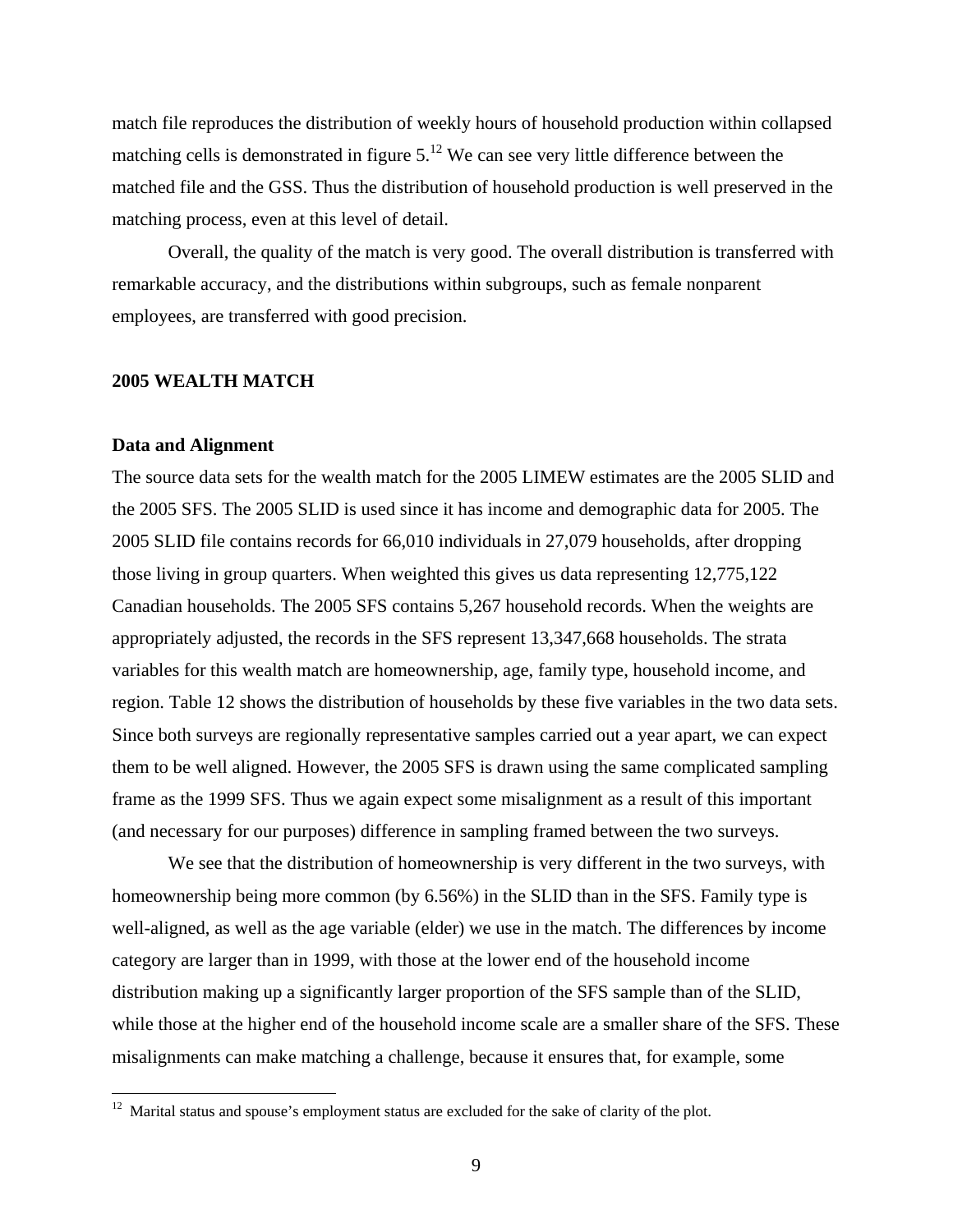households with less than \$20K annual income in the SFS will be matched with households in the middle income categories in the SLID, thereby slightly depressing the wealth profile of the lower middle of the income distribution (corresponding effects can be expected at the upper middle end of the income distribution).

Table 13 shows a more detailed breakdown of the alignment of the two surveys, using four of the five strata variables (and replacing more detailed age categories with the elder/nonelder indicator variable). Here we can see that the higher prevalence of homeownership in the SLID is concentrated among younger households, especially single male-headed. Based on these observations of the alignment, we can expect that the worst misallocation of wealth variables will be by homeownership and household income.

#### **Match QC**

The match itself required twelve rounds of matching to complete and was 85% done after the first round (see table 14). This is a good sign, as so many records were matched within one of 291 very detailed matching cells (formed by combining all of the strata variables). This indicates that the quality of the match should be good. Table 15 and figure 6 begin to show that this is in fact the case. The distribution of net worth has been fairly well-preserved. There are very small discernible differences in the density of log net worth between the SFS and the matched file. Percentile ratios are closely carried over. The p90/p10 and p50/p10 ratios in the matched file are undefined, because the p10 value for networth in the matched file is zero, as opposed to -\$300 in the SFS file. The one exception is the p75/p25 ratio, which is considerably larger in the matched file. This is because p25 is considerably smaller in the matched file, \$5,650, compared to \$9,650 in the SFS. The components of net worth are well carried over into the matched file (see table 16). The largest difference is for asset 4, financial assets, which is expected, given the oversampling and consequent difficulty of matching high wealth households, which are more likely to have financial assets.

Figure 7 shows the ratio of mean net worth by strata variable categories. As we can see, net worth has been fairly well reproduced in the match file, with generally small variations between the matched file and the SFS. Most regions have lower average net worth than in the original file, while Ontario (97.9%) and the Prairies (102.8%) are the closest. The comparison by family type looks good for married couples but less so for male-headed, and especially female-

10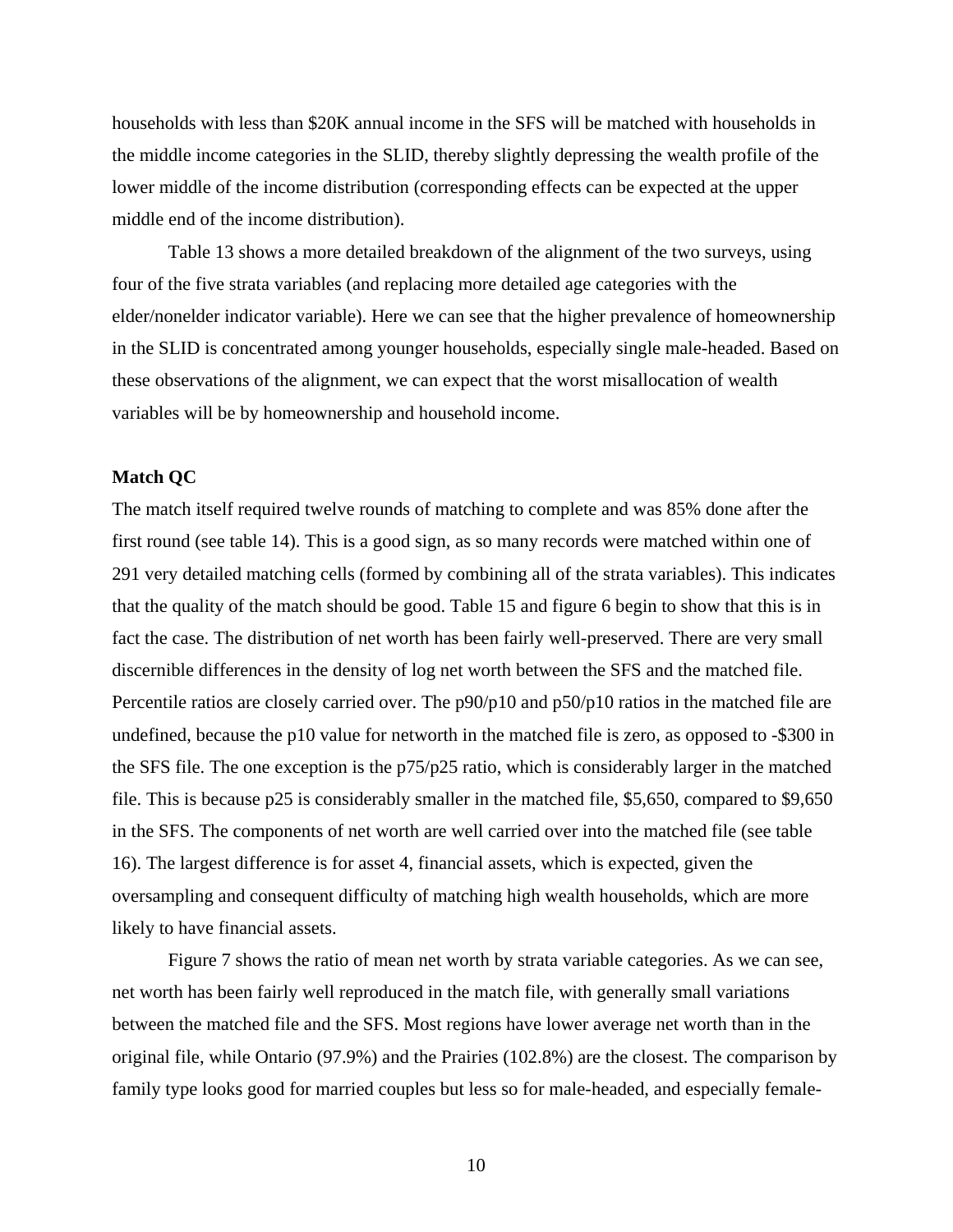headed households. The distribution of wealth for the nonelders seems to have been well preserved by the matching, while elders do have nearly 14% lower average net worth the match file than in the SFS. Homeowners have 13% lower net worth on average, a clear result of the misalignment in this key variable between the two source files. The transfer within household income categories looks good except that the higher income categories look less wealthy in the match file than in the SFS. This is due again to the misalignment between the two files.

Figure 8 shows the distribution of log net worth within collapsed matching cells (by family type, homeownership, and age). The distributions have been carried over very well. The most obvious difference is that the upper tails of the distributions haven't been carried over completely. We can also see the lower tail for homeowners (especially the elderly) is much larger in the matched file than in the SFS. This explains the lower average net worth for homeowners and the elderly noted in figure 7. The bulk of the distribution is quite well carried over, however.

Finally, the comparison of mean and median net worth by strata variable categories is found in table 17. The ratios of mean net worth by category are very similar between the SFS and the matched file. The most notable difference is the ratio between renter and homeowner mean household net worth. While differing considerably in the matched file, the relative position of the homeowners vis-à-vis renters is preserved. The median values are somewhat more concerning, with the lowest household income category off by 72%. However, this difference is less than \$5,000 and the ratios of the individual income categories to the highest category are well reproduced in the matched file.

Overall, the match has provided us with a fair representation of the original distribution of wealth in the SFS. The differences we observe are small enough not to affect the outcome of the final analysis of the LIMEW greatly.

### **2005 TIME USE MATCH**

### **Data and Alignment**

The source data sets for the time use match for the 2005 LIMEW estimates are the 2005 SLID and the 2005 GSS. We use individual records from the 2005 SLID file, excluding those living in group quarters or in the Armed Forces. Since the GSS covers individuals 15 years old and above,

11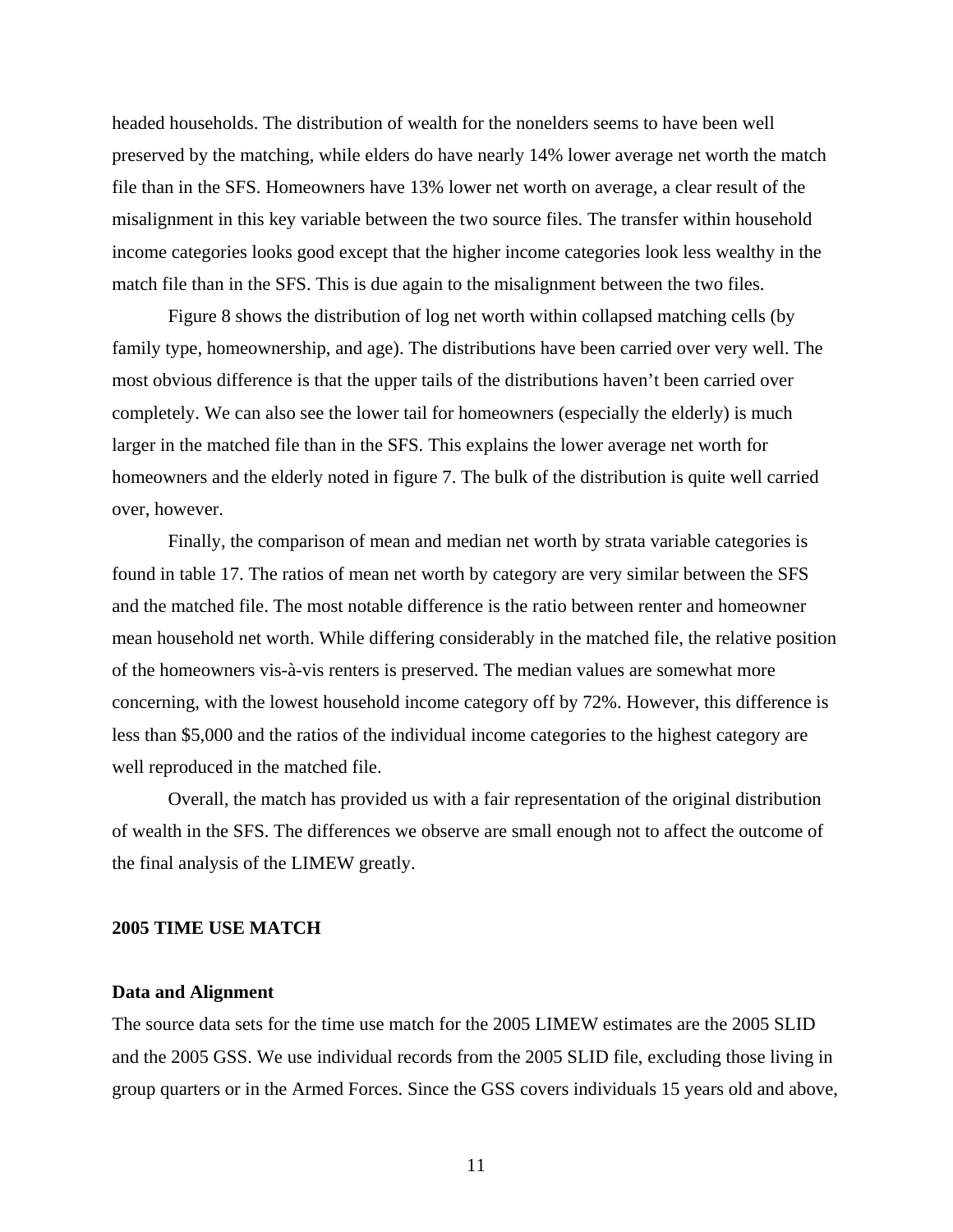we discard younger individuals from the SLID file. This leaves 54,462 records, which represents 26,009,390 individuals when weighted. Due to missing values,  $13$  we used multiple imputation with hot-decking on the 2005 SLID. The GSS file includes time use data for 19,597 individuals, corresponding to 26,095,620 individuals when weighted. Due to missing values,  $14$  we used multiple imputation with hot-decking on the 2005 GSS. For the time use match, the strata variables are sex, parental status, employment status, marital status, and spouse's employment status. While for the wealth match the matching unit is the household, for the time use match we use individuals. Table 18 compares the distribution of individuals by these variables and household income in the two data sets. Since the two surveys were carried out in the same year, we can expect them to be well-aligned. We see that the distribution of individuals by sex is only slightly different in the two surveys. Parents are more prevalent in the SLID than in the GSS (by 1.86%). While the not employed line up quite well between the two surveys, those reporting part-time and full-time work are slightly over- and under-represented by 3.5%, respectively, in the GSS relative to the SLID. The portion of married individuals is lower in the GSS, by 3.46%. The difference in spouse's labor force status is relatively small (less than 3% for all categories). The difference in marital status, reflecting different sampling frames, is the greatest cause for concern in terms of the potential match quality, but the alignment overall is good.

### **Match QC**

 $\overline{a}$ 

Table 19 shows the distribution of matched records by matching round. The fact that only five rounds were required to complete the match is a promising sign for the quality of the match. Indeed, 93.9% of records were matched in the first round of matching. The overall distribution of weekly hours of household production in the matched file is very close to that in the GSS, based on the percentile ratios and Gini coefficients displayed in table 20. All but the p90/p10 and p50/p10 are quite close, while these two ratios are off by very little. The Gini coefficient is off by less than 0.1 Gini points. The mean and median weekly hours of household production and its three components are almost exactly carried over to the matched file from the GSS (see table 21). Mean care and procurement weekly hours are six minutes lower in the matched file, while core hours are one hour smaller in the matched file. Median household production is lower by an

 $13$  Variables with missing values were: region, labor force status, and educational attainment.

<sup>&</sup>lt;sup>14</sup> Variables with missing values were: homeownership, retirement status, labor force status, disabled status, educational attainment, immigrant status, and household income.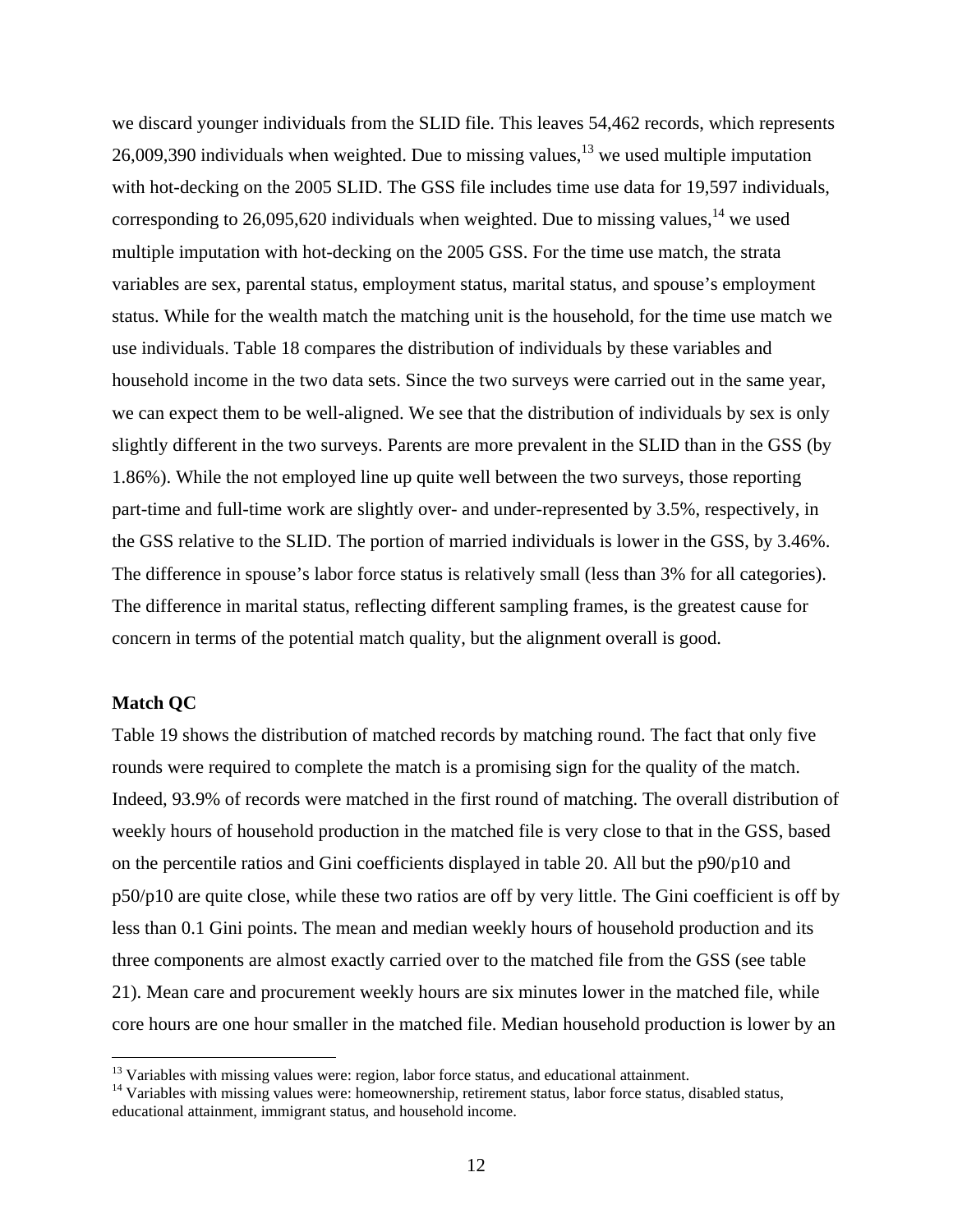hour, while the median values for the components in the matched file are all exactly lined up with the GSS. Figure 9 displays ratios of mean weekly hours of household production by the strata variables, as well as household income and education. In terms of the strata variables, the match looks very good for each one. With two exceptions, the matched file exactly reproduces the GSS. Married individuals have 4% greater average weekly hours of household production in the match file, while the unemployed have 4% fewer household production hours. In terms of household income and education, the differences are also small for the most part, if more widespread. The lowest household income category is the farthest off, 13% lower in the matched file than in the GSS.

Table 22 gives us a closer look at the numbers behind figure 9, showing the mean and median weekly hours of household production by the strata variables, plus education and household income. Here we can see that the differences in mean weekly hours, where there are any for the strata variables, are one hour per week, as are the differences by education and income for the most part. The ratios by strata variables are correspondingly well reproduced in the matched file. As we can see, the ratios of matched to GSS medians are unity or close to it for all the strata variables. The difference between the matched file and the GSS for males, single people, nonparents, and those without spouses working is one hour per week or less. The differences for non-strata variables are again larger, with those with a high school degree registering two hours more per week and those with some college two less at the median in the matched file, while those in households with less than \$20,000 incomes have three fewer, those in households with \$20K to \$50K two fewer, and those with \$80K to \$100K two more hours of household production.

Finally, figure 10 displays the distributions of household production weekly hours in collapsed matching cells (by sex, parent, and employment status). There are few noticeable differences between the GSS and the matched file, indicating that even within cells, there has been good transference of the distributions of household production.

In summary, the reproduction of the weekly hours of household production in the GSS in the matched file is very good. The remaining differences are small, and will not greatly impact the final LIMEW estimates for Canada.

13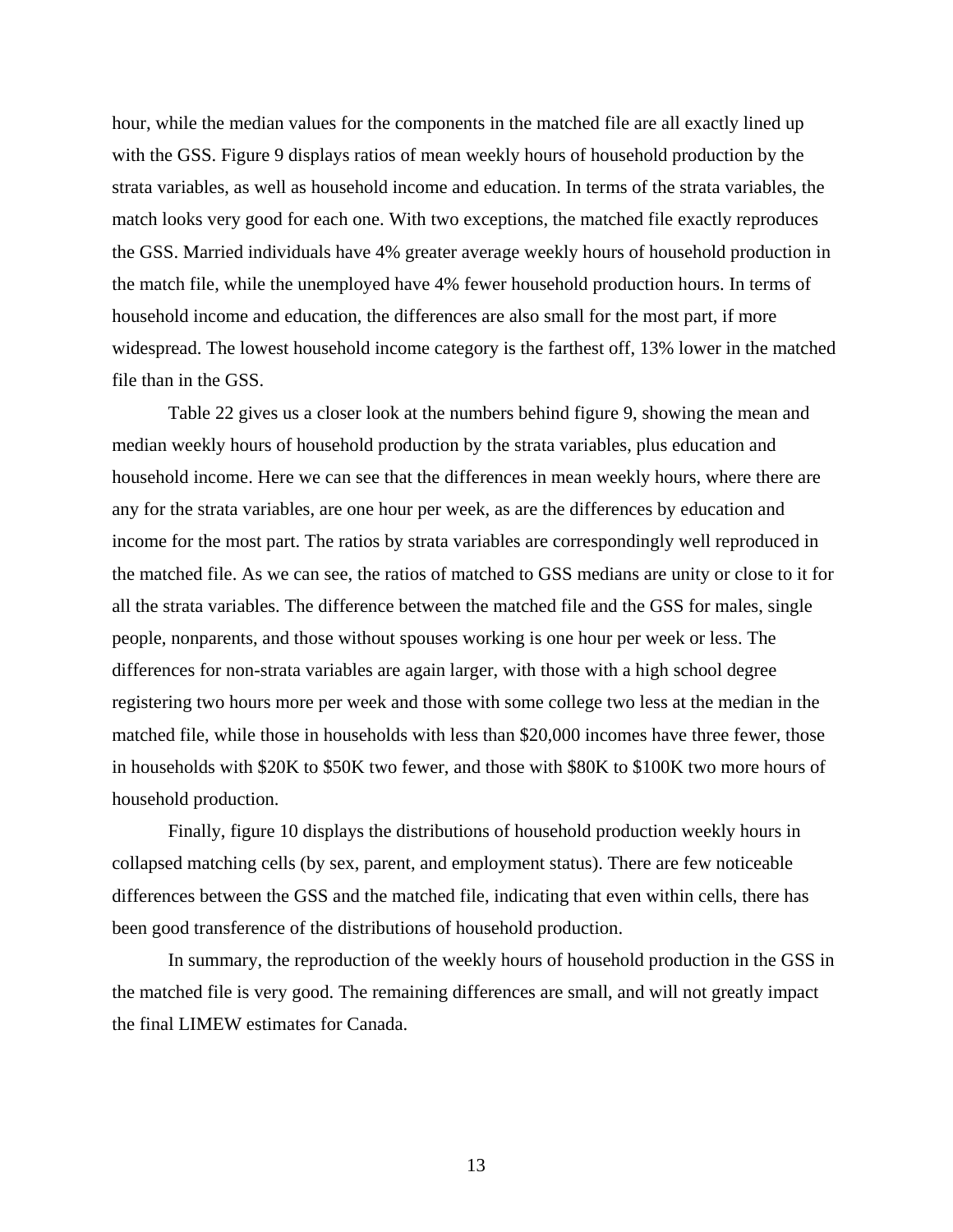### **REFERENCES**

- Kum, Hyunsub, and Thomas Masterson. 2008. "Statistical Matching Using Propensity Scores: Theory and Application to the Levy Institute Measure of Economic Well-Being." Working Paper 535. Annandale-on-Hudson, NY: Levy Economics Institute of Bard College. Available at: http://www.levyinstitute.org/pubs/wp\_535.pdf.
- Wolff, Edward N., and Ajit Zacharias. 2003. "The Levy Institute Measure of Economic Well-Being." Working Paper 372. Annandale-on-Hudson, NY: Levy Economics Institute of Bard College. Available at: [http://www.levyinstitute.org/pubs/wp372.pdf.](http://www.levyinstitute.org/pubs/wp372.pdf)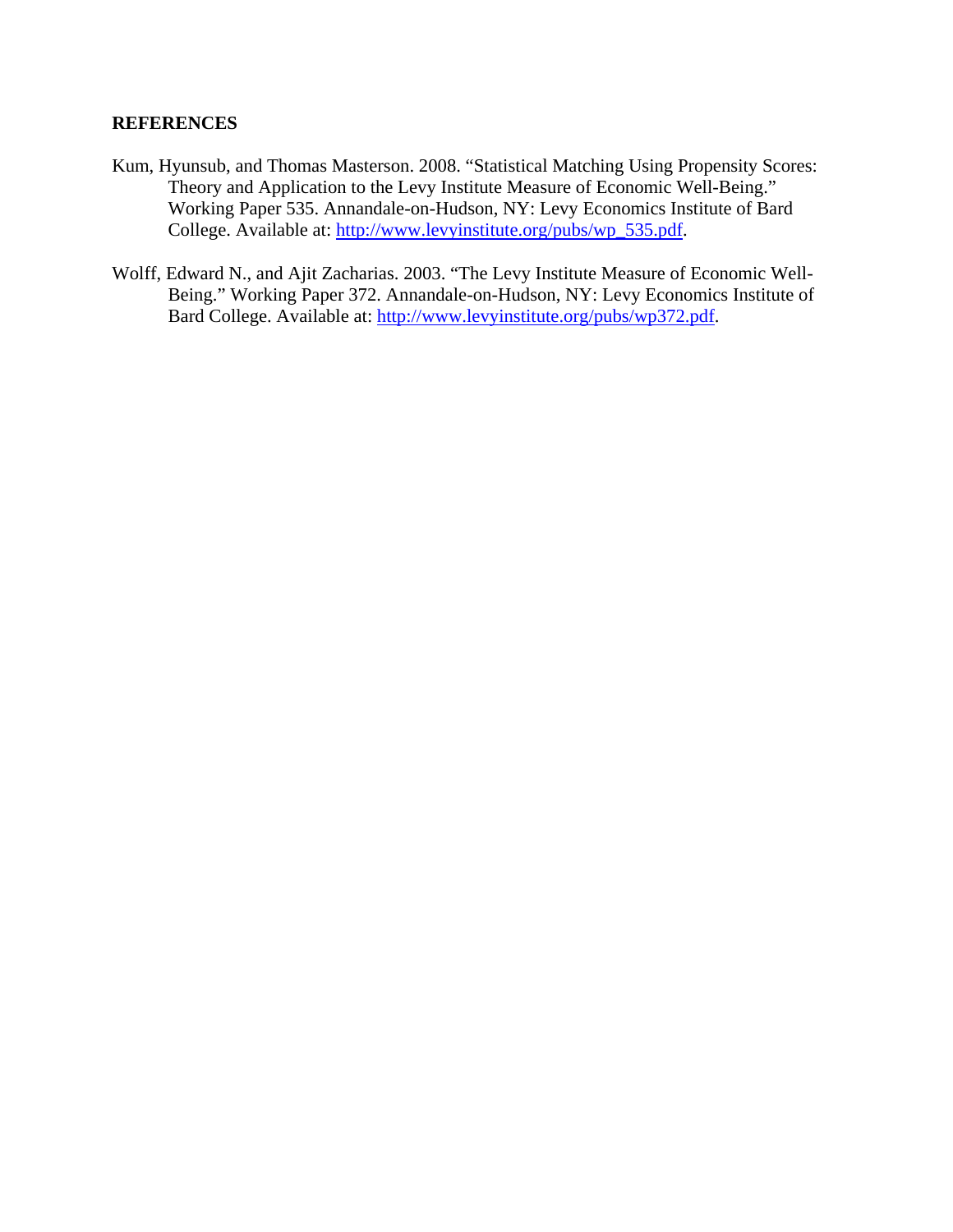## *Tables*

|                               | 1999 SLID  | <b>1999 SFS</b> | <b>Difference</b> |
|-------------------------------|------------|-----------------|-------------------|
| # Households                  | 11,651,500 | 12,215,430      | 4.84%             |
| <b>HH Income Category</b>     |            |                 |                   |
| Less than 25K                 | 27.01%     | 30.98%          | 4.0%              |
| \$25K to \$50K                | 29.83%     | 30.58%          | 0.8%              |
| \$50K to \$75K                | 20.84%     | 19.08%          | $-1.8%$           |
| \$75K to \$100K               | 11.49%     | 10.30%          | $-1.2%$           |
| \$100K or more                | 10.83%     | 9.06%           | $-1.8%$           |
| Home ownership                |            |                 |                   |
| Renter                        | 33.20%     | 39.64%          | 6.4%              |
| Owner                         | 66.80%     | 60.36%          | $-6.4%$           |
| <b>Family Type</b>            |            |                 |                   |
| Unattached individu           | 29.11%     | 32.16%          | 3.1%              |
| Couples, no childrer          | 30.49%     | 22.80%          | $-7.7%$           |
| Couples with childre          | 26.33%     | 28.83%          | 2.5%              |
| Loneparent families           | 5.91%      | 6.12%           | 0.2%              |
| Other family types            | 8.16%      | 10.10%          | 1.9%              |
| <b>Age Category</b>           |            |                 |                   |
| Nonelder                      | 81.01%     | 81.73%          | 0.7%              |
| Elder                         | 18.99%     | 18.27%          | $-0.7%$           |
| Age category                  |            |                 |                   |
| Less than 35                  | 22.97%     | 25.48%          | 2.5%              |
| 35 to 44                      | 25.14%     | 24.70%          | $-0.4%$           |
| 45 to 54                      | 20.25%     | 19.61%          | $-0.6%$           |
| 55 to 64                      | 12.66%     | 11.94%          | $-0.7%$           |
| $65$ and older                | 18.99%     | 18.27%          | $-0.7%$           |
| <b>Educational Attainment</b> |            |                 |                   |
| Less than HS                  | 23.55%     | 26.93%          | 3.4%              |
| <b>HS Graduate</b>            | 28.26%     | 23.35%          | $-4.9%$           |
| Non-Univ Cert                 | 31.08%     | 28.35%          | $-2.7%$           |
| Univ Cert/Deg                 | 17.11%     | 21.37%          | 4.3%              |

# **Table 1. Alignment of Strata Variables for 1999 Wealth Match**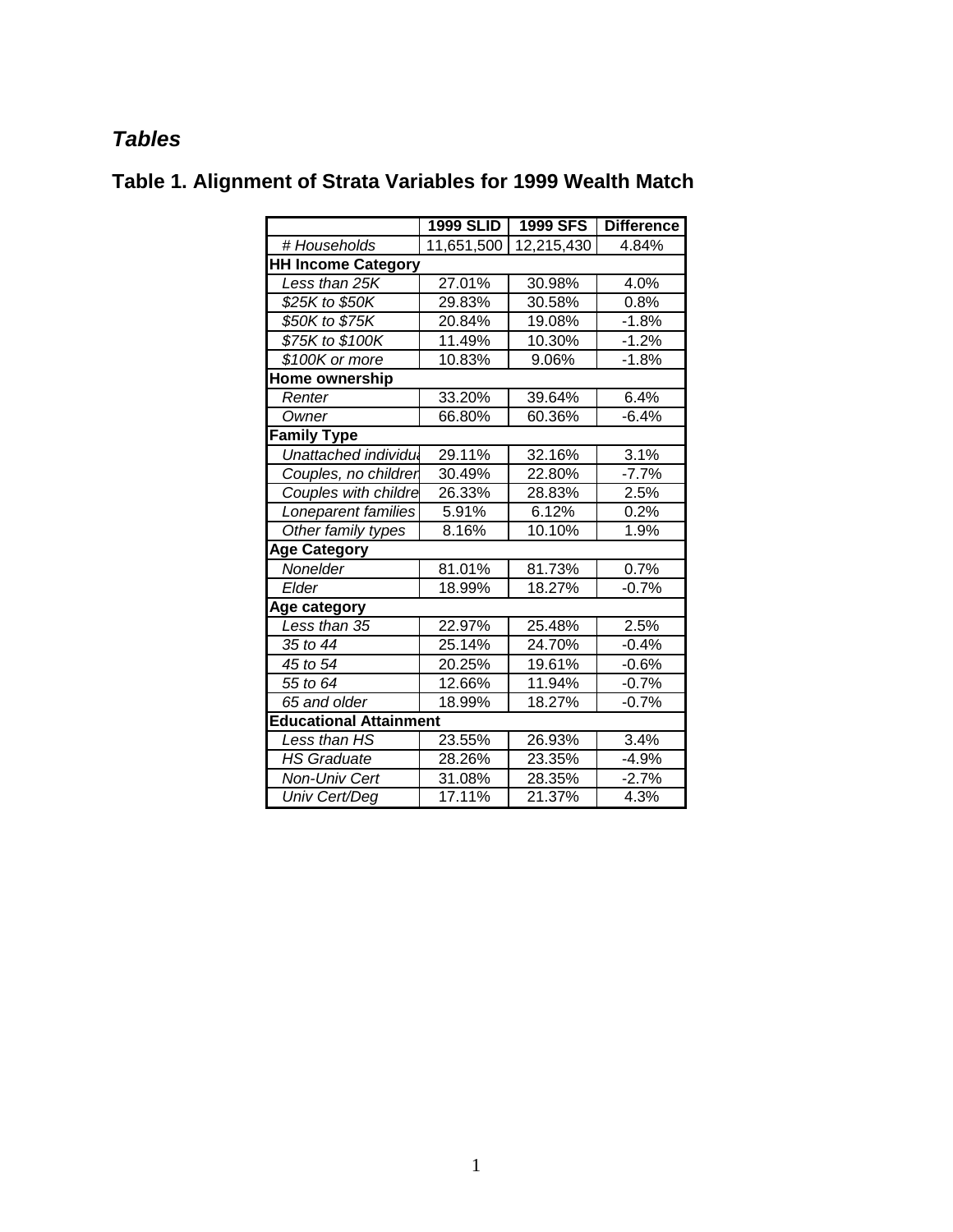|        |                    |                               | ess than HS |          |                   |                  | <b>HS Graduate</b> |                   | Non-Univ Cert.   |          |                   | Univ Cert/Degree |          |                   |
|--------|--------------------|-------------------------------|-------------|----------|-------------------|------------------|--------------------|-------------------|------------------|----------|-------------------|------------------|----------|-------------------|
|        |                    |                               | 1999 SLID   | 1999 SFS | <b>Difference</b> | <b>1999 SLID</b> | 1999 SFS           | <b>Difference</b> | <b>1999 SLID</b> | 1999 SFS | <b>Difference</b> | <b>1999 SLID</b> | 1999 SFS | <b>Difference</b> |
|        |                    | Unattached individuals        | 287,142     | 442,285  | -155,143          | 464,575          | 538,175            | $-73,600$         | 494,198          | 602,185  | $-107,987$        | 292,658          | 443,860  | $-151,202$        |
|        |                    | Couples, no children          | 96,880      | 110,775  | $-13,895$         | 174,171          | 133,920            | 40,251            | 156,307          | 152,022  | 4,285             | 104,089          | 125,158  | $-21,069$         |
|        | Nonelder           | <b>Couples with children</b>  | 109,655     | 182,571  | $-72,916$         | 163,987          | 214,789            | $-50,802$         | 164,339          | 184,295  | -19,956           | 66,991           | 141,275  | $-74,284$         |
|        |                    | Loneparent families           | 114,433     | 142,058  | $-27,625$         | 160,306          | 108,323            | 51,983            | 124,732          | 122,229  | 2,503             | 28,698           | 50,980   | $-22,282$         |
| Renter |                    | Other family types            | 46,766      | 57,796   | $-11,030$         | 85,700           | 62,085             | 23,615            | 48,321           | 69,551   | $-21,230$         | 22,871           | 35,733   | $-12,862$         |
|        |                    | Unattached individuals        | 315,730     | 305,260  | 10,470            | 103,180          | 84,689             | 18,491            | 62,464           | 84,422   | $-21,958$         | 11,784           | 34,539   | $-22,755$         |
|        |                    | Couples, no children          | 66,998      | 78,270   | $-11,272$         | 35,571           | 23,590             | 11,981            | 6,970            | 27,240   | -20,270           | 7,774            | 16,945   | $-9,171$          |
|        | Elder              | <b>Couples with children</b>  |             |          | 0                 |                  | 230                | -230              |                  | 525      | -525              |                  |          | 0                 |
|        |                    | <b>Loneparent families</b>    |             |          | 0                 | 2,750            |                    | 2,750             |                  |          | 0                 |                  |          | 0                 |
|        |                    | Other family types            | 36,700      | 31,240   | 5,460             | 6,933            | 4,265              | 2,668             | 3,596            | 3,120    | 476               | 976              | 3,935    | $-2,959$          |
|        |                    | <b>Unattached individuals</b> | 135,369     | 122,155  | 13,214            | 212,467          | 162,220            | 50,247            | 301,995          | 225,190  | 76,805            | 174,421          | 207,295  | $-32,874$         |
|        |                    | Couples, no children          | 367,618     | 271,250  | 96,368            | 601,174          | 278,038            | 323,136           | 706,241          | 396,554  | 309,687           | 419,685          | 298,638  | 121,047           |
|        | Nonelder           | <b>Couples with children</b>  | 277,749     | 425,446  | -147,697          | 726,420          | 586,086            | 140,334           | 963,192          | 899,271  | 63,921            | 595,357          | 708,587  | $-113,230$        |
|        |                    | <b>Loneparent families</b>    | 25,112      | 37,005   | $-11,893$         | 67,208           | 78,810             | $-11,602$         | 117.711          | 101,650  | 16,061            | 47,605           | 69,935   | $-22,330$         |
| Owner  |                    | Other family types            | 70,617      | 164,470  | -93,853           | 178,539          | 209,380            | $-30,841$         | 168,126          | 206,716  | $-38,590$         | 75,225           | 153,659  | -78,434           |
|        |                    | Unattached individuals        | 289,441     | 273,591  | 15,850            | 110,439          | 81,302             | 29,137            | 106,456          | 78,522   | 27,934            | 29,606           | 60,930   | $-31,324$         |
|        |                    | Couples, no children          | 394,939     | 387,295  | 7,644             | 158,100          | 120,465            | 37,635            | 157,492          | 128,475  | 29,017            | 98,496           | 107,895  | $-9,399$          |
|        | Elder              | <b>Couples with children</b>  |             | 7,760    | -7,760            |                  | 400                | -400              |                  | 1,785    | -1,785            |                  | 5,330    | $-5,330$          |
|        |                    | <b>Loneparent families</b>    |             | 940      | -940              |                  | 510                | $-510$            |                  | 215      | $-215$            |                  |          | $\bf{0}$          |
|        | Other family types | 109,158                       | 97,255      | 11.903   | 40,966            | 33,295           | 7,671              | 38.710            | 19.265           | 19,445   | 17.621            | 24,965           | $-7,344$ |                   |

# **Table 2. Matching Cells for 1999 Wealth Match**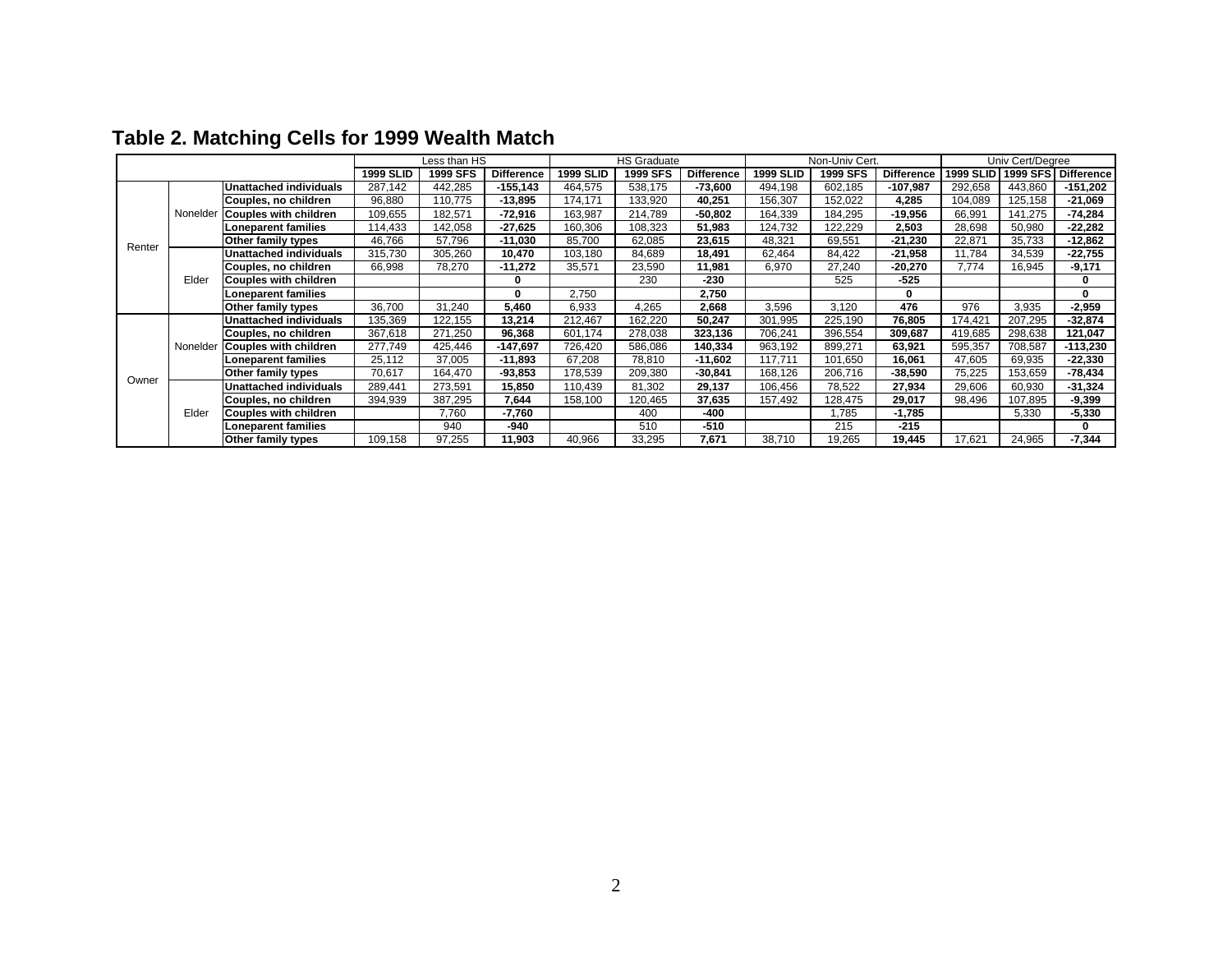| <b>Matching</b> | <b>Records</b> |                | <b>Cumulative</b> |
|-----------------|----------------|----------------|-------------------|
| Round           | <b>Matched</b> | <b>Percent</b> | <b>Percent</b>    |
| 1               | 9,785,331      | 84.0           | 84.0              |
| $\overline{2}$  | 132,541        | 1.1            | 85.1              |
| 3               | 213367         | 1.8            | 87.0              |
| 4               | 342539         | 2.9            | 89.9              |
| 5               | 259,064        | 2.2            | 92.1              |
| 6               | 6884           | 0.1            | 92.2              |
| 7               | 45853          | 0.4            | 92.6              |
| 8               | 82287          | 0.7            | 93.3              |
| 9               | 6368           | 0.1            | 93.3              |
| 10              | 45842          | 0.4            | 93.7              |
| 11              | 60940          | 0.5            | 94.2              |
| 12              | 6146           | 0.1            | 94.3              |
| 13              | 19,909         | 0.17           | 94.47             |
| 14              | 37,530         | 0.32           | 94.79             |
| 15              | 63,065         | 0.54           | 95.33             |
| 16              | 140,911        | 1.21           | 96.54             |
| 17              | 11,781         | 0.1            | 96.64             |
| 18              | 297,427        | 2.55           | 99.19             |
| 19              | 93,811         | 0.81           | 100               |
| <b>Total</b>    | 11,651,596     | 100            |                   |

### **Table 3. Distribution of Matched Records by Matching Round, 1999 Wealth Match**

### **Table 4. Distribution of Net Worth in 1999 Matched File**

|                 | p90/p10  | p90/p50 | p50/p10 | p75/p25    | p75/p50 | p50/p25 | Gini  |
|-----------------|----------|---------|---------|------------|---------|---------|-------|
| <b>SFS 1999</b> | 1592.267 | 5.533   | 287.800 | 19.401     | 2 741   |         | 0.671 |
| Match           | 2145.455 | 5.599   | 383.182 | 444<br>ኅ 1 | 2.783   | 7.706   | 0.673 |

## **Table 5. Comparison of Mean and Median Wealth Variables in 1999 Matched File to 1999 SFS**

|                 | Ave.               | Ave.   | Ave.   | Ave.   | Ave.   | Ave.   | Ave.   | Ave.         | Med.    | Med.    | Med.             | Med.   | Mea.   | Med.  | Med.              | Med.     |
|-----------------|--------------------|--------|--------|--------|--------|--------|--------|--------------|---------|---------|------------------|--------|--------|-------|-------------------|----------|
|                 | Asset <sup>.</sup> | Asset2 | Asset3 | Asset4 | Asset5 | Debt1  | Debt2  | Networth     | Asset^  | Asset2  | Asset3           | Asset4 | Asset5 | Debt1 | Debt <sub>2</sub> | Networth |
| <b>SFS 1999</b> | 89,867             | 63,862 | 13.016 | 20.351 | 91,355 | 24,686 | 2.124  | i.641<br>241 | 70,000  | 10,500  | 2,000            |        | 20,500 |       | 2,000             | 107.925  |
| Match           | 89.356             | 62.299 | 2.735  | 19.881 | 90.366 | 24.635 | 12.032 | 237.970      | 70.000  | 10.500  | .90 <sub>C</sub> |        | 20.000 |       | .900              | 105.375  |
| Ratio           | 99.43%             | 97.55% | 97.84% | 97.69% | 98.92% | 99.79% | 99.25% | 98.48%       | 100.00% | 100.00% | 95.00%           |        | 97.56% |       | 95.00%            | 97.64%   |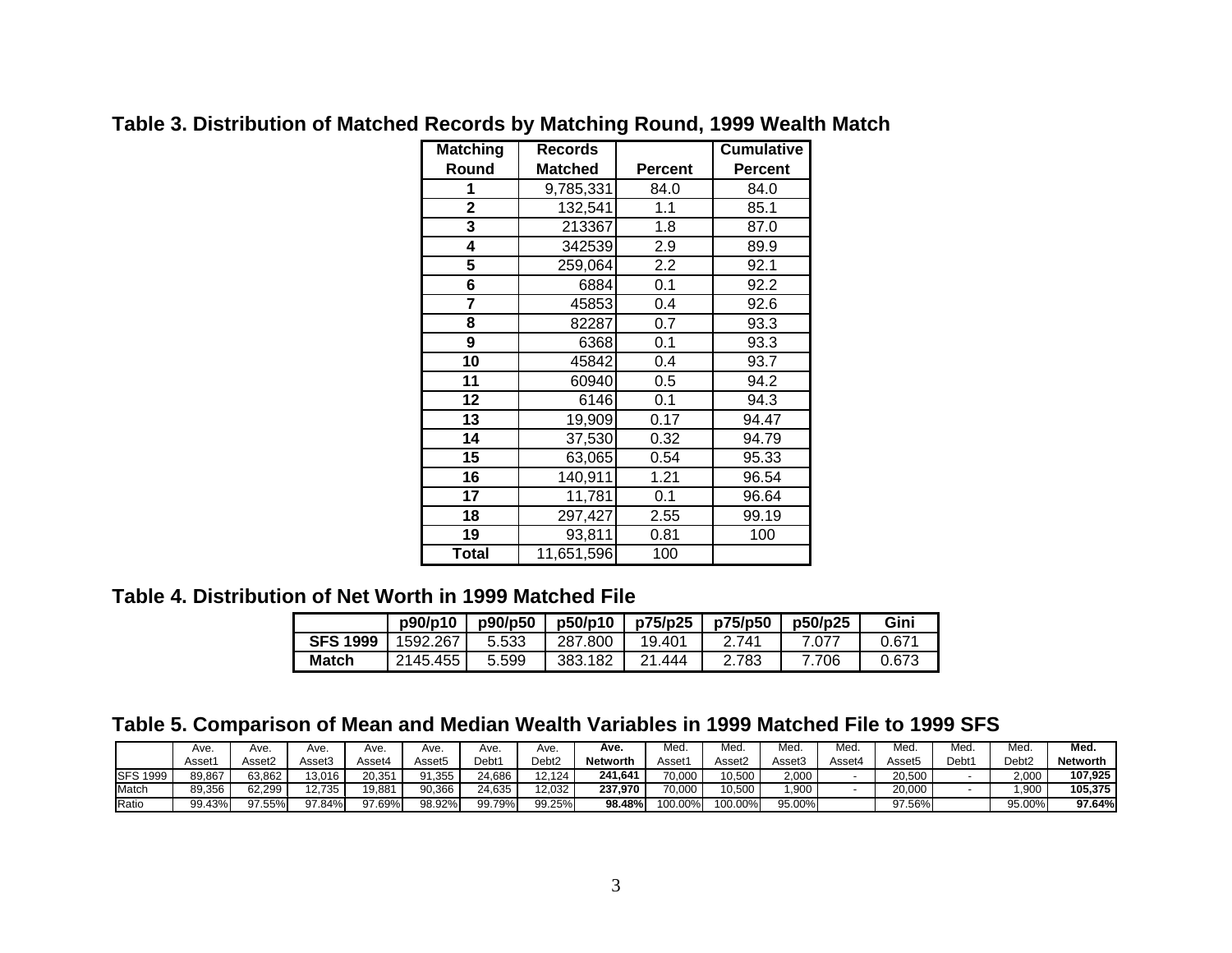### **Table 6. Mean and Median Net Worth by Strata Variable, 1999 SFS and Match File**

| <b>Average Net Worth</b> |                |                |                  |                   |       |                        | <b>Median Net Worth</b> |                |                |         |
|--------------------------|----------------|----------------|------------------|-------------------|-------|------------------------|-------------------------|----------------|----------------|---------|
|                          | <b>SFS1999</b> | <b>IMP1999</b> | Ratio            |                   |       |                        |                         | <b>SFS1999</b> | <b>IMP1999</b> | Ratio   |
| Asset1                   | 89.867         | 89.356         | 99.43%           |                   |       |                        | Asset1                  | 70.000         | 70.000         | 100.00% |
| Asset2                   | 63,862         | 62,299         | 97.55%           |                   |       |                        | Asset2                  | 10,500         | 10,500         | 100.00% |
| Asset3                   | 13,016         | 12,735         | 97.84%           |                   |       |                        | Asset3                  | 2,000          | 1,900          | 95.00%  |
| Asset4                   | 20,351         | 19,881         | 97.69%           |                   |       |                        | Asset4                  | $\Omega$       | $\Omega$       |         |
| Asset5                   | 91,355         | 90,366         | 98.92%           |                   |       |                        | Asset5                  | 20.500         | 20,000         | 97.56%  |
| Debt1                    | 24,686         | 24,635         | 99.79%           |                   |       |                        | Debt1                   | $\Omega$       | $\Omega$       |         |
| Debt <sub>2</sub>        | 12,124         | 12,032         | 99.25%           |                   |       |                        | Debt <sub>2</sub>       | 2,000          | 1,900          | 95.00%  |
| <b>Networth</b>          | 241,641        | 237,970        | 98.48%           |                   |       |                        | <b>Networth</b>         | 107,925        | 105,375        | 97.64%  |
|                          |                |                |                  |                   |       | <b>SFS1999 IMP1999</b> |                         |                |                |         |
| renter                   | 55,080         | 55,803         |                  | 101.31% ren/own   | 0.151 | 0.170                  | renter                  | 7,775          | 9,451          | 121.56% |
| homeowner                | 364,156        | 328,509        | 90.21%           |                   |       |                        | homeowner               | 224,225        | 193,970        | 86.51%  |
|                          |                |                |                  |                   |       |                        |                         |                |                |         |
| non-elder                | 223,919        | 225,744        |                  | 100.81% non/eld   | 0.698 | 0.778                  | non-elder               | 88,550         | 88,800         | 100.28% |
| elder                    | 320.923        | 290, 121       | 90.40%           |                   |       |                        | elder                   | 204.000        | 182,500        | 89.46%  |
|                          |                |                |                  |                   |       |                        |                         |                |                |         |
| unattached               | 119,544        | 127,061        | 106.29%          |                   |       |                        | unattached              | 27,900         | 37,750         | 135.30% |
| married w/kids           | 373,911        | 321.529        | 85.99% un/mk     |                   | 0.320 | 0.395                  | married w/kids          | 222.225        | 161,175        | 72.53%  |
| married no kids          | 272,649        | 284,324        |                  | 104.28% mnk/mk    | 0.729 | 0.884                  | married no kids         | 142,775        | 156,200        | 109.40% |
| single parent            | 103,282        | 92,255         | 89.32% sp/mk     |                   | 0.276 | 0.287                  | single parent           | 22,901         | 19,251         | 84.06%  |
| other                    | 327,074        | 277,409        | 84.82% o/mk      |                   | 0.875 | 0.863                  | other                   | 186,500        | 160,526        | 86.07%  |
|                          |                |                |                  |                   |       |                        |                         |                |                |         |
| Less than HS             | 170,664        | 181,596        |                  | 106.41% Iths/udeg | 0.427 | 0.409                  | Less than HS            | 76,005         | 89,550         | 117.82% |
| <b>HS Graduate</b>       | 218,766        | 201,213        |                  | 91.98% hsg/udeg   | 0.548 | 0.453                  | <b>HS Graduate</b>      | 90,500         | 71,041         | 78.50%  |
| <b>Non-Univ Cert</b>     | 208,915        | 200,792        |                  | 96.11% nuc/udeg   | 0.523 | 0.452                  | <b>Non-Univ Cert</b>    | 103,750        | 94,400         | 90.99%  |
| <b>Univ Cert/Dea</b>     | 399,499        | 443,778        | 111.08%          |                   |       |                        | Univ Cert/Deg           | 203,125        | 241,500        | 118.89% |
|                          |                |                |                  |                   |       |                        |                         |                |                |         |
| It $$20k$                | 84,197         | 101,860        | 120.98% It \$20k |                   | 0.117 | 0.174                  | It \$20k                | 11,380         | 20,225         | 177.72% |
| \$20-50k                 | 180,383        | 178,079        |                  | 98.72% \$20-50k   | 0.251 | 0.305                  | \$20-50k                | 93,501         | 92,000         | 98.39%  |
| \$50-75k                 | 282,736        | 255,817        |                  | 90.48% \$50-75k   | 0.394 | 0.438                  | \$50-75k                | 165,600        | 138,525        | 83.65%  |
| \$75-100k                | 401,788        | 354,999        |                  | 88.35% \$75-100k  | 0.560 | 0.608                  | \$75-100k               | 267,700        | 223,000        | 83.30%  |
| gt \$100k                | 717,898        | 583,944        | 81.34%           |                   |       |                        | gt \$100k               | 476,500        | 377,500        | 79.22%  |
|                          |                |                |                  |                   |       |                        |                         |                |                |         |
| <b>Atlantic</b>          | 168,061        | 233,381        |                  | 138.87% Atlantic  | 0.234 | 0.400                  | <b>Atlantic</b>         | 82.675         | 110.000        | 133.05% |
| Quebec                   | 202,808        | 205,474        |                  | 101.31% Quebec    | 0.283 | 0.352                  | Quebec                  | 79,750         | 76,025         | 95.33%  |
| Ontario                  | 272,608        | 268,725        |                  | 98.58% Ontario    | 0.380 | 0.460                  | Ontario                 | 130,976        | 130,600        | 99.71%  |
| <b>Prairies</b>          | 237,092        | 225,399        |                  | 95.07% Prairies   | 0.330 | 0.386                  | <b>Prairies</b>         | 116,000        | 101,725        | 87.69%  |
| BC                       | 277,066        | 234,221        | 84.54%           |                   |       |                        | lвc                     | 125,361        | 105,250        | 83.96%  |

| Average net nortm  |                |                |                  |                   |                 |       |                       |                |                |                  |                   |       |                        |
|--------------------|----------------|----------------|------------------|-------------------|-----------------|-------|-----------------------|----------------|----------------|------------------|-------------------|-------|------------------------|
|                    | <b>SFS1999</b> | <b>IMP1999</b> | Ratio            |                   |                 |       |                       | <b>SFS1999</b> | <b>IMP1999</b> | Ratio            |                   |       |                        |
| Asset1             | 89,867         | 89,356         | 99.43%           |                   |                 |       | Asset1                | 70,000         | 70,000         | 100.00%          |                   |       |                        |
| Asset2             | 63,862         | 62,299         | 97.55%           |                   |                 |       | Asset2                | 10,500         | 10,500         | 100.00%          |                   |       |                        |
| Asset3             | 13,016         | 12,735         | 97.84%           |                   |                 |       | Asset3                | 2,000          | 1,900          | 95.00%           |                   |       |                        |
| Asset4             | 20,351         | 19,881         | 97.69%           |                   |                 |       | Asset4                | $\Omega$       |                |                  |                   |       |                        |
| Asset5             | 91,355         | 90,366         | 98.92%           |                   |                 |       | Asset5                | 20,500         | 20,000         | 97.56%           |                   |       |                        |
| Debt1              | 24,686         | 24,635         | 99.79%           |                   |                 |       | Debt1                 | $\Omega$       |                |                  |                   |       |                        |
| Debt2              | 12,124         | 12,032         | 99.25%           |                   |                 |       | Debt <sub>2</sub>     | 2,000          | 1,900          | 95.00%           |                   |       |                        |
| Networth           | 241,641        | 237,970        | 98.48%           |                   |                 |       | <b>Networth</b>       | 107,925        | 105,375        | 97.64%           |                   |       |                        |
|                    |                |                |                  |                   | SFS1999 IMP1999 |       |                       |                |                |                  |                   |       | <b>SFS1999 IMP1999</b> |
| renter             | 55.080         | 55,803         | 101.31% ren/own  |                   | 0.151           | 0.170 | renter                | 7,775          | 9,451          | 121.56% ren/own  |                   | 0.035 | 0.049                  |
| homeowner          | 364,156        | 328,509        | 90.21%           |                   |                 |       | homeowner             | 224,225        | 193,970        | 86.51%           |                   |       |                        |
|                    |                |                |                  |                   |                 |       |                       |                |                |                  |                   |       |                        |
| non-elder          | 223,919        | 225,744        | 100.81% non/eld  |                   | 0.698           | 0.778 | Inon-elder            | 88,550         | 88,800         | 100.28% non/eld  |                   | 0.434 | 0.487                  |
| elder              | 320,923        | 290,121        | 90.40%           |                   |                 |       | elder                 | 204,000        | 182,500        | 89.46%           |                   |       |                        |
|                    |                |                |                  |                   |                 |       |                       |                |                |                  |                   |       |                        |
| unattached         | 119,544        | 127,061        | 106.29%          |                   |                 |       | unattached            | 27,900         | 37,750         | 135.30%          |                   |       |                        |
| married w/kids     | 373,911        | 321,529        | 85.99% un/mk     |                   | 0.320           | 0.395 | <b>married w/kids</b> | 222,225        | 161,175        | 72.53% un/mk     |                   | 0.126 | 0.234                  |
| married no kids    | 272,649        | 284,324        | 104.28% mnk/mk   |                   | 0.729           | 0.884 | married no kids       | 142,775        | 156,200        | 109.40% mnk/mk   |                   | 0.382 | 0.486                  |
| single parent      | 103,282        | 92,255         | 89.32% sp/mk     |                   | 0.276           | 0.287 | single parent         | 22,901         | 19.251         | 84.06% sp/mk     |                   | 0.061 | 0.060                  |
| other              | 327,074        | 277,409        | 84.82% o/mk      |                   | 0.875           | 0.863 | other                 | 186,500        | 160,526        | 86.07% o/mk      |                   | 0.499 | 0.499                  |
|                    |                |                |                  |                   |                 |       |                       |                |                |                  |                   |       |                        |
| Less than HS       | 170,664        | 181,596        |                  | 106.41% Iths/udeg | 0.427           | 0.409 | Less than HS          | 76,005         | 89,550         |                  | 117.82% Iths/udeg | 0.190 | 0.202                  |
| <b>HS Graduate</b> | 218,766        | 201,213        |                  | 91.98% hsg/udeg   | 0.548           | 0.453 | <b>HS Graduate</b>    | 90,500         | 71,041         |                  | 78.50% hsg/udeg   | 0.227 | 0.160                  |
| Non-Univ Cert      | 208,915        | 200,792        |                  | 96.11% nuc/udeg   | 0.523           | 0.452 | <b>Non-Univ Cert</b>  | 103,750        | 94,400         |                  | 90.99% nuc/udeg   | 0.260 | 0.213                  |
| Univ Cert/Deg      | 399,499        | 443,778        | 111.08%          |                   |                 |       | <b>Univ Cert/Deg</b>  | 203,125        | 241,500        | 118.89%          |                   |       |                        |
|                    |                |                |                  |                   |                 |       |                       |                |                |                  |                   |       |                        |
| lt \$20k           | 84,197         | 101,860        | 120.98% It \$20k |                   | 0.117           | 0.174 | It \$20k              | 11.380         | 20,225         | 177.72% It \$20k |                   | 0.016 | 0.035                  |
| \$20-50k           | 180,383        | 178,079        |                  | 98.72% \$20-50k   | 0.251           | 0.305 | \$20-50k              | 93,501         | 92,000         |                  | 98.39% \$20-50k   | 0.130 | 0.158                  |
| \$50-75k           | 282,736        | 255,817        |                  | 90.48% \$50-75k   | 0.394           | 0.438 | \$50-75k              | 165,600        | 138,525        |                  | 83.65% \$50-75k   | 0.231 | 0.237                  |
| \$75-100k          | 401,788        | 354,999        |                  | 88.35% \$75-100k  | 0.560           | 0.608 | \$75-100k             | 267,700        | 223,000        |                  | 83.30% \$75-100k  | 0.373 | 0.382                  |
| gt \$100k          | 717.898        | 583,944        | 81.34%           |                   |                 |       | gt \$100k             | 476,500        | 377,500        | 79.22%           |                   |       |                        |
|                    |                |                |                  |                   |                 |       |                       |                |                |                  |                   |       |                        |
| Atlantic           | 168,061        | 233,381        | 138.87% Atlantic |                   | 0.234           | 0.400 | Atlantic              | 82,675         | 110,000        | 133.05% Atlantic |                   | 0.115 | 0.188                  |
| Quebec             | 202,808        | 205,474        | 101.31% Quebec   |                   | 0.283           | 0.352 | Quebec                | 79,750         | 76,025         |                  | 95.33% Quebec     | 0.111 | 0.130                  |
| Ontario            | 272,608        | 268,725        |                  | 98.58% Ontario    | 0.380           | 0.460 | <b>Ontario</b>        | 130,976        | 130,600        |                  | 99.71% Ontario    | 0.182 | 0.224                  |
| Prairies           | 237,092        | 225,399        |                  | 95.07% Prairies   | 0.330           | 0.386 | <b>Prairies</b>       | 116,000        | 101,725        |                  | 87.69% Prairies   | 0.162 | 0.174                  |
| ВC                 | 277,066        | 234,221        | 84.54%           |                   |                 |       | IBC.                  | 125,361        | 105,250        | 83.96%           |                   |       |                        |

#### 4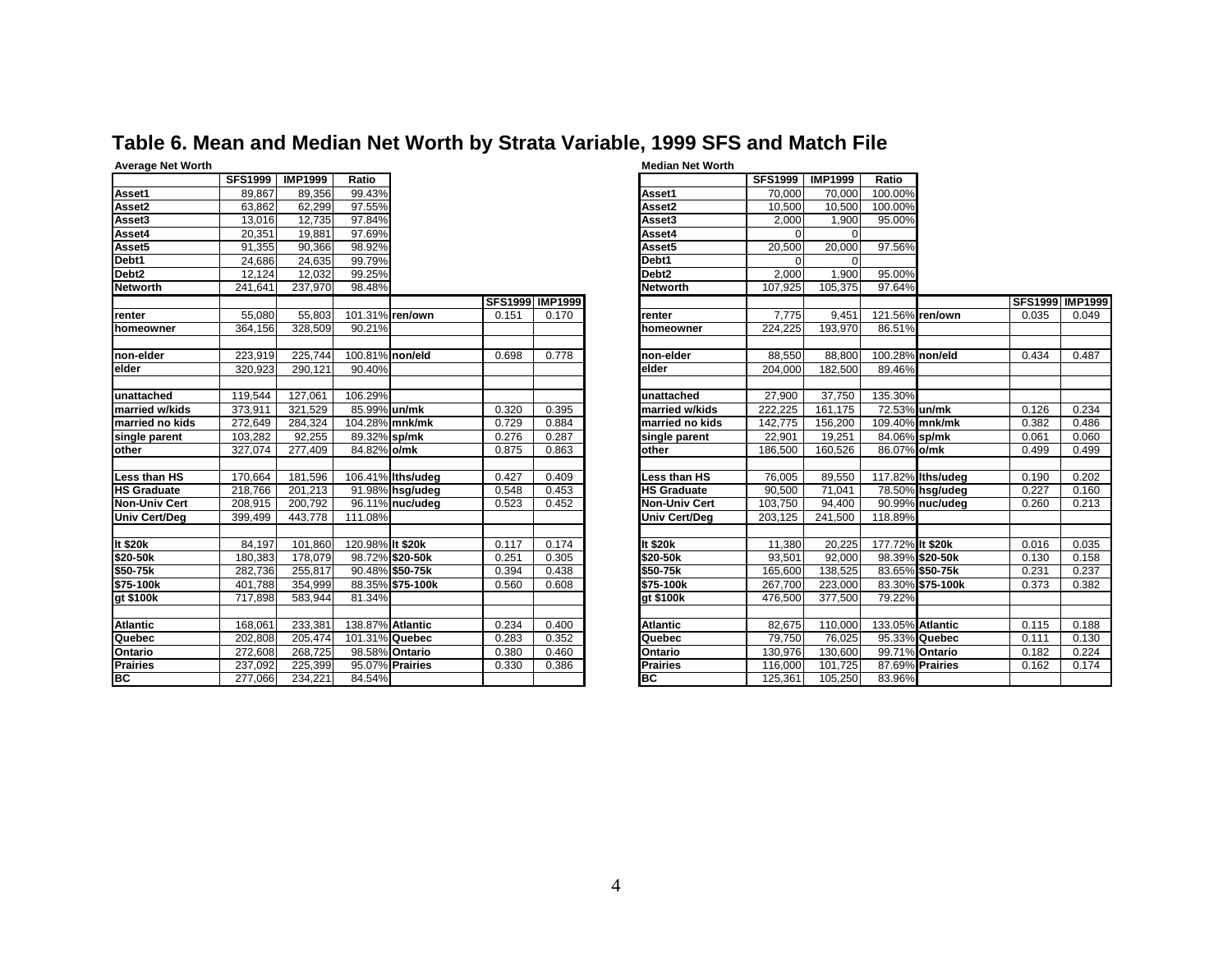|                                    | <b>SLID1999</b> | GSS1998    | Diff.    |
|------------------------------------|-----------------|------------|----------|
| <b>Individuals</b>                 | 23,900,315      | 24,260,035 | 1.51%    |
| <b>HH Income</b>                   |                 |            |          |
| Less than 20K                      | 13.24%          | 17.33%     | 4.09%    |
| \$20K to \$50K                     | 33.93%          | 39.31%     | 5.38%    |
| \$50K to \$80K                     | 26.67%          | 25.65%     | $-1.02%$ |
| \$80K to \$100K                    | 11.14%          | 7.68%      | $-3.46%$ |
| \$100K or more                     | 15.02%          | 10.02%     | $-5.00%$ |
| Sex                                |                 |            |          |
| Female                             | 49.02%          | 49.21%     | 0.19%    |
| Male                               | 50.98%          | 50.79%     | $-0.19%$ |
| <b>Parent</b>                      |                 |            |          |
| No                                 | 71.04%          | 68.84%     | $-2.20%$ |
| Yes                                | 28.96%          | 31.16%     | 2.20%    |
| <b>Labor Force Status</b>          |                 |            |          |
| <b>Full-Time</b>                   | 53.57%          | 51.68%     | $-1.89%$ |
| Part-Time                          | 12.23%          | 10.28%     | $-1.95%$ |
| Not Working                        | 34.20%          | 38.04%     | 3.84%    |
| <b>Married</b>                     |                 |            |          |
| No                                 | 42.80%          | 39.73%     | $-3.07%$ |
| Yes                                | 57.20%          | 60.27%     | 3.07%    |
| <b>Spouse's Labor Force Status</b> |                 |            |          |
| <b>Full-Time</b>                   | 58.90%          | 52.56%     | $-6.34%$ |
| Part-Time                          | 9.86%           | 10.45%     | 0.59%    |
| <b>Not Working</b>                 | 31.23%          | 36.99%     | 5.76%    |
| Region                             |                 |            |          |
| <b>Atlantic</b>                    | 8.01%           | 7.95%      | $-0.06%$ |
| Quebec                             | 24.55%          | 24.75%     | 0.20%    |
| Ontario                            | 38.02%          | 37.86%     | $-0.16%$ |
| Prairie                            | 16.20%          | 16.25%     | 0.05%    |
| BC                                 | 13.22%          | 13.19%     | $-0.03%$ |

## **Table 7. Alignment of Strata Variables for 1999 Time Use Match**

### **Table 8. Distribution of Matched Records by Matching Round, 1999 Time Use Match**

| <b>Matching</b> | <b>Records</b> |                | <b>Cumulative</b> |
|-----------------|----------------|----------------|-------------------|
| Round           | <b>Matched</b> | <b>Percent</b> | <b>Percent</b>    |
|                 | 22,079,300     | 92.4           | 92.4              |
| 2               | 105,459        | 0.4            | 92.8              |
| 3               | 585404         | 2.4            | 95.3              |
| 4               | 66,393         | 0.3            | 95.5              |
| 5               | 327,457        | 1.4            | 96.9              |
| 6               | 188894         | 0.8            | 97.7              |
| 7               | 279847         | 1.2            | 98.9              |
| 8               | 90481          | 0.4            | 99.3              |
| 9               | 105077         | 0.4            | 99.7              |
| 10              | 63,914         | 0.3            | 100.0             |
| 11              | 8089           | 0.0            | 100.0             |
| Total           | 23,900,315     | 100.0          |                   |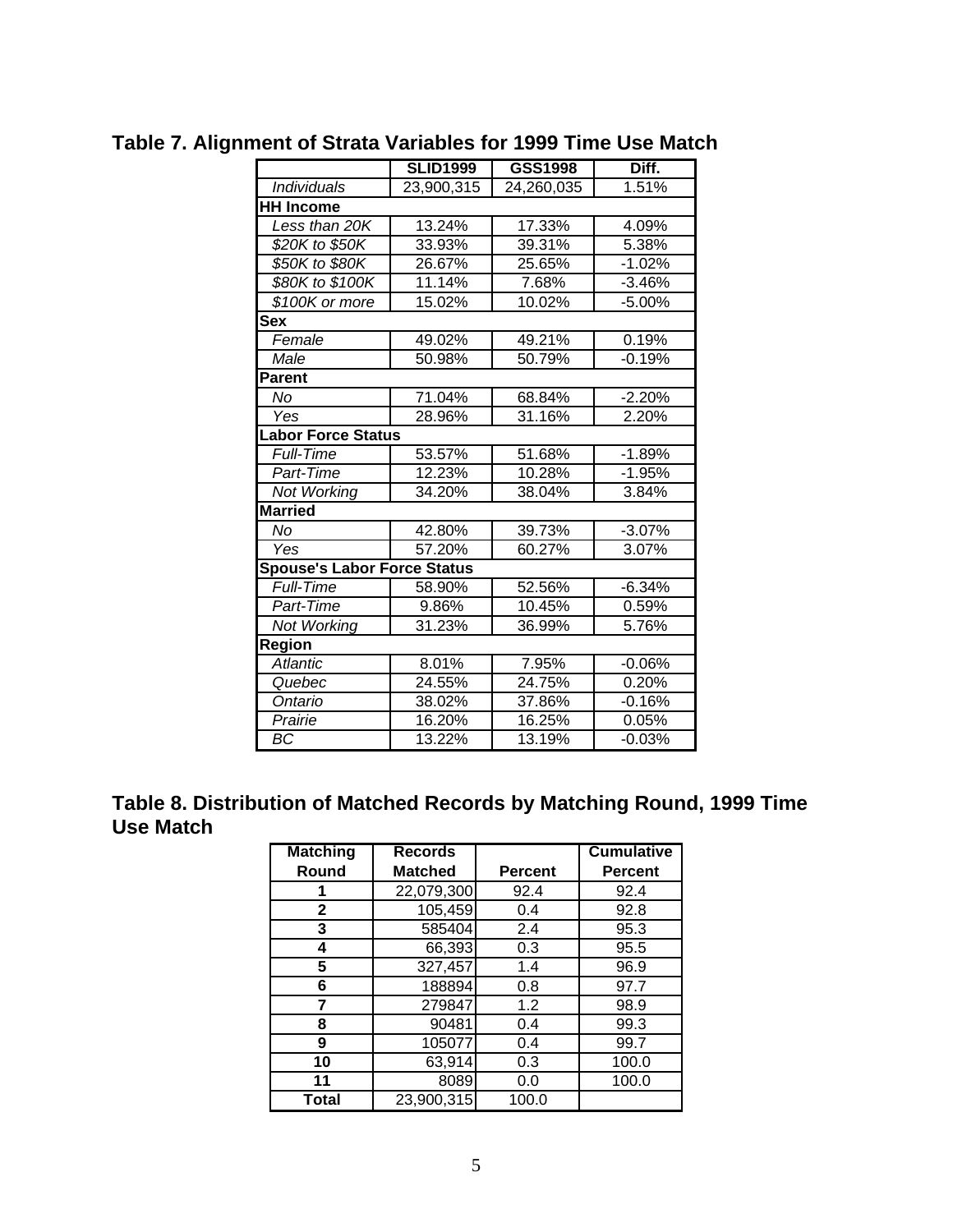### **Table 9. Distribution of Weekly Hours of Household Production in 1998 GSS and Match File**

|                 | p90/p10 | p90/p50 | p50/p10 | p75/p25 | p75/p50 | p50/p25 | Gini   |
|-----------------|---------|---------|---------|---------|---------|---------|--------|
| <b>GSS 1998</b> | 16.17   | רד ר    | 5.93    | 4.33    | 1.83    | 2.37    | 0.5020 |
| Match           | 16.17   | 2.74    | 5.90    | 4.33    | 1.84    | 2.36    | 0.5019 |

### **Table 10. Comparison of Mean and Median Time Use Variables in 1999 Matched File**

|                 | Mean HH |                   | Mean   |               | lMedian HHI | Median | <b>Median</b> | <b>Median</b> |
|-----------------|---------|-------------------|--------|---------------|-------------|--------|---------------|---------------|
|                 | Prod.   | <b>Mean Carel</b> | Proc.  | l Mean Core I | Prod.       | Care   | Proc.         | Core          |
| <b>GSS 1998</b> | 23.00   | 3.50              | 5.60   | 14.00         | 18.00       | 0.00   | 0.00          | 8.80          |
| <b>IMatch</b>   | 23.00   | 3.50              | 5.50   | 14.00         | 18.00       | 0.00   | 0.00          | 8.80          |
| Ratio           | 100.00% | 100.00%           | 98.21% | 100.00%       | 100.00%     |        |               | 100.00%       |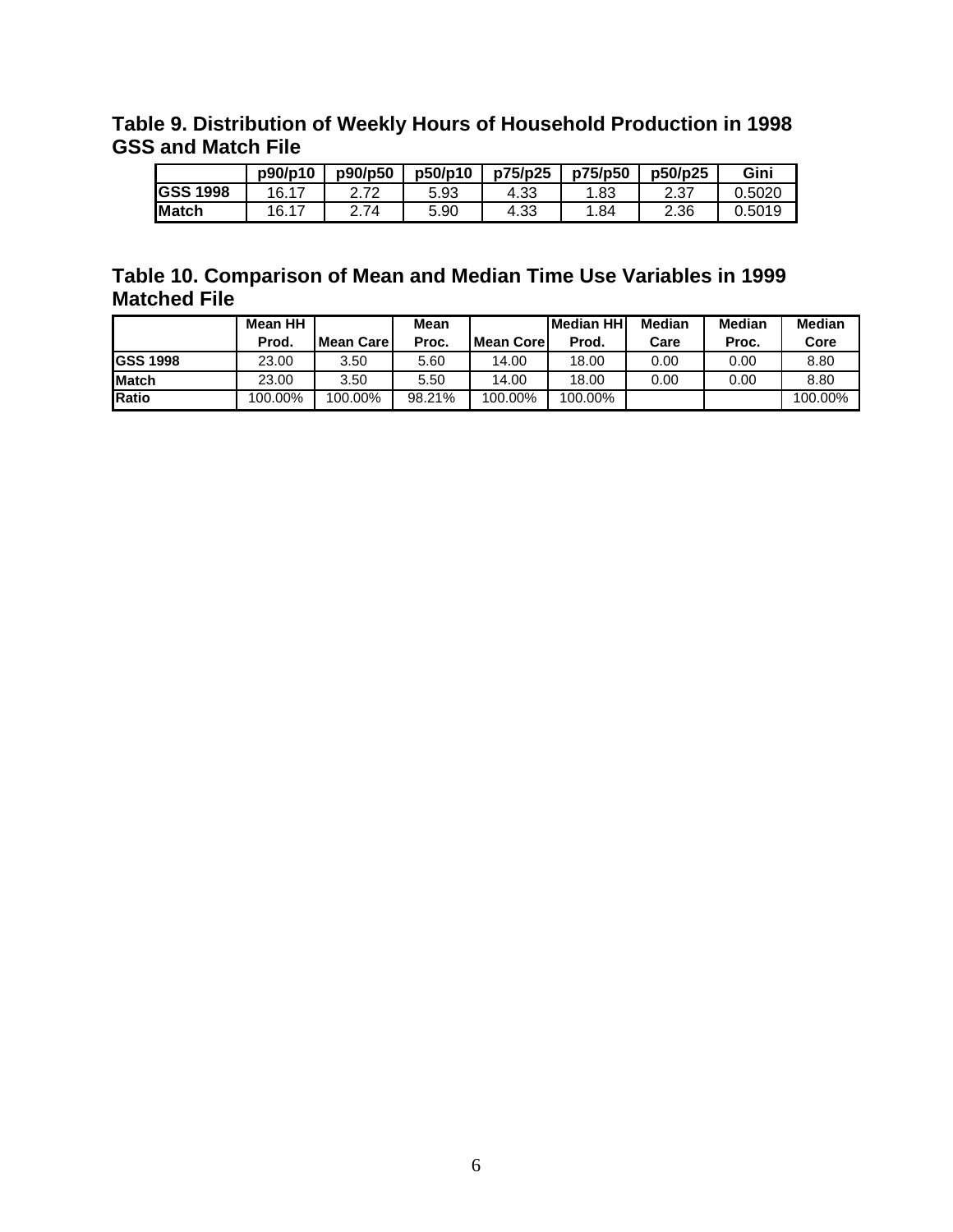| <b>Mean values of HH Production (Weekly Hours)</b> |          |         |        |                        |                             |          |                        | Median values of HH Production (Weekly Hours) |         |        |                        |        |                               |
|----------------------------------------------------|----------|---------|--------|------------------------|-----------------------------|----------|------------------------|-----------------------------------------------|---------|--------|------------------------|--------|-------------------------------|
|                                                    | GSS 1998 | Imputed | Ratio  |                        |                             |          |                        | GSS 1998                                      | Imputed | Ratio  |                        |        |                               |
| <b>HH Production</b>                               | 23.00    | 23.00   | 100.0% |                        |                             |          | <b>HH Production</b>   | 18.00                                         | 18.00   | 100.0% |                        |        |                               |
| Care                                               | 3.50     | 3.50    | 100.0% |                        |                             |          | Care                   |                                               |         |        |                        |        |                               |
| Procurement                                        | 5.60     | 5.50    | 98.2%  |                        |                             |          | Procurement            |                                               |         |        |                        |        |                               |
| Core                                               | 14.00    | 14.00   | 100.0% |                        |                             |          | Core                   | 8.80                                          | 8.80    | 100.0% |                        |        |                               |
| Distribution among population subgroups            |          |         |        |                        | <b>Ratio of Mean Values</b> |          |                        | Distribution among population subgroups       |         |        |                        |        | <b>Ratio of Median Values</b> |
|                                                    |          |         |        |                        | <b>GSS</b>                  | Imputed  |                        |                                               |         |        |                        | GSS In |                               |
| Sex                                                |          |         |        | <b>Sex</b>             |                             |          | <b>Sex</b>             |                                               |         |        | <b>Sex</b>             |        |                               |
| Female                                             | 29.00    | 28.00   | 96.6%  | Female/Male            | 1.71                        | 1.56     | Female                 | 25.00                                         | 25.00   | 100.0% | Female                 | 2.27   |                               |
| Male                                               | 17.00    | 18.00   | 105.9% |                        |                             |          | Male                   | 11.00                                         | 11.00   | 100.0% | Male                   |        |                               |
| Parent                                             |          |         |        | Parent                 |                             |          | Parent                 |                                               |         |        | Parent                 |        |                               |
| No                                                 | 19.00    | 19.00   | 100.0% | No/Yes                 | 0.59                        | 0.59     | No                     | 14.00                                         | 14.00   | 100.0% | No                     | 0.52   |                               |
| Yes                                                | 32.00    | 32.00   | 100.0% |                        |                             |          | Yes                    | 27.00                                         | 27.00   | 100.0% | Yes                    |        |                               |
| Employed                                           |          |         |        | Employed               |                             |          | Employed               |                                               |         |        | <b>Employed</b>        |        |                               |
| No                                                 | 28.00    | 27.00   | 96.4%  | No/Yes                 | 1.40                        | 1.29     | No                     | 25.00                                         | 23.00   | 92.0%  | No                     | 1.67   |                               |
| Yes                                                | 20.00    | 21.00   | 105.0% |                        |                             |          | Yes                    | 15.00                                         | 15.00   | 100.0% | Yes                    |        |                               |
| Married                                            |          |         |        | <b>Married</b>         |                             |          | Married                |                                               |         |        | <b>Married</b>         |        |                               |
| No                                                 | 17.00    | 18.00   | 105.9% | No/Yes                 | 0.63                        | 0.67     | No                     | 12.00                                         | 12.00   | 100.0% | No                     | 0.55   |                               |
| Yes                                                | 27.00    | 27.00   | 100.0% |                        |                             |          | Yes                    | 22.00                                         | 22.00   | 100.0% | Yes                    |        |                               |
| <b>Spouse Employed</b>                             |          |         |        | <b>Spouse Employed</b> |                             |          | <b>Spouse Employed</b> |                                               |         |        | <b>Spouse Employed</b> |        |                               |
| No                                                 | 20.00    | 20.00   | 100.0% | No/Yes                 | 0.69                        | 0.71     | No                     | 14.00                                         | 15.00   | 107.1% | No/Yes                 | 0.61   |                               |
| Yes                                                | 29.00    | 28.00   | 96.6%  |                        |                             |          | Yes                    | 23.00                                         | 23.00   | 100.0% |                        |        |                               |
| <b>HH Income</b>                                   |          |         |        | <b>HH Income</b>       |                             | Over All | <b>HH</b> Income       |                                               |         |        | <b>HH Income</b>       | Over / |                               |
| Less than 20K                                      | 23.00    | 23.00   | 100.0% | Less than 20K          | 1.00                        | 1.00     | Less than 20K          | 18.00                                         | 17.00   | 94.4%  | Less than 20K          | 1.00   |                               |
| \$20K to \$50K                                     | 24.00    | 24.00   | 100.0% | \$20K to \$50K         | 1.04                        | 1.04     | \$20K to \$50K         | 19.00                                         | 20.00   | 105.3% | \$20K to \$50K         | 1.06   |                               |
| \$50K to \$80K                                     | 23.00    | 23.00   | 100.0% | \$50K to \$80K         | 1.00                        | 1.00     | \$50K to \$80K         | 18.00                                         | 17.00   | 94.4%  | \$50K to \$80K         | 1.00   |                               |
| \$80K to \$100K                                    | 22.00    | 22.00   | 100.0% | \$80K to \$100K        | 0.96                        | 0.96     | \$80K to \$100K        | 15.00                                         | 16.00   | 106.7% | \$80K to \$100K        | 0.83   |                               |
| \$100K or more                                     | 20.00    | 22.00   | 110.0% | \$100K or more         | 0.87                        | 0.96     | \$100K or more         | 13.00                                         | 16.00   | 123.1% | \$100K or more         | 0.72   |                               |

# **Table 11. Mean and Median Household Production Weekly Hours, 1998 GSS and Match**

|                          |                             |            |                 | <b>Median values of HH Production (Weekly Hours)</b> |          |         |        |                               |            |          |
|--------------------------|-----------------------------|------------|-----------------|------------------------------------------------------|----------|---------|--------|-------------------------------|------------|----------|
| io.                      |                             |            |                 |                                                      | GSS 1998 | Imputed | Ratio  |                               |            |          |
| $\frac{10}{6}$           |                             |            |                 | <b>HH Production</b>                                 | 18.00    | 18.00   | 100.0% |                               |            |          |
| )%<br>%                  |                             |            |                 | Care                                                 |          |         |        |                               |            |          |
|                          |                             |            |                 | Procurement                                          |          |         |        |                               |            |          |
| $\overline{\frac{9}{6}}$ |                             |            |                 | Core                                                 | 8.80     | 8.80    | 100.0% |                               |            |          |
|                          | <b>Ratio of Mean Values</b> |            |                 | Distribution among population subgroups              |          |         |        | <b>Ratio of Median Values</b> |            |          |
|                          |                             | <b>GSS</b> | Imputed         |                                                      |          |         |        |                               | <b>GSS</b> | Imputed  |
|                          | <b>Sex</b>                  |            |                 | Sex                                                  |          |         |        | <b>Sex</b>                    |            |          |
| ℅                        | Female/Male                 | 1.71       | 1.56            | Female                                               | 25.00    | 25.00   | 100.0% | Female                        | 2.27       | 2.27     |
| $\overline{9\%}$         |                             |            |                 | Male                                                 | 11.00    | 11.00   | 100.0% | Male                          |            |          |
|                          | Parent                      |            |                 | Parent                                               |          |         |        | Parent                        |            |          |
| $\overline{\frac{9}{6}}$ | No/Yes                      | 0.59       | 0.59            | No                                                   | 14.00    | 14.00   | 100.0% | No                            | 0.52       | 0.52     |
| $\frac{9}{6}$            |                             |            |                 | Yes                                                  | 27.00    | 27.00   | 100.0% | Yes                           |            |          |
|                          | Employed                    |            |                 | Employed                                             |          |         |        | <b>Employed</b>               |            |          |
| %                        | No/Yes                      | 1.40       | 1.29            | No                                                   | 25.00    | 23.00   | 92.0%  | <b>No</b>                     | 1.67       | 1.53     |
| $\frac{9}{6}$            |                             |            |                 | Yes                                                  | 15.00    | 15.00   | 100.0% | Yes                           |            |          |
|                          | <b>Married</b>              |            |                 | Married                                              |          |         |        | <b>Married</b>                |            |          |
| $\overline{\frac{9}{6}}$ | No/Yes                      | 0.63       | 0.67            | No                                                   | 12.00    | 12.00   | 100.0% | <b>No</b>                     | 0.55       | 0.55     |
| $\frac{9}{6}$            |                             |            |                 | Yes                                                  | 22.00    | 22.00   | 100.0% | Yes                           |            |          |
|                          | <b>Spouse Employed</b>      |            |                 | <b>Spouse Employed</b>                               |          |         |        | <b>Spouse Employed</b>        |            |          |
| $\overline{\%}$          | No/Yes                      | 0.69       | 0.71            | No                                                   | 14.00    | 15.00   | 107.1% | No/Yes                        | 0.61       | 0.65     |
| $\frac{1}{6}$            |                             |            |                 | Yes                                                  | 23.00    | 23.00   | 100.0% |                               |            |          |
|                          | <b>HH Income</b>            |            | <b>Over All</b> | <b>HH Income</b>                                     |          |         |        | <b>HH Income</b>              |            | Over All |
| )%                       | Less than 20K               | 1.00       | 1.00            | Less than 20K                                        | 18.00    | 17.00   | 94.4%  | Less than 20K                 | 1.00       | 0.94     |
| $\frac{9}{6}$            | \$20K to \$50K              | 1.04       | 1.04            | \$20K to \$50K                                       | 19.00    | 20.00   | 105.3% | \$20K to \$50K                | 1.06       | 1.11     |
| $\overline{\%}$          | \$50K to \$80K              | 1.00       | 1.00            | \$50K to \$80K                                       | 18.00    | 17.00   | 94.4%  | \$50K to \$80K                | 1.00       | 0.94     |
| $\frac{9}{6}$            | \$80K to \$100K             | 0.96       | 0.96            | \$80K to \$100K                                      | 15.00    | 16.00   | 106.7% | \$80K to \$100K               | 0.83       | 0.89     |
| $\overline{\frac{9}{6}}$ | \$100K or more              | 0.87       | 0.96            | \$100K or more                                       | 13.00    | 16.00   | 123.1% | \$100K or more                | 0.72       | 0.89     |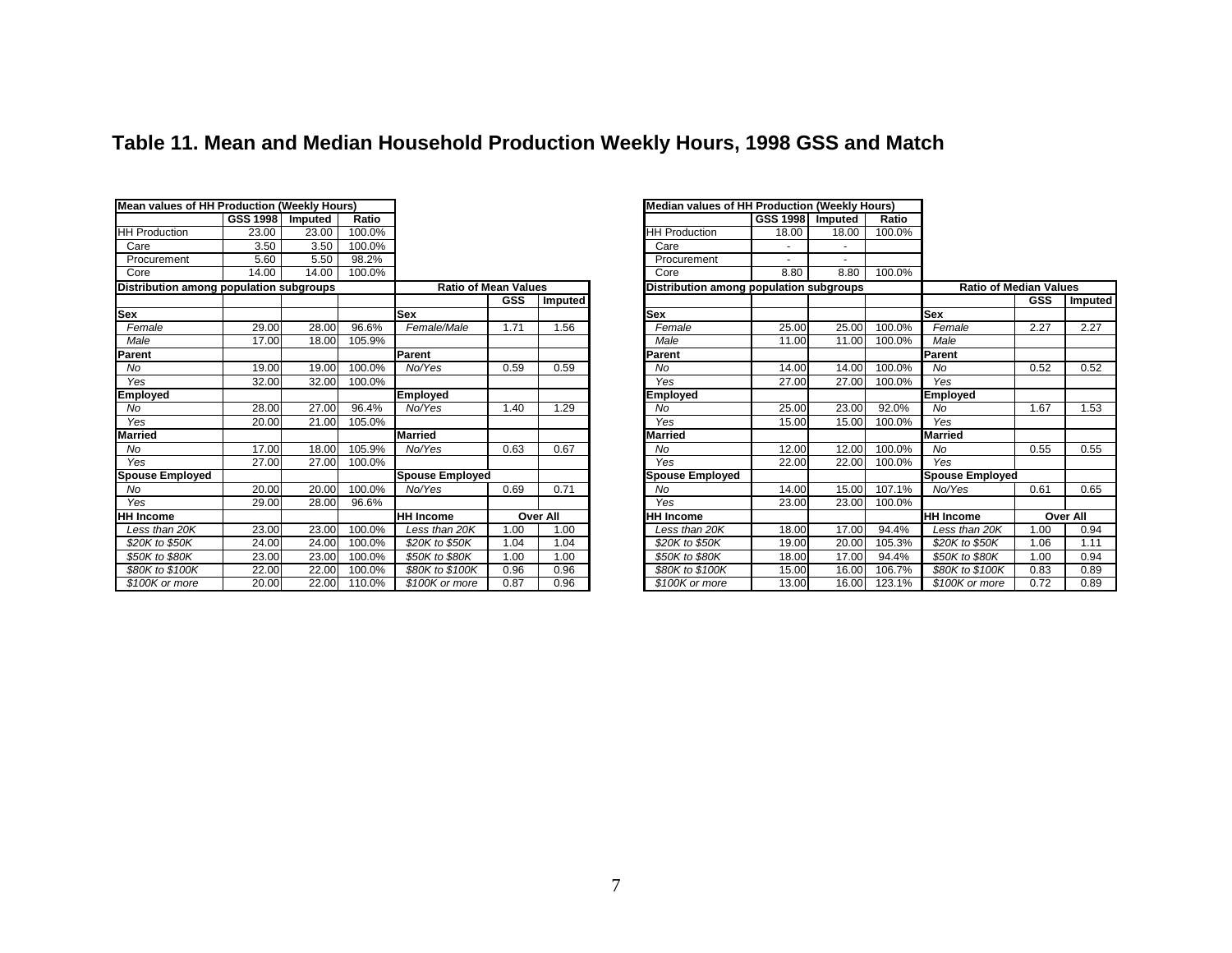|                     | <b>2005 SLID</b> | <b>2005 SFS</b> | <b>Difference</b> |
|---------------------|------------------|-----------------|-------------------|
| # Households        | 12,775,122       | 13,347,668      | 4.48%             |
| Homeownership       |                  |                 |                   |
| renter              | 31.52%           | 38.08%          | 6.56%             |
| owner               | 68.48%           | 61.92%          | $-6.56%$          |
| <b>Family Type</b>  |                  |                 |                   |
| <b>MC</b>           | 55.24%           | 54.56%          | $-0.68%$          |
| FH                  | 23.92%           | 24.28%          | 0.36%             |
| <b>MH</b>           | 20.85%           | 21.16%          | 0.31%             |
| <b>Age Category</b> |                  |                 |                   |
| Less than 35        | 22.36%           | 24.97%          | 2.61%             |
| 35 to 44            | 22.07%           | 21.82%          | $-0.25%$          |
| 45 to 54            | 21.82%           | 20.69%          | $-1.13%$          |
| 55 to 64            | 14.91%           | 14.53%          | $-0.38%$          |
| 65 and older        | 18.84%           | 17.99%          | $-0.85%$          |
| <b>Elder</b>        |                  |                 |                   |
| Non-elder           | 81.16%           | 82.01%          | 0.85%             |
| Elder               | 18.84%           | 17.99%          | $-0.85%$          |
| <b>HH Income</b>    |                  |                 |                   |
| Less than 25K       | 20.73%           | 25.64%          | 4.91%             |
| \$25K to \$50K      | 26.76%           | 29.37%          | 2.61%             |
| \$50K to \$75K      | 20.09%           | 16.89%          | $-3.20%$          |
| \$75K to \$100K     | 13.69%           | 12.30%          | $-1.39%$          |
| \$100K or more      | 18.73%           | 15.80%          | $-2.93%$          |
| Region              |                  |                 |                   |
| Atlantic            | 7.58%            | 7.39%           | 0.19%             |
| Quebec              | 25.41%           | 25.16%          | 0.25%             |
| Ontario             | 36.99%           | 37.18%          | $-0.19%$          |
| Prairie             | 16.48%           | 16.62%          | $-0.14%$          |
| BС                  | 13.54%           | 13.65%          | $-0.11%$          |

# **Table 12. Alignment of Strata Variables for 2005 Wealth Match**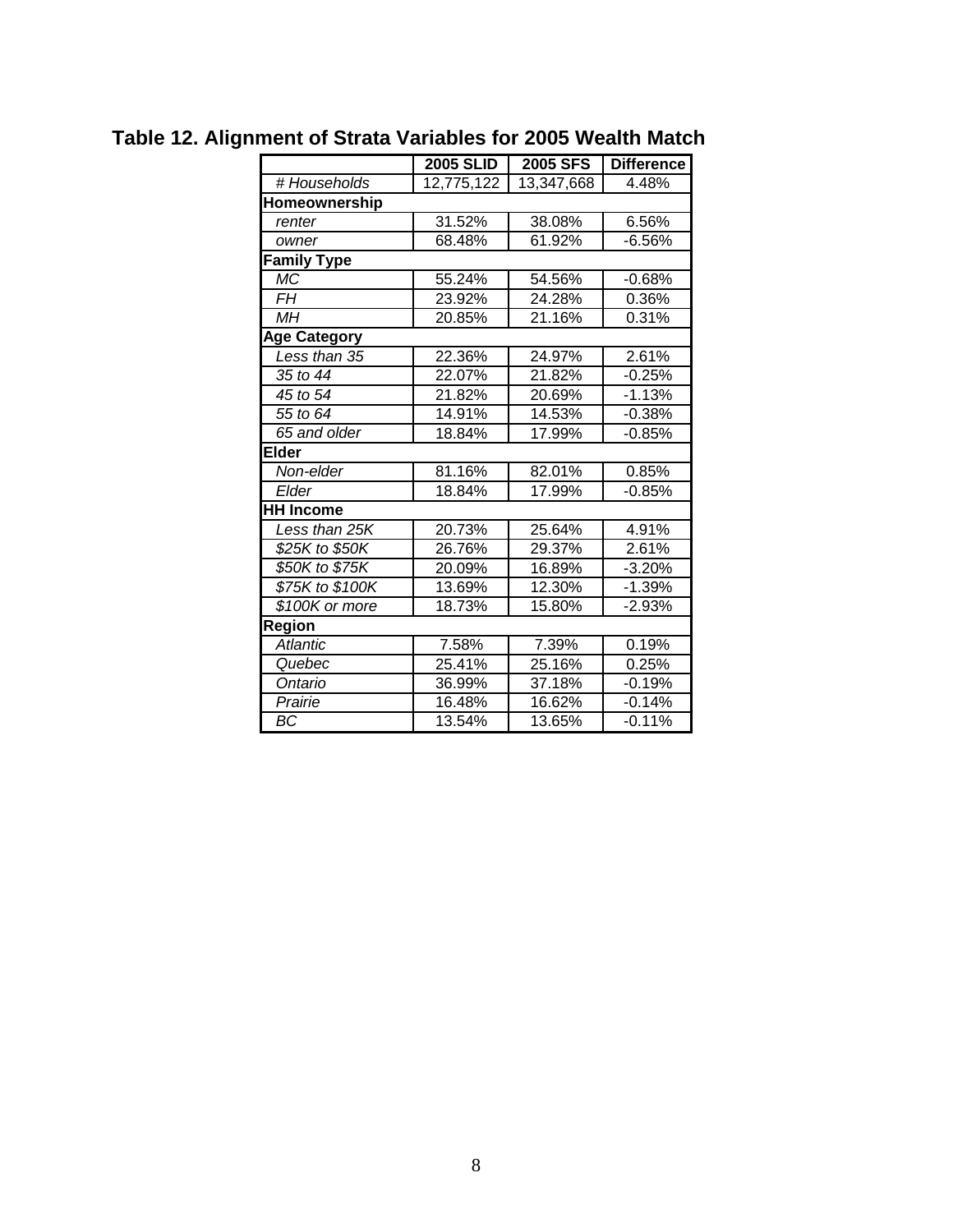|        |              |                           |           | <b>Married Couple</b> |            |                 | <b>Female Head</b> |           |          | <b>Male Head</b> |            |
|--------|--------------|---------------------------|-----------|-----------------------|------------|-----------------|--------------------|-----------|----------|------------------|------------|
|        |              |                           | 2005 SFS  | <b>2005 SLID</b>      | Diff.      | <b>2005 SFS</b> | <b>2005 SLID</b>   | Diff.     | 2005 SFS | <b>2005 SLID</b> | Diff.      |
|        |              | ess than 25K              | 281,049   | 166,900               | 114, 149   | 896,818         | 569,688            | 327,130   | 828,588  | 451,856          | 376,732    |
|        |              | \$25K to \$50K            | 467,307   | 368,629               | 98,678     | 412,125         | 434,885            | $-22,760$ | 476,262  | 346,826          | 129,436    |
|        |              | Nonelder \$50K to \$75K   | 240,897   | 296,216               | $-55,319$  | 107,129         | 118,906            | $-11,777$ | 139,282  | 173,368          | $-34,086$  |
|        |              | \$75K to \$100K           | 119,057   | 137,456               | $-18,399$  | 12,601          | 34,808             | $-22,207$ | 25,159   | 72,058           | $-46,899$  |
|        |              | \$100K or more            | 77,237    | 93,734                | $-16,497$  | 7,427           | 16,282             | $-8,855$  | 24,855   | 45,006           | $-20,151$  |
| Renter |              | Less than 25K             | 20,047    | 25,168                | $-5,121$   | 303,280         | 295,891            | 7,389     | 98,306   | 79,517           | 18,789     |
|        |              | \$25K to \$50K            | 106,574   | 93,212                | 13,362     | 75,560          | 87,709             | $-12,149$ | 43,794   | 39,886           | 3,908      |
|        | <b>Elder</b> | \$50K to \$75K            | 30,546    | 24,812                | 5,734      | 14,027          | 20,362             | $-6,335$  | 113      | 10,882           | $-10,769$  |
|        |              | \$75K to \$100K           | 11,295    | 8,232                 | 3,063      |                 | 3,509              | $-3,509$  |          | 5,771            | $-5,771$   |
|        |              | \$100K or more            | ,291      | 1,596                 | $-305$     | 3,240           | 964                | 2,276     | 99       | 2,427            | $-2,328$   |
|        |              | ess than 25K              | 203,081   | 211,911               | $-8,830$   | 146,910         | 225,407            | $-78,497$ | 145,222  | 216,059          | $-70,837$  |
|        |              | \$25K to \$50K            | 712,184   | 767,020               | $-54,836$  | 338,966         | 287,329            | 51,637    | 291,069  | 302,672          | $-11,603$  |
|        |              | Nonelder   \$50K to \$75K | 997,507   | ,092,352              | $-94,845$  | 145,599         | 224,626            | $-79,027$ | 183,766  | 252,253          | $-68,487$  |
|        |              | \$75K to \$100K           | 1,152,783 | ,084,747              | 68,036     | 83,918          | 106,442            | $-22,524$ | 57,765   | 158,318          | $-100,553$ |
|        |              | \$100K or more            | 1,686,151 | ,812,145              | $-125,994$ | 31,811          | 110,348            | $-78,537$ | 103,090  | 189,843          | $-86,753$  |
| Owner  |              | ess than 25K              | 59,341    | 71,153                | $-11,812$  | 192,396         | 252,750            | $-60,354$ | 59,692   | 81,964           | $-22,272$  |
|        |              | \$25K to \$50K            | 415,966   | 413,548               | 2,418      | 213,682         | 174,126            | 39,556    | 158,454  | 102,611          | 55,843     |
|        | <b>Elder</b> | \$50K to \$75K            | 211,224   | 226,137               | $-14,913$  | 48,520          | 61,427             | $-12,907$ | 39,572   | 65,724           | $-26,152$  |
|        |              | \$75K to \$100K           | 75,414    | 88,109                | $-12,695$  | 13,911          | 17,626             | $-3,715$  | 19,296   | 31,778           | $-12,482$  |
|        |              | \$100K or more            | 61,371    | 73,552                | $-12,181$  | 13,544          | 12,344             | 1,200     | 8,216    | 34,245           | $-26,029$  |

# **Table 13. Matching Cells for 2005 Wealth Match**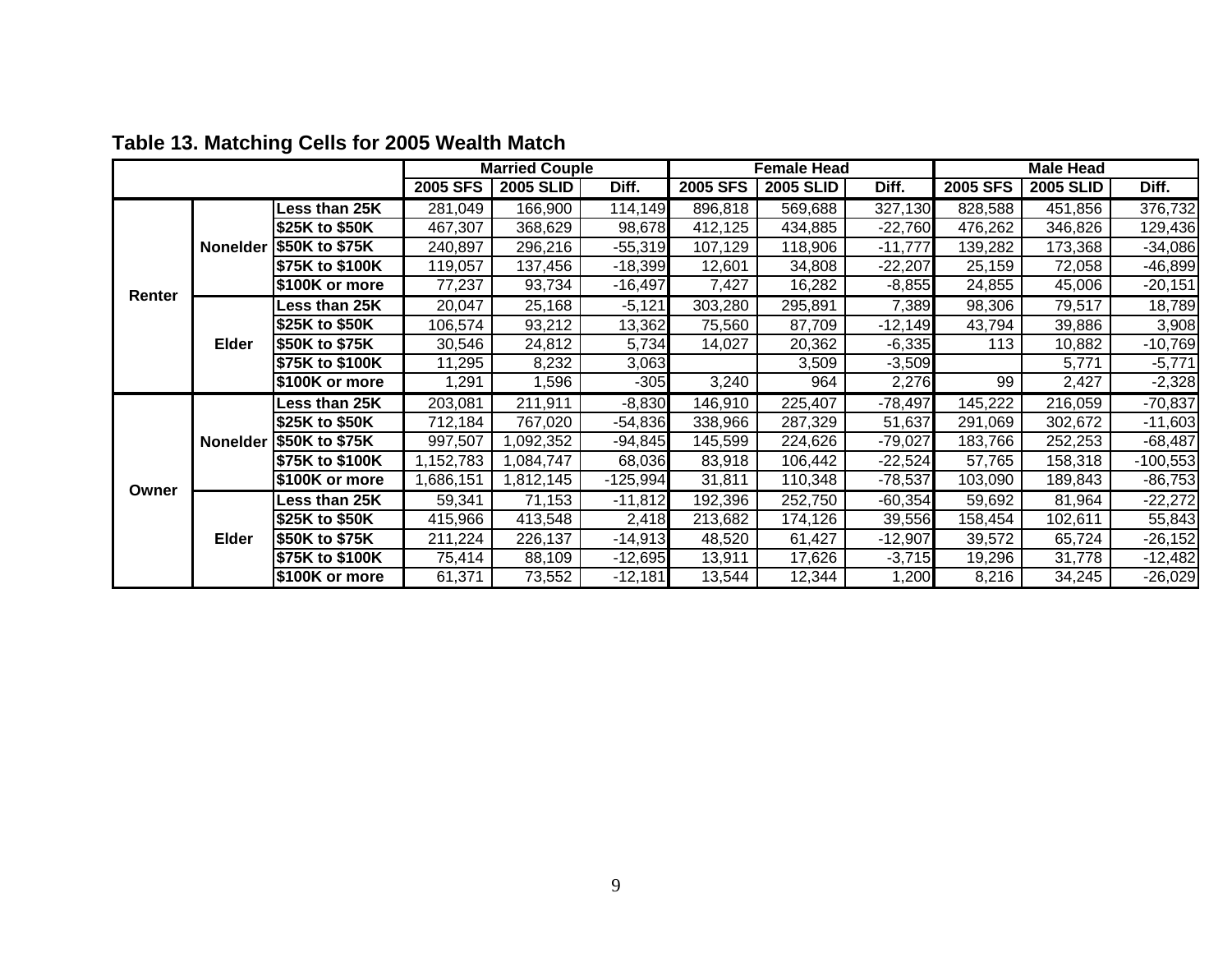| <b>Matching</b> | <b>Records</b> |                | <b>Cumulative</b> |
|-----------------|----------------|----------------|-------------------|
| Round           | <b>Matched</b> | <b>Percent</b> | <b>Percent</b>    |
| 1               | 10,879,648     | 85.2           | 85.2              |
| $\mathbf{2}$    | 288,121        | 2.3            | 87.4              |
| 3               | 480,723        | 3.8            | 91.2              |
| 4               | 1,926          | 0.0            | 91.2              |
| 5               | 5,337          | 0.0            | 91.2              |
| 6               | 15,868         | 0.1            | 91.4              |
| 7               | 56,105         | 0.4            | 91.8              |
| 8               | 180,129        | 1.4            | 93.2              |
| 9               | 67,247         | 0.5            | 93.7              |
| 10              | 7,150          | 0.1            | 93.8              |
| 11              | 145,873        | 1.1            | 94.9              |
| $12 \,$         | 647,232        | 5.1            | 100.0             |
| <b>Total</b>    | 12,775,359     | 100.0          |                   |

## **Table 14. Distribution of Matched Records by Matching Round, 2005 Wealth Match**

### **Table 15. Distribution of Net Worth in 2005 SFS and Matched File**

|                  | p90/p10     | p90/p50 | p50/p10    | p75/p25 | p75/p50 | p50/p25 | Gini  |
|------------------|-------------|---------|------------|---------|---------|---------|-------|
| <b>ISFS 2005</b> | $-2018.667$ | 6.062   | $-333.000$ | 30.207  | 2.918   | 10.352  | 0.730 |
| <b>IMatch</b>    |             | 6.461   |            | 51.904  | 3.085   | 16.826  | 0.736 |

**Table 16. Comparison of Mean and Median Wealth Variables in 2005 Matched File to 2005 SFS** 

|                  | Ave.                    | Ave.    | Ave.   | Ave.   | Ave.   | Ave.   | Ave.              | Ave.            | Med.    | Med.   | Med.   | Med.   | Med.          | Med.  | Med.              | Med.            |
|------------------|-------------------------|---------|--------|--------|--------|--------|-------------------|-----------------|---------|--------|--------|--------|---------------|-------|-------------------|-----------------|
|                  | Asset <sup>.</sup>      | Asset2  | Asset3 | Asset4 | Asset5 | Debt1  | Debt <sub>2</sub> | <b>Networth</b> | Asset1  | Asset2 | Asset3 | Asset4 | <b>Assett</b> | Debt1 | Debt <sub>2</sub> | <b>Networth</b> |
| <b>ISFS 2005</b> | .498<br>$\overline{41}$ | 101.984 | 7.957  | 26.223 | 43.026 | 36.606 | 20.615            | 273.467         | 100.000 | 1.000  | 2,500  |        | 4.000         |       | 3,800             | 99.900          |
| Match            | 136.469                 | 98.578  | 16,936 | 23,693 | 41.345 | 35,522 | 19.795            | 261,703         | 92.500  | 10,500 | 2,100  |        | 2,900         |       | 2,550             | 91,700          |
| Ratio            | 96.45%                  | 96.66%  | 94.32% | 90.35% | 96.09% | 97.04% | 96.02%            | 95.70%          | 92.50%  | 95.45% | 84.00% |        | 72.50%        |       | 67.11%            | 91.79%          |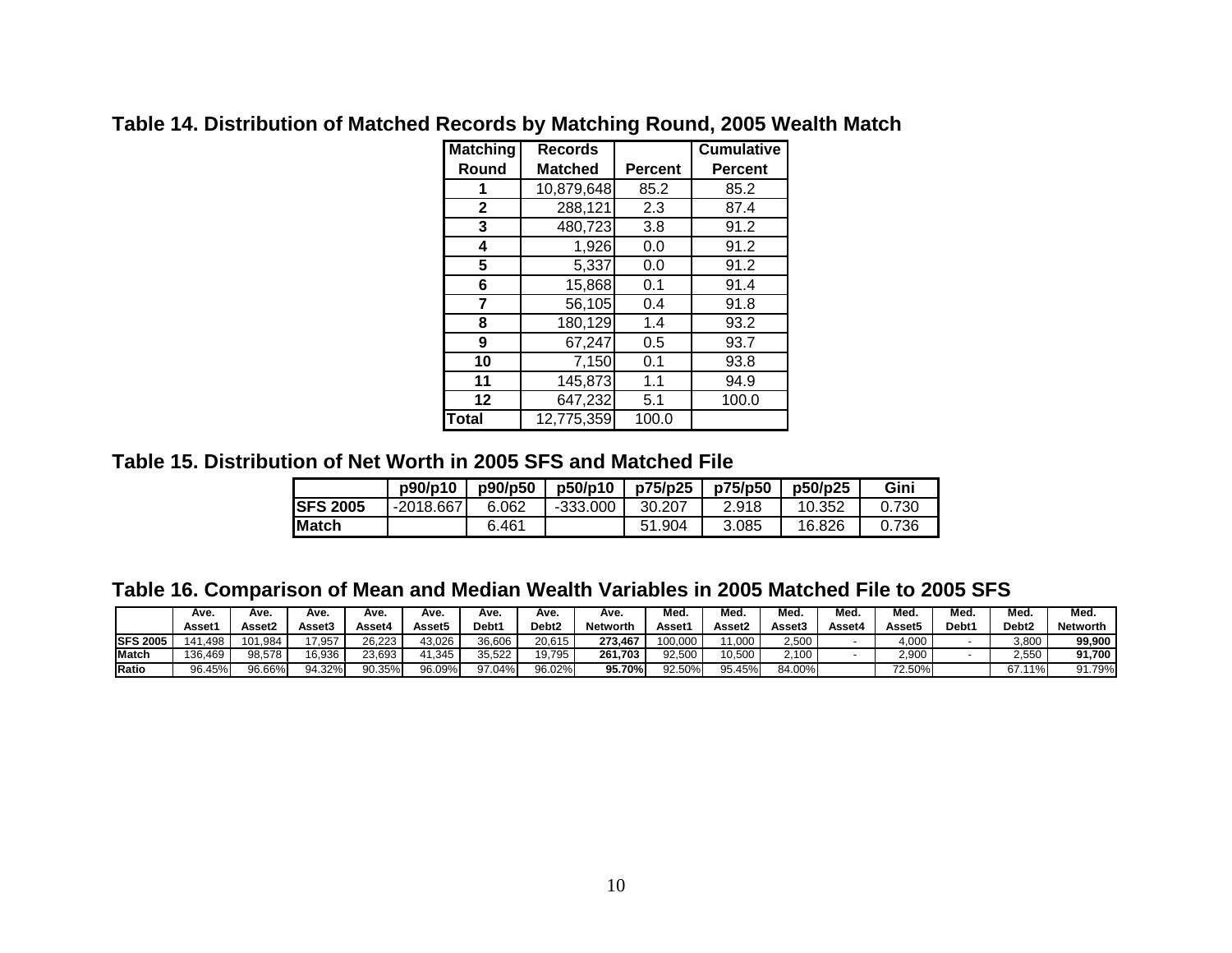# **Table 17. Mean and Median Net Worth by Strata Variable, 2005 SFS and Match File**

| Mean values of Net Worth (in 2005 dollars) |                  |         |        |                 |                             |       | Median values of Net Worth (in 2005 dollars) |                  |         |        |                 |                               |       |
|--------------------------------------------|------------------|---------|--------|-----------------|-----------------------------|-------|----------------------------------------------|------------------|---------|--------|-----------------|-------------------------------|-------|
|                                            | <b>ISFS 2005</b> | Match   | Ratio  |                 |                             |       |                                              | <b>ISFS 2005</b> | Match   | Ratio  |                 |                               |       |
| <b>Net Worth</b>                           | 273,467          | 261,703 | 95.7%  |                 |                             |       | <b>Net Worth</b>                             | 99,900           | 91,700  | 92%    |                 |                               |       |
| House                                      | 141,498          | 136,469 | 96.4%  |                 |                             |       | House                                        | 100,000          | 92,500  | 93%    |                 |                               |       |
| <b>Business Assets</b>                     | 101,984          | 98,578  | 96.7%  |                 |                             |       | <b>Business Assets</b>                       | 11,000           | 10,500  | 95%    |                 |                               |       |
| <b>Liquid Assets</b>                       | 17,957           | 16,936  | 94.3%  |                 |                             |       | <b>Liquid Assets</b>                         | 2,500            | 2,100   | 84%    |                 |                               |       |
| Stocks, bonds                              | 26,223           | 23,693  | 90.4%  |                 |                             |       | Stocks, bonds                                |                  |         |        |                 |                               |       |
| <b>Retirement Assets</b>                   | 43,026           | 41,345  | 96.1%  |                 |                             |       | <b>Retirement Assets</b>                     | 4,000            | 2,900   | 73%    |                 |                               |       |
| Mortgage debt                              | 36,606           | 35,522  | 97.0%  |                 |                             |       | Mortgage debt                                |                  |         |        |                 |                               |       |
| Other debt                                 | 20,615           | 19,795  | 96.0%  |                 |                             |       | Other debt                                   | 3,800            | 2,550   | 67%    |                 |                               |       |
| Distribution among population subgroups    |                  |         |        |                 | <b>Ratio of Mean Values</b> |       | Distribution among population subgroups      |                  |         |        |                 | <b>Ratio of Median Values</b> |       |
|                                            |                  |         |        |                 | SFS                         | Match |                                              |                  |         |        |                 | <b>SFS</b>                    | Match |
| Renter                                     | 32,837           | 34,422  | 104.8% | ren/own         | 0.078                       | 0.094 | Renter                                       | 4.725            | 5.150   | 109.0% | ren/own         | 0.022                         | 0.028 |
| <b>Homeowner</b>                           | 420,955          | 366,317 | 87.0%  |                 |                             |       | <b>Homeowner</b>                             | 216,500          | 183,875 | 84.9%  |                 |                               |       |
|                                            |                  |         |        |                 |                             |       |                                              |                  |         |        |                 |                               |       |
| <b>Nonelder</b>                            | 255,471          | 251,557 | 98.5%  | non/eld         | 0.720                       | 0.824 | <b>Nonelder</b>                              | 79,500           | 77,250  | 97.2%  | non/eld         | 0.401                         | 0.484 |
| Elder                                      | 354,849          | 305,410 | 86.1%  |                 |                             |       | <b>Elder</b>                                 | 198,500          | 159,500 | 80.4%  |                 |                               |       |
|                                            |                  |         |        |                 |                             |       |                                              |                  |         |        |                 |                               |       |
| <b>Married Couple</b>                      | 385,171          | 369.494 | 95.9%  |                 |                             |       | <b>Married Couple</b>                        | 178,150          | 169,680 | 95.2%  |                 |                               |       |
| <b>Female Head</b>                         | 142,504          | 129,968 | 91.2%  | fh/mc           | 0.370                       | 0.352 | <b>Female Head</b>                           | 30,700           | 25,000  | 81.4%  | fh/mc           | 0.172                         | 0.147 |
| <b>Male Head</b>                           | 135,375          | 127,235 | 94.0%  | mh/mc           | 0.351                       | 0.344 | <b>Male Head</b>                             | 22,100           | 18,600  | 84.2%  | mh/mc           | 0.124                         | 0.110 |
|                                            |                  |         |        |                 |                             |       |                                              |                  |         |        |                 |                               |       |
| It \$20k                                   | 81,135           | 101,799 | 125.5% | It \$20k        | 0.118                       | 0.181 | It \$20k                                     | 5,975            | 10,290  | 172.2% | It \$20k        | 0.018                         | 0.038 |
| \$20-50k                                   | 205,382          | 204,764 | 99.7%  | \$20-50k        | 0.299                       | 0.363 | \$20-50k                                     | 67,810           | 66,050  | 97.4%  | \$20-50k        | 0.207                         | 0.245 |
| \$50-75k                                   | 256,762          | 221,892 | 86.4%  | \$50-75k        | 0.374                       | 0.394 | \$50-75k                                     | 138,751          | 99,700  | 71.9%  | \$50-75k        | 0.424                         | 0.370 |
| \$75-100k                                  | 322,212          | 260,790 | 80.9%  | \$75-100k       | 0.469                       | 0.463 | \$75-100k                                    | 188,900          | 147,075 | 77.9%  | \$75-100k       | 0.577                         | 0.546 |
| gt \$100k                                  | 686.843          | 563.461 | 82.0%  |                 |                             |       | gt \$100k                                    | 327.250          | 269.225 | 82.3%  |                 |                               |       |
|                                            |                  |         |        |                 |                             |       |                                              |                  |         |        |                 |                               |       |
| <b>Atlantic</b>                            | 162.571          | 141,275 | 86.9%  | <b>Atlantic</b> | 0.398                       | 0.380 | <b>Atlantic</b>                              | 75,450           | 52.700  | 69.8%  | <b>Atlantic</b> | 0.513                         | 0.439 |
| Quebec                                     | 188.267          | 177.772 | 94.4%  | Quebec          | 0.461                       | 0.478 | Quebec                                       | 61,975           | 59,050  | 95.3%  | Quebec          | 0.421                         | 0.492 |
| Ontario<br>Prairies                        | 303,580          | 297,154 | 97.9%  | Ontario         | 0.743                       | 0.799 | <b>Ontario</b>                               | 136,925          | 131,000 | 95.7%  | Ontario         | 0.931                         | 1.091 |
|                                            | 269,088          | 276,504 | 102.8% | <b>Prairies</b> | 0.658                       | 0.744 | <b>Prairies</b>                              | 97,150           | 94,925  | 97.7%  | <b>Prairies</b> | 0.661                         | 0.790 |
| BC                                         | 408,756          | 371,840 | 91.0%  |                 |                             |       | BC                                           | 147,075          | 120,125 | 81.7%  |                 |                               |       |

|                      |                 |                             |       | <u>Median values of Net Worth (in 2005 dollars)</u> |                  |         |        |                               |            |       |
|----------------------|-----------------|-----------------------------|-------|-----------------------------------------------------|------------------|---------|--------|-------------------------------|------------|-------|
| o                    |                 |                             |       |                                                     | <b>ISFS 2005</b> | Match   | Ratio  |                               |            |       |
| ℅                    |                 |                             |       | Net Worth                                           | 99,900           | 91.700  | 92%    |                               |            |       |
| ℅                    |                 |                             |       | House                                               | 100,000          | 92,500  | 93%    |                               |            |       |
| ℅                    |                 |                             |       | <b>Business Assets</b>                              | 11.000           | 10.500  | 95%    |                               |            |       |
| %                    |                 |                             |       | <b>Liquid Assets</b>                                | 2,500            | 2,100   | 84%    |                               |            |       |
| %                    |                 |                             |       | Stocks, bonds                                       |                  |         |        |                               |            |       |
| ℅                    |                 |                             |       | <b>Retirement Assets</b>                            | 4,000            | 2,900   | 73%    |                               |            |       |
| $\frac{1}{\%}$       |                 |                             |       | Mortgage debt                                       |                  |         |        |                               |            |       |
| $\frac{2}{\sqrt{2}}$ |                 |                             |       | Other debt                                          | 3,800            | 2,550   | 67%    |                               |            |       |
|                      |                 | <b>Ratio of Mean Values</b> |       | Distribution among population subgroups             |                  |         |        | <b>Ratio of Median Values</b> |            |       |
|                      |                 | <b>SFS</b>                  | Match |                                                     |                  |         |        |                               | <b>SFS</b> | Match |
| .8%                  | ren/own         | 0.078                       | 0.094 | Renter                                              | 4,725            | 5,150   | 109.0% | ren/own                       | 0.022      | 0.028 |
| .0%                  |                 |                             |       | Homeowner                                           | 216.500          | 183,875 | 84.9%  |                               |            |       |
|                      |                 |                             |       |                                                     |                  |         |        |                               |            |       |
| .5%                  | non/eld         | 0.720                       | 0.824 | Nonelder                                            | 79,500           | 77,250  | 97.2%  | non/eld                       | 0.401      | 0.484 |
| .1%                  |                 |                             |       | <b>Elder</b>                                        | 198,500          | 159,500 | 80.4%  |                               |            |       |
|                      |                 |                             |       |                                                     |                  |         |        |                               |            |       |
| .9%                  |                 |                             |       | <b>Married Couple</b>                               | 178.150          | 169,680 | 95.2%  |                               |            |       |
| .2%                  | fh/mc           | 0.370                       | 0.352 | <b>Female Head</b>                                  | 30,700           | 25,000  | 81.4%  | fh/mc                         | 0.172      | 0.147 |
| .0%                  | mh/mc           | 0.351                       | 0.344 | <b>Male Head</b>                                    | 22,100           | 18,600  | 84.2%  | mh/mc                         | 0.124      | 0.110 |
|                      |                 |                             |       |                                                     |                  |         |        |                               |            |       |
| .5%                  | lt \$20k        | 0.118                       | 0.181 | It \$20k                                            | 5,975            | 10.290  | 172.2% | It \$20k                      | 0.018      | 0.038 |
| .7%                  | \$20-50k        | 0.299                       | 0.363 | \$20-50k                                            | 67,810           | 66,050  | 97.4%  | \$20-50k                      | 0.207      | 0.245 |
| .4%                  | \$50-75k        | 0.374                       | 0.394 | \$50-75k                                            | 138,751          | 99,700  | 71.9%  | \$50-75k                      | 0.424      | 0.370 |
| .9%                  | \$75-100k       | 0.469                       | 0.463 | \$75-100k                                           | 188,900          | 147,075 | 77.9%  | \$75-100k                     | 0.577      | 0.546 |
| .0%                  |                 |                             |       | gt \$100k                                           | 327.250          | 269.225 | 82.3%  |                               |            |       |
|                      |                 |                             |       |                                                     |                  |         |        |                               |            |       |
| .9%                  | <b>Atlantic</b> | 0.398                       | 0.380 | Atlantic                                            | 75,450           | 52,700  | 69.8%  | <b>Atlantic</b>               | 0.513      | 0.439 |
| .4%                  | Quebec          | 0.461                       | 0.478 | Quebec                                              | 61,975           | 59,050  | 95.3%  | Quebec                        | 0.421      | 0.492 |
| .9%                  | Ontario         | 0.743                       | 0.799 | Ontario                                             | 136,925          | 131,000 | 95.7%  | Ontario                       | 0.931      | 1.091 |
| .8%                  | <b>Prairies</b> | 0.658                       | 0.744 | <b>Prairies</b>                                     | 97,150           | 94,925  | 97.7%  | <b>Prairies</b>               | 0.661      | 0.790 |
| .0%                  |                 |                             |       | BC                                                  | 147,075          | 120,125 | 81.7%  |                               |            |       |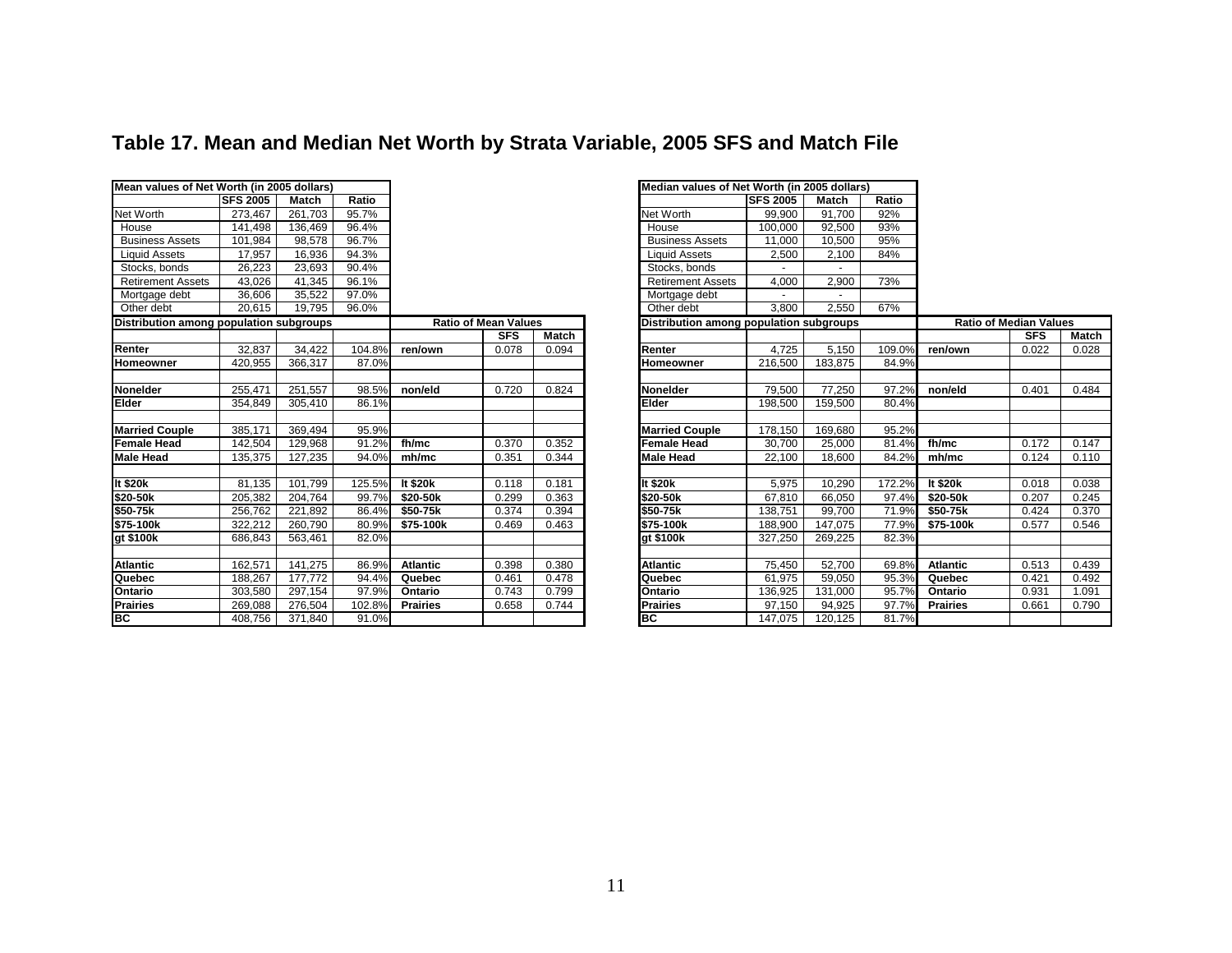|                                    | <b>GSS2005</b> | <b>SLID2005</b> | <b>Difference</b> |
|------------------------------------|----------------|-----------------|-------------------|
| Number                             | 26,095,620     | 26,009,390      | $-0.33%$          |
| <b>Sex</b>                         |                |                 |                   |
| Male                               | 49.11%         | 49.28%          | 0.17%             |
| Female                             | 50.89%         | 50.72%          | $-0.17%$          |
| <b>Parent</b>                      |                |                 |                   |
| No                                 | 74.11%         | 72.25%          | $-1.86%$          |
| Yes                                | 25.89%         | 27.75%          | 1.86%             |
| <b>Labor Force Status</b>          |                |                 |                   |
| <b>Full-Time</b>                   | 32.85%         | 36.40%          | 3.55%             |
| Part-Time                          | 12.75%         | 9.26%           | $-3.49%$          |
| Not Working                        | 54.39%         | 54.35%          | $-0.04%$          |
| <b>Spouse</b>                      |                |                 |                   |
| No                                 | 43.63%         | 40.17%          | $-3.46%$          |
| Yes                                | 56.37%         | 59.83%          | 3.46%             |
| <b>Spouse's Labor Force Status</b> |                |                 |                   |
| <i><b>Full-Time</b></i>            | 32.26%         | 34.17%          | 1.91%             |
| Part-Time                          | 9.33%          | 10.26%          | 0.93%             |
| <b>Not Working</b>                 | 58.41%         | 55.57%          | $-2.84%$          |

**Table 18. Alignment of Strata Variables for 2005 Time Use Match** 

**Table 19. Distribution of Matched Records by Matching Round, 2005 Time Use Match** 

| <b>Matching</b> | <b>Records</b> |                | <b>Cumulative</b> |
|-----------------|----------------|----------------|-------------------|
| Round           | <b>Matched</b> | <b>Percent</b> | <b>Percent</b>    |
|                 | 24,209,714     | 93.1           | 93.1              |
|                 | 850,941        | 3.3            | 96.4              |
| 3               | 412,827        | 1.6            | 97.9              |
|                 | 247,821        | 1.0            | 98.9              |
| 5               | 288,087        | 1.1            | 100.0             |
| Total           | 26,009,390     | 100.0          |                   |

**Table 20. Distribution of Weekly Hours of Household Production in 2005 GSS and Match File** 

|                 | p90/p10 | p90/p50 | p50/p10 | p75/p25 | p75/p50 | p50/p25 | Gini   |
|-----------------|---------|---------|---------|---------|---------|---------|--------|
| <b>GSS 2005</b> | 16.86   | 2.81    | 6.00    | 4.46    | .86     | 2.40    | Ა.5377 |
| <b>IMatch</b>   | 16.50   | 2.82    | 5.86    | 4.40    | 88.     | 2.34    | 0.5376 |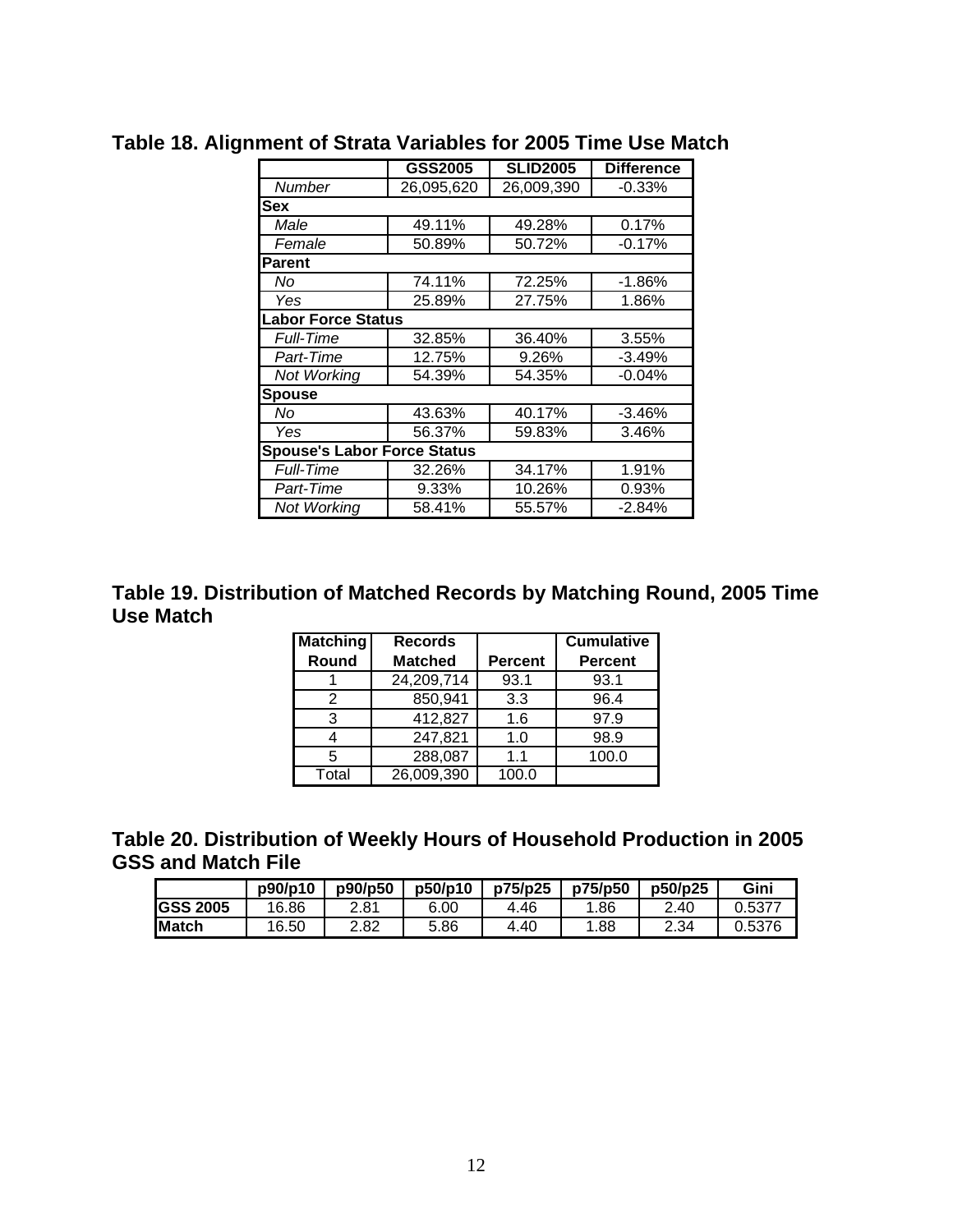**Table 21. Comparison of Mean and Median Time Use Variables in 2005 Matched File** 

|                 | Mean HH |               | Mean   |             | <b>Median HHI</b> | Median | <b>Median</b> | <b>Median</b> |
|-----------------|---------|---------------|--------|-------------|-------------------|--------|---------------|---------------|
|                 | Prod.   | l Mean Care I | Proc.  | lMean Corel | Prod.             | Care   | Proc.         | Core          |
| <b>GSS 2005</b> | 22.00   | 3.30          | 5.30   | 14.00       | 16.00             | 0.00   | 0.00          | 7.00          |
| <b>IMatch</b>   | 22.00   | 3.20          | 5.20   | 13.00       | 15.00             | 0.00   | 0.00          | 7.00          |
| Ratio           | 100.00% | 96.97%        | 98.11% | 92.86%      | 93.75%            |        |               | 100.00%       |

## **Table 22. Mean and Median Household Production Weekly Hours, 2005 GSS and**

**Match**

| <b>Average HH Production Weekly Hours</b> |            |              |       |                    |                    |              |  |  |
|-------------------------------------------|------------|--------------|-------|--------------------|--------------------|--------------|--|--|
|                                           | <b>GSS</b> | <b>Match</b> | ratio |                    |                    |              |  |  |
| Care                                      | 3.30       | 3.20         | 100%  |                    |                    |              |  |  |
| <b>Procurement</b>                        | 5.30       | 5.20         | 100%  |                    |                    |              |  |  |
| Core                                      | 14.00      | 13.00        | 100%  |                    |                    |              |  |  |
| <b>Total</b>                              | 22.00      | 22.00        | 100%  |                    |                    |              |  |  |
|                                           |            |              |       | <b>Ratios</b>      |                    |              |  |  |
|                                           |            |              |       |                    | <b>GSS</b>         | <b>Match</b> |  |  |
| <b>Female</b>                             | 27.00      | 27.00        | 100%  | fem/male           | 1.588              | 1.588        |  |  |
| <b>Male</b>                               | 17.00      | 17.00        | 100%  |                    |                    |              |  |  |
|                                           |            |              |       |                    |                    |              |  |  |
| <b>Unmarried</b>                          | 16.00      | 16.00        | 100%  | sing/marr          | 0.615              | 0.593        |  |  |
| <b>Married</b>                            | 26.00      | 27.00        | 104%  |                    |                    |              |  |  |
|                                           |            |              |       |                    |                    |              |  |  |
| Non-parent                                | 19.00      | 19.00        | 100%  | no kid/kid         | 0.613              | 0.613        |  |  |
| <b>Parent</b>                             | 31.00      | 31.00        | 100%  |                    |                    |              |  |  |
|                                           |            |              |       |                    |                    |              |  |  |
| <b>Not Working</b>                        | 28.00      | 27.00        | 96%   | unemp/emp          | 1.474              | 1.421        |  |  |
| <b>Working</b>                            | 19.00      | 19.00        | 100%  |                    |                    |              |  |  |
|                                           |            |              |       |                    |                    |              |  |  |
| <b>No Spouse/SP Not Working</b>           | 19.00      | 19.00        | 100%  | spun/sp emp        | 0.704              | 0.704        |  |  |
| <b>Spouse Working</b>                     | 27.00      | 27.00        | 100%  |                    |                    |              |  |  |
|                                           |            |              |       |                    |                    |              |  |  |
| less high school                          | 20.00      | 21.00        | 105%  | <b>ItHS/coll</b>   | 0.909              | 0.913        |  |  |
| high school grad                          | 22.00      | 23.00        | 105%  | <b>HS/Coll</b>     | 1.000              | 1.000        |  |  |
| some college                              | 23.00      | 21.00        | 91%   | <b>ItColl/coll</b> | 1.045              | 0.913        |  |  |
| college grad                              | 22.00      | 23.00        | 105%  |                    |                    |              |  |  |
|                                           |            |              |       |                    |                    |              |  |  |
| Less than 20K                             | 23.00      | 20.00        | 87%   | <b>LT \$20K</b>    | 1.150              | 0.952        |  |  |
| \$20K to \$50K                            | 23.00      | 23.00        | 100%  | \$20-50K           | $\overline{1.150}$ | 1.095        |  |  |
| \$50K to \$80K                            | 22.00      | 22.00        | 100%  | \$50-80K           | 1.100              | 1.048        |  |  |
| \$80K to \$100K                           | 21.00      | 22.00        | 105%  | \$50-100K          | 1.050              | 1.048        |  |  |
| \$100K or more                            | 20.00      | 21.00        | 105%  |                    |                    |              |  |  |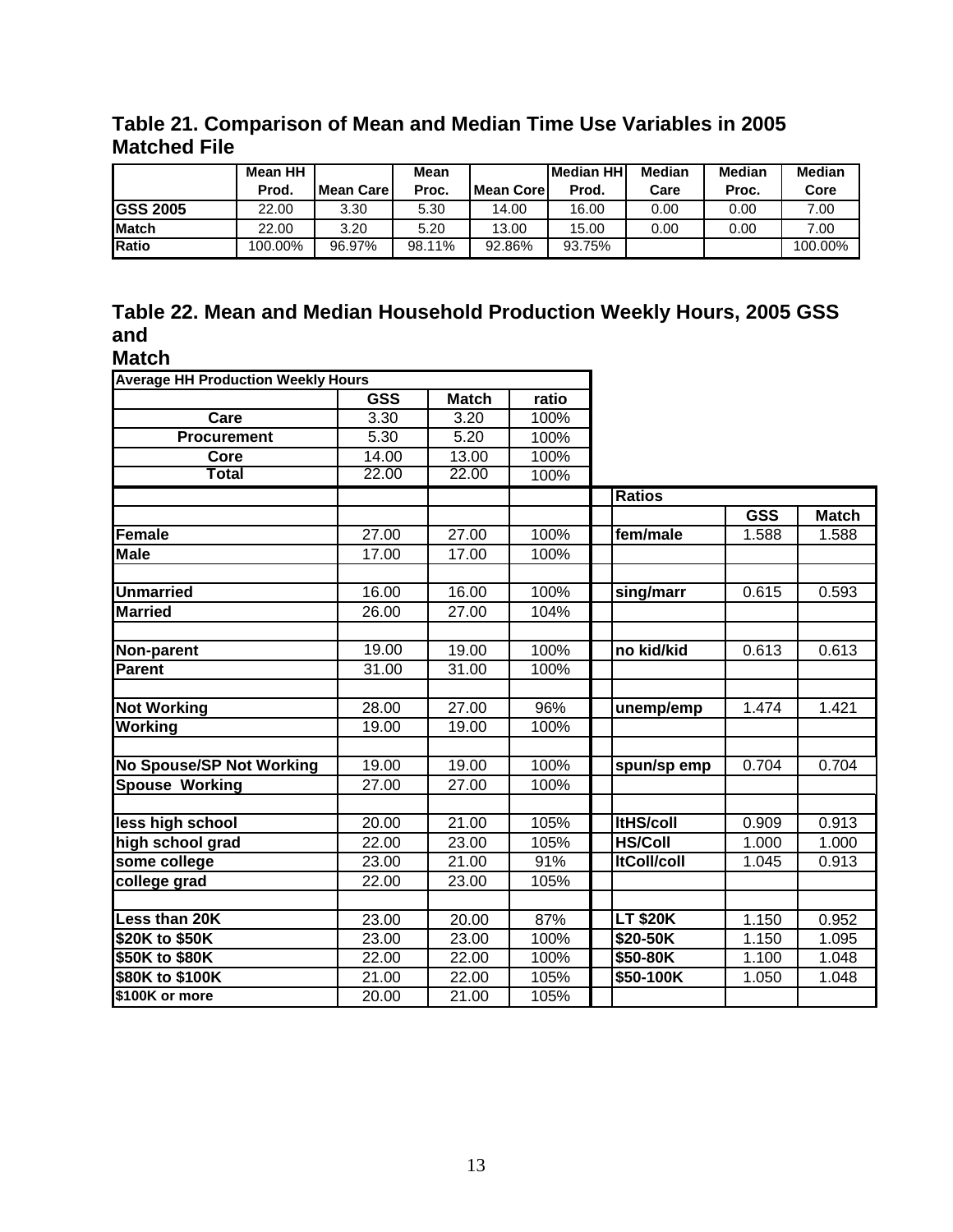| <b>Median HH Production Weekly Hours</b> |            |              |       |                    |            |              |
|------------------------------------------|------------|--------------|-------|--------------------|------------|--------------|
|                                          | <b>GSS</b> | <b>Match</b> | ratio |                    |            |              |
| Care                                     | 0.00       | 0.00         | 100%  |                    |            |              |
| <b>Procurement</b>                       | 0.00       | 0.00         | 100%  |                    |            |              |
| Core                                     | 7.00       | 7.00         | 100%  |                    |            |              |
| <b>Total</b>                             | 16.00      | 15.00        | 100%  |                    |            |              |
|                                          |            |              |       | <b>Ratios</b>      |            |              |
|                                          |            |              |       |                    | <b>GSS</b> | <b>Match</b> |
| Female                                   | 22.00      | 22.00        | 100%  | fem/male           | 2.200      | 2.366        |
| <b>Male</b>                              | 10.00      | 9.30         | 93%   |                    |            |              |
|                                          |            |              |       |                    |            |              |
| <b>Unmarried</b>                         | 8.80       | 9.30         | 106%  | sing/marr          | 0.419      | 0.443        |
| <b>Married</b>                           | 21.00      | 21.00        | 100%  |                    |            |              |
|                                          |            |              |       |                    |            |              |
| Non-parent                               | 12.00      | 13.00        | 108%  | no kid/kid         | 0.480      | 0.520        |
| <b>Parent</b>                            | 25.00      | 25.00        | 100%  |                    |            |              |
|                                          |            |              |       |                    |            |              |
| <b>Not Working</b>                       | 23.00      | 23.00        | 100%  | unemp/emp          | 1.769      | 1.643        |
| <b>Working</b>                           | 13.00      | 14.00        | 108%  |                    |            |              |
|                                          |            |              |       |                    |            |              |
| No Spouse/SP Not Working                 | 12.00      | 13.00        | 108%  | spun/sp emp        | 0.571      | 0.619        |
| <b>Spouse Working</b>                    | 21.00      | 21.00        | 100%  |                    |            |              |
|                                          |            |              |       |                    |            |              |
| less high school                         | 14.00      | 15.00        | 107%  | <b>ItHS/coll</b>   | 0.875      | 0.938        |
| high school grad                         | 16.00      | 18.00        | 113%  | <b>HS/Coll</b>     | 1.000      | 1.125        |
| some college                             | 17.00      | 15.00        | 88%   | <b>ItColl/coll</b> | 1.063      | 0.938        |
| college grad                             | 16.00      | 16.00        | 100%  |                    |            |              |
|                                          |            |              |       |                    |            |              |
| Less than 20K                            | 18.00      | 15.00        | 83%   | <b>LT \$20K</b>    | 1.286      | 1.000        |
| \$20K to \$50K                           | 18.00      | 16.00        | 89%   | \$20-50K           | 1.286      | 1.067        |
| \$50K to \$80K                           | 16.00      | 16.00        | 100%  | \$50-80K           | 1.143      | 1.067        |
| \$80K to \$100K                          | 14.00      | 16.00        | 114%  | \$50-100K          | 1.000      | 1.067        |
| \$100K or more                           | 14.00      | 15.00        | 107%  |                    |            |              |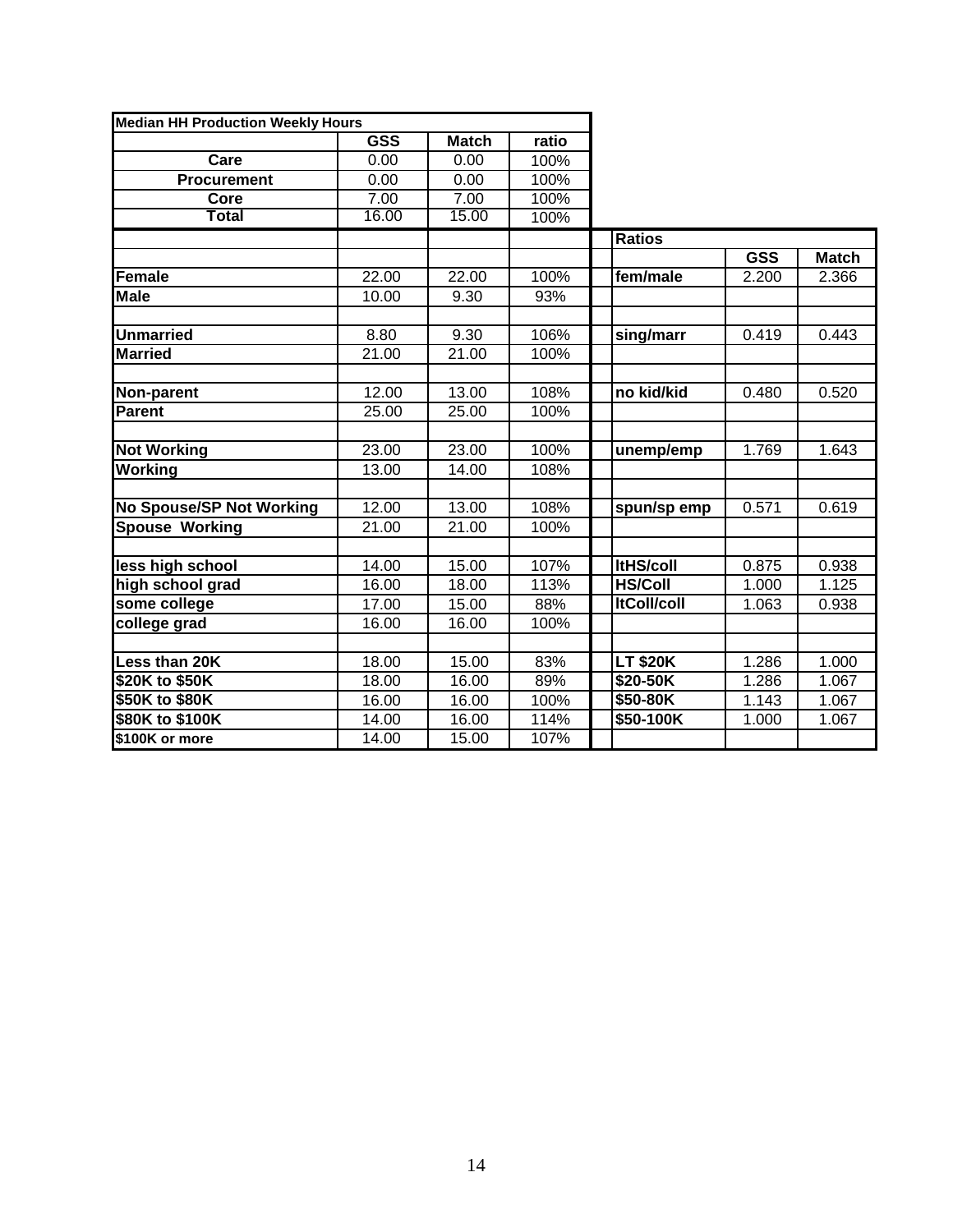## *Figures*



**Figure 1. Distribution of Log Net Worth, 1999 SFS and Match File** 



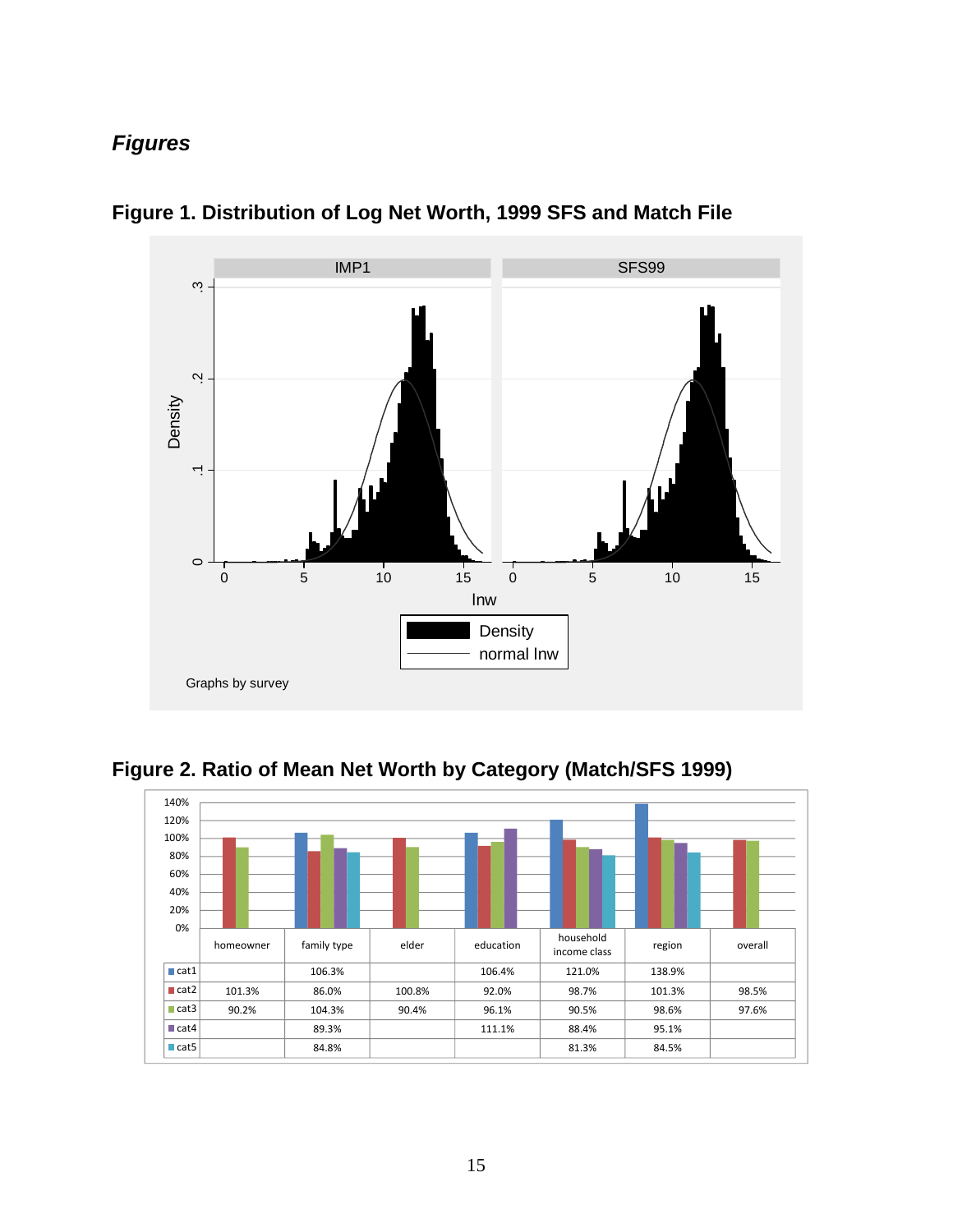

**Figure 3. Net Worth by Matching Cells, 1999 SFS and Match File** 

**Figure 4. Ratio of Mean HH Production by Category (Match/GSS 1998)**  140%

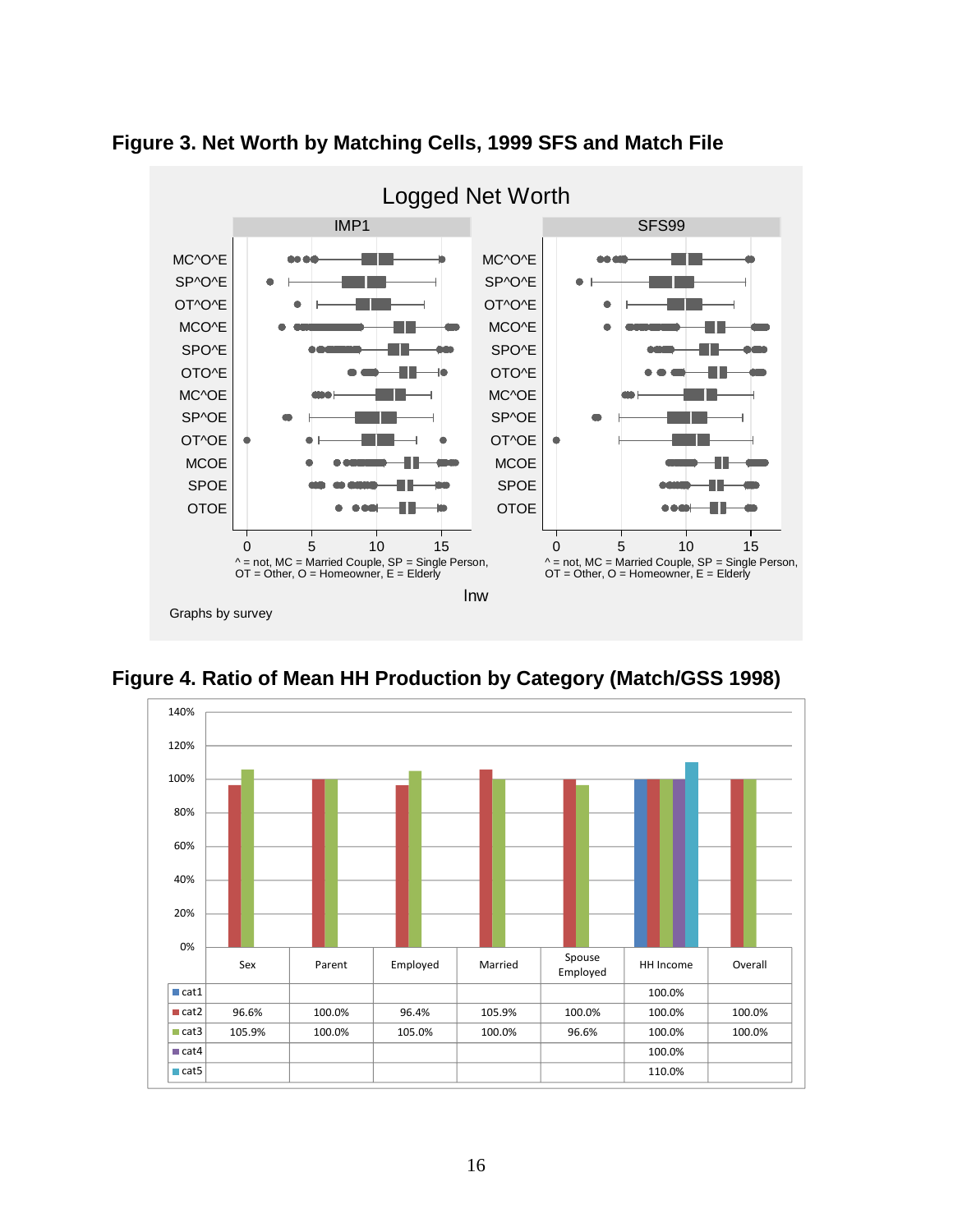

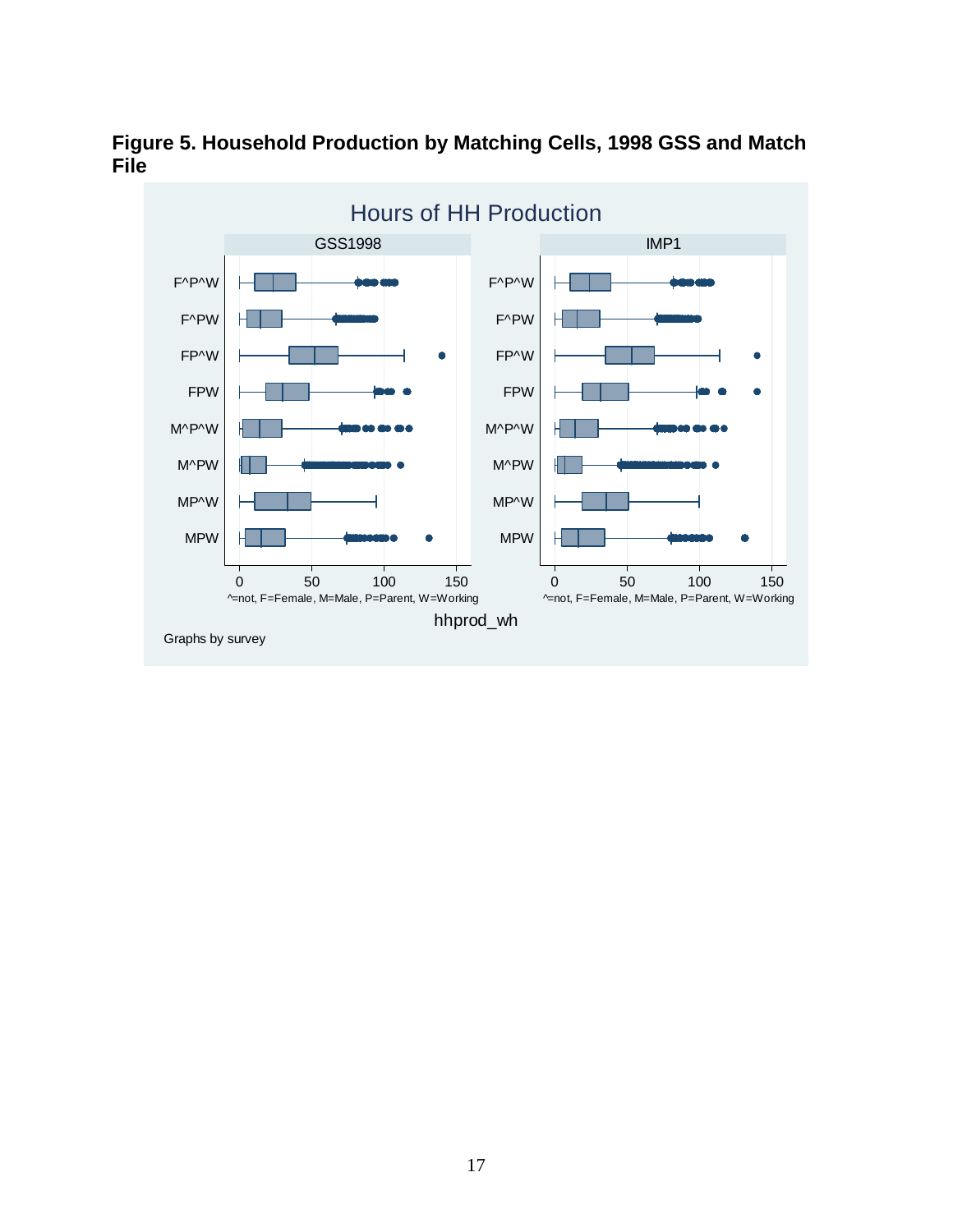

**Figure 6. Distribution of Log Net Worth, 2005 SFS and Match File** 

**Figure 7. Ratio of Mean Net Worth by Category (Match/SFS 1999)** 

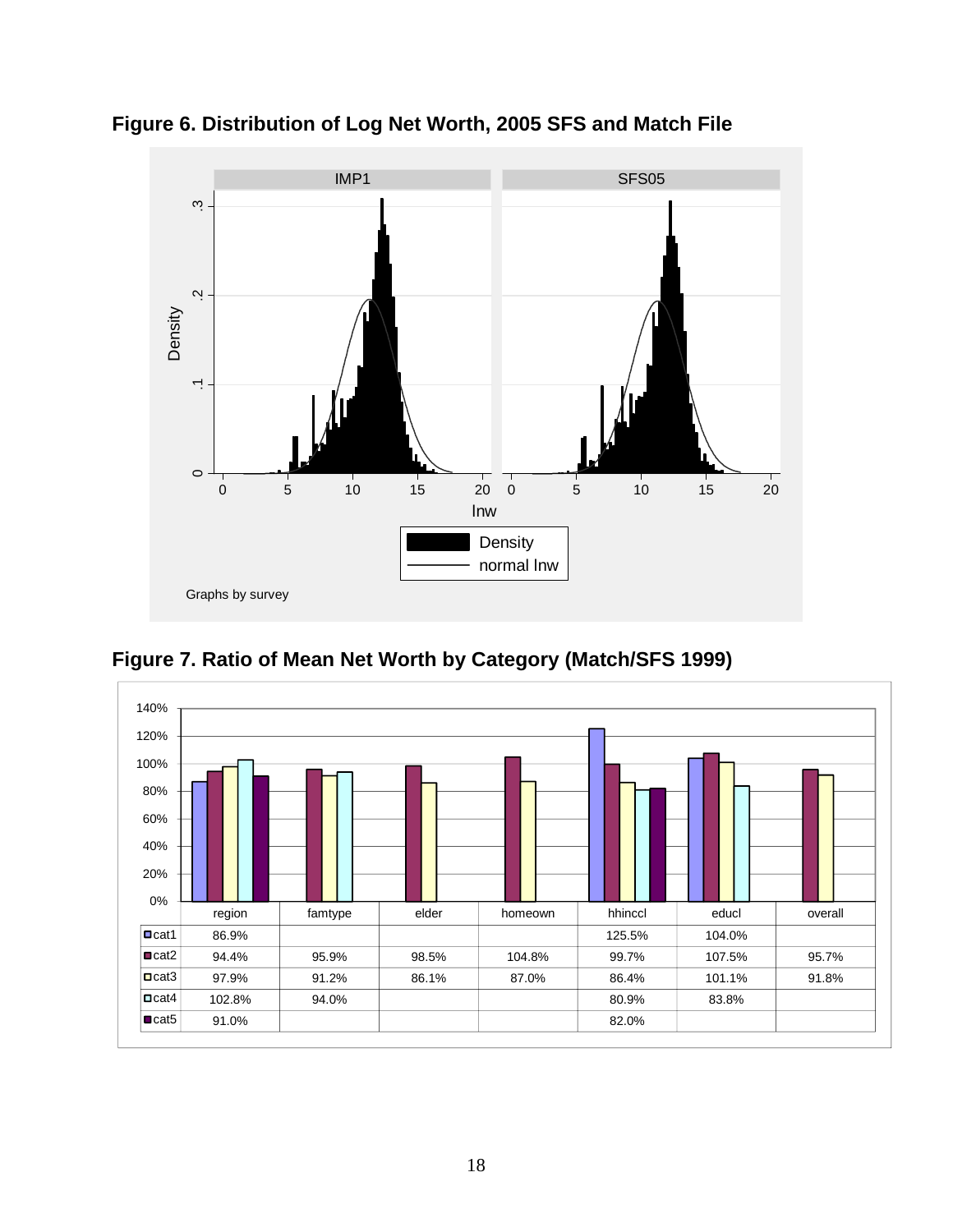

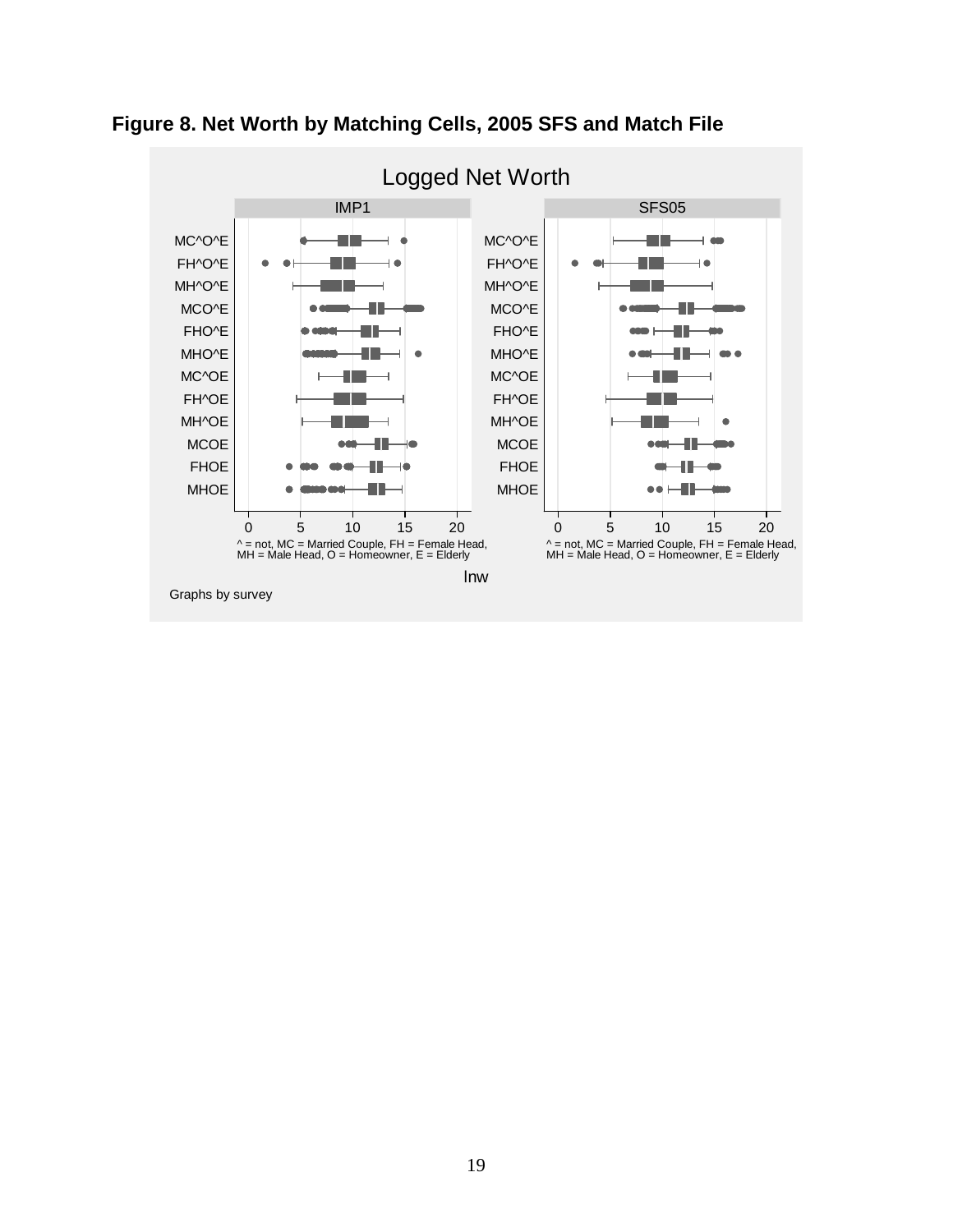

**Figure 9. Ratio of Mean HH Production by Category (Match/GSS 2005)**